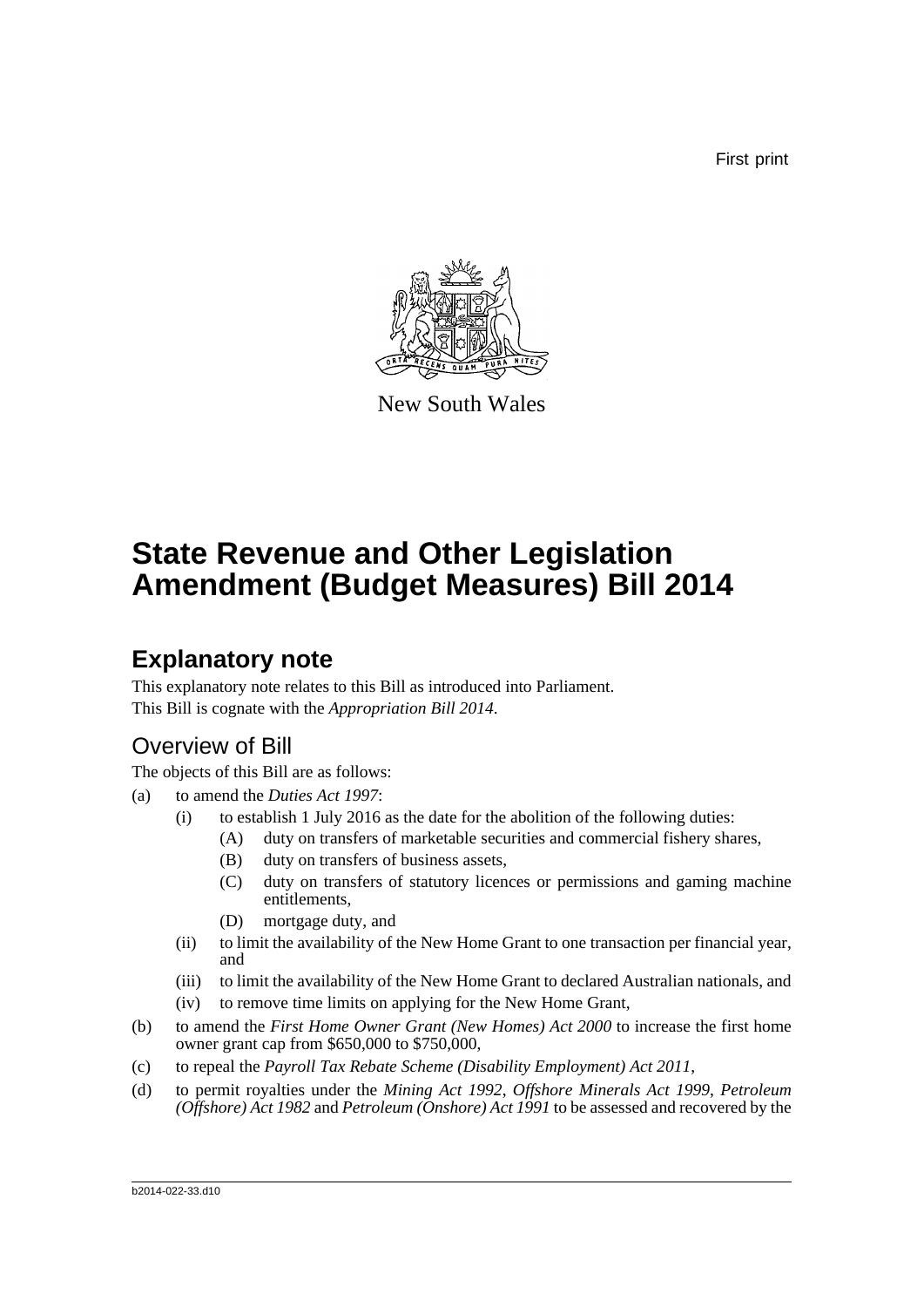Chief Commissioner of State Revenue as taxes under the *Taxation Administration Act 1996*,

(e) to confirm and remake the provisions of the *Industrial Relations (Public Sector Conditions of Employment) Regulation 2011*.

## Outline of provisions

**Clause 1** sets out the name (also called the short title) of the proposed Act.

**Clause 2** provides for the commencement of the proposed Act.

**Clause 3** provides that explanatory notes in the Schedules do not form part of the proposed Act.

**Clause 4** provides for the automatic repeal of the proposed Act after its commencement.

**Schedules 1–5** make the amendments outlined in the Overview and other miscellaneous amendments. The amendments are explained in more detail in the explanatory notes set out in the Schedules.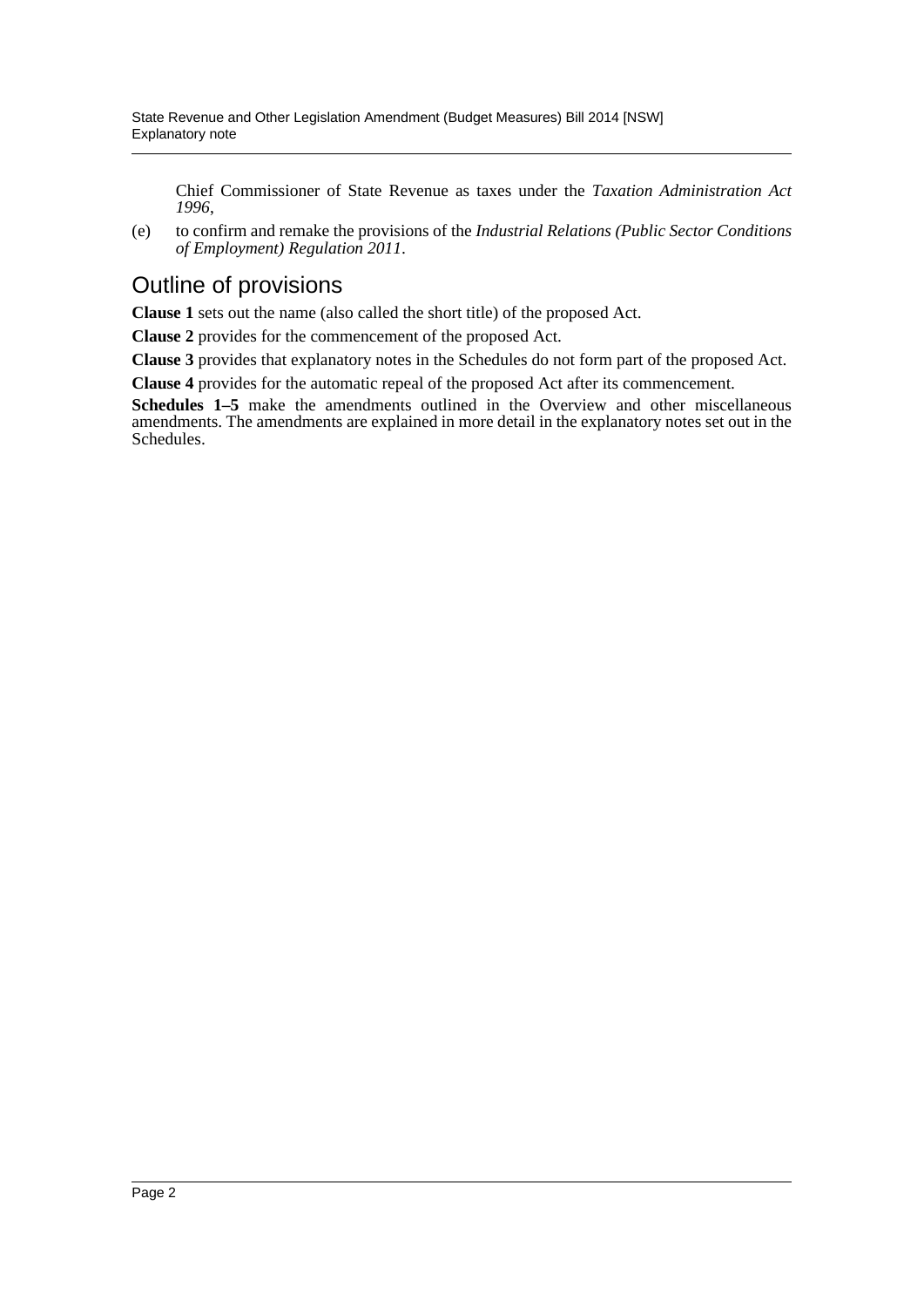First print



New South Wales

# **State Revenue and Other Legislation Amendment (Budget Measures) Bill 2014**

## **Contents**

|                                                                | Page |
|----------------------------------------------------------------|------|
|                                                                |      |
| Name of Act                                                    | 2    |
| Commencement                                                   | 2    |
| <b>Explanatory notes</b>                                       | 2    |
| Repeal of this Act                                             | 2    |
| Amendment of Duties Act 1997 No 123                            | 3    |
| Amendment of First Home Owner Grant (New Homes) Act 2000 No 21 | 7    |
| Amendments relating to payroll tax rebate scheme               | 8    |
| Amendments relating to royalties                               | 9    |
| Amendments relating to public sector employee costs            | 27   |
|                                                                |      |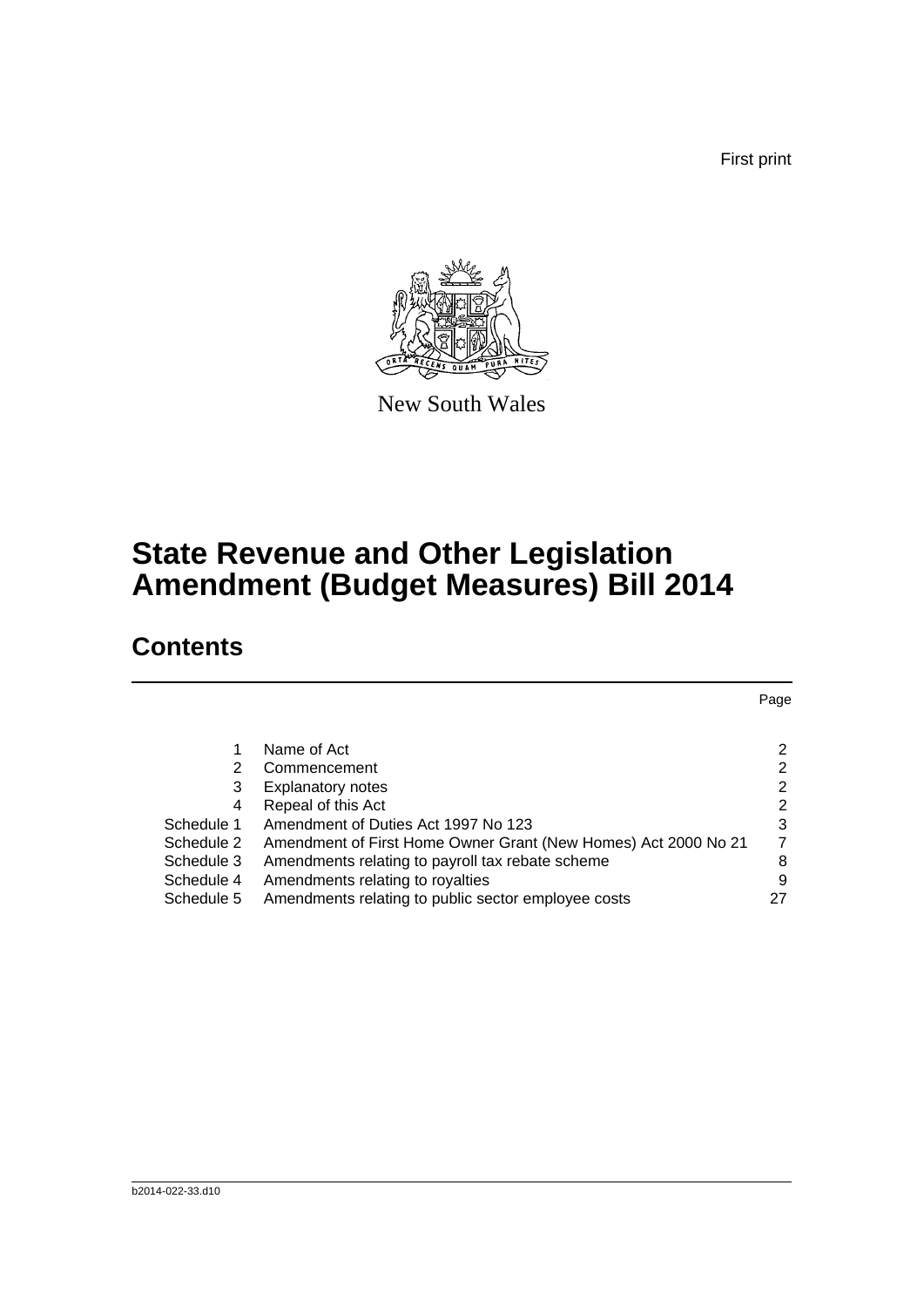

New South Wales

# **State Revenue and Other Legislation Amendment (Budget Measures) Bill 2014**

No , 2014

## **A Bill for**

An Act to make miscellaneous amendments to certain State revenue and other legislation in connection with the Budget for the year 2014–2015; and for other purposes.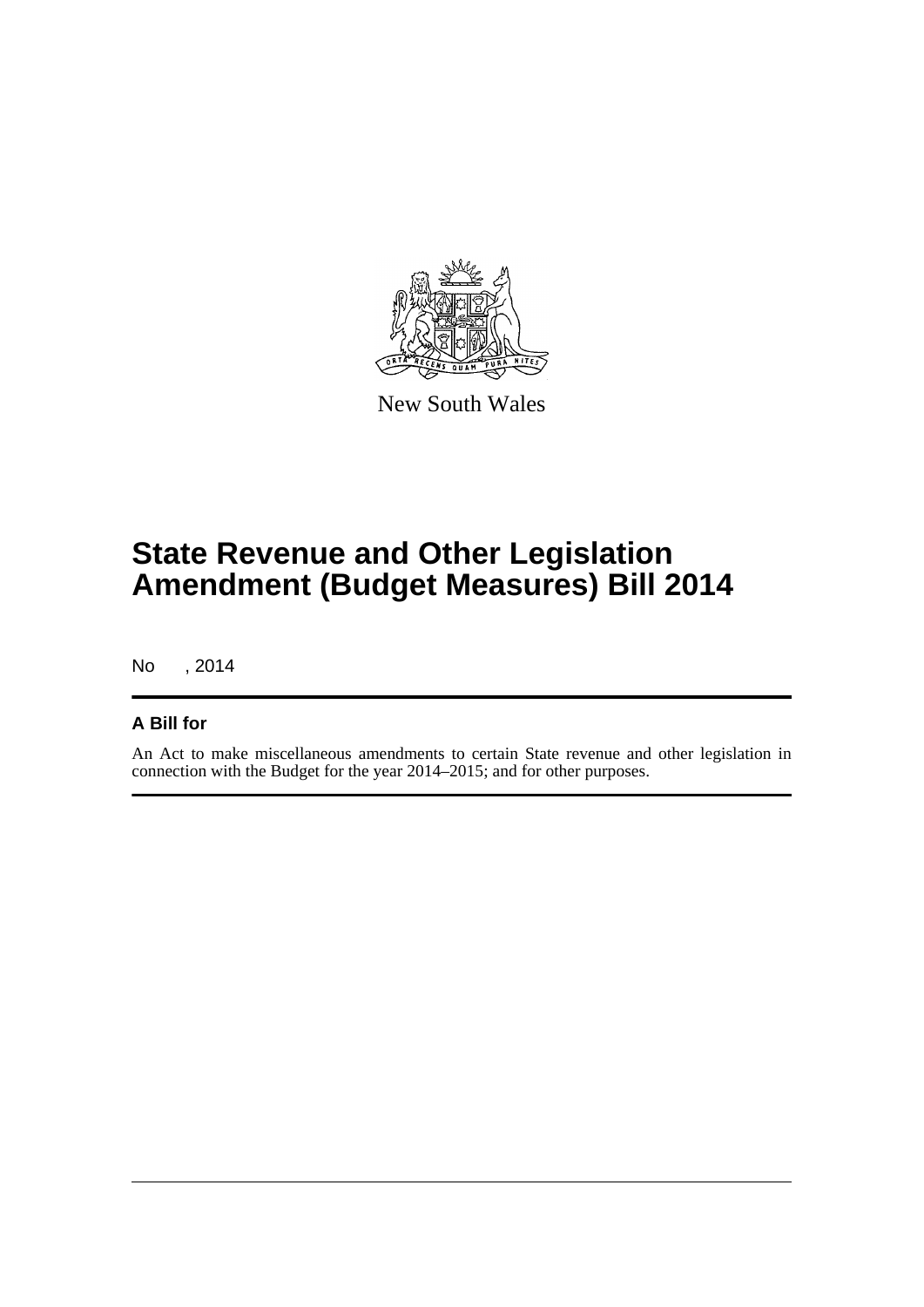State Revenue and Other Legislation Amendment (Budget Measures) Bill 2014 [NSW]

<span id="page-4-3"></span><span id="page-4-2"></span><span id="page-4-1"></span><span id="page-4-0"></span>

|   |             | The Legislature of New South Wales enacts:                                                                                                                                                                          | 1                   |  |  |  |  |
|---|-------------|---------------------------------------------------------------------------------------------------------------------------------------------------------------------------------------------------------------------|---------------------|--|--|--|--|
| 1 | Name of Act |                                                                                                                                                                                                                     |                     |  |  |  |  |
|   |             | This Act is the <i>State Revenue and Other Legislation Amendment (Budget Measures)</i><br>Act 2014.                                                                                                                 | 3<br>4              |  |  |  |  |
|   |             | <b>Commencement</b>                                                                                                                                                                                                 | 5                   |  |  |  |  |
|   | (1)         | This Act commences, or is taken to have commenced, on 1 July 2014, except as<br>provided by subsection (2).                                                                                                         | 6<br>$\overline{7}$ |  |  |  |  |
|   | (2)         | Schedule 5 commences on the date of assent to this Act.                                                                                                                                                             | 8                   |  |  |  |  |
| 3 |             | <b>Explanatory notes</b>                                                                                                                                                                                            | 9                   |  |  |  |  |
|   |             | The matter appearing under the heading "Explanatory note" in any of the Schedules<br>does not form part of this Act.                                                                                                | 10<br>11            |  |  |  |  |
| 4 |             | <b>Repeal of this Act</b>                                                                                                                                                                                           | 12                  |  |  |  |  |
|   |             | Section 30C (Automatic repeal of amending Acts that have commenced) of the<br><i>Interpretation Act 1987</i> is taken to apply to this Act as if this Act were an amending<br>Act for the purposes of that section. | 13<br>14<br>15      |  |  |  |  |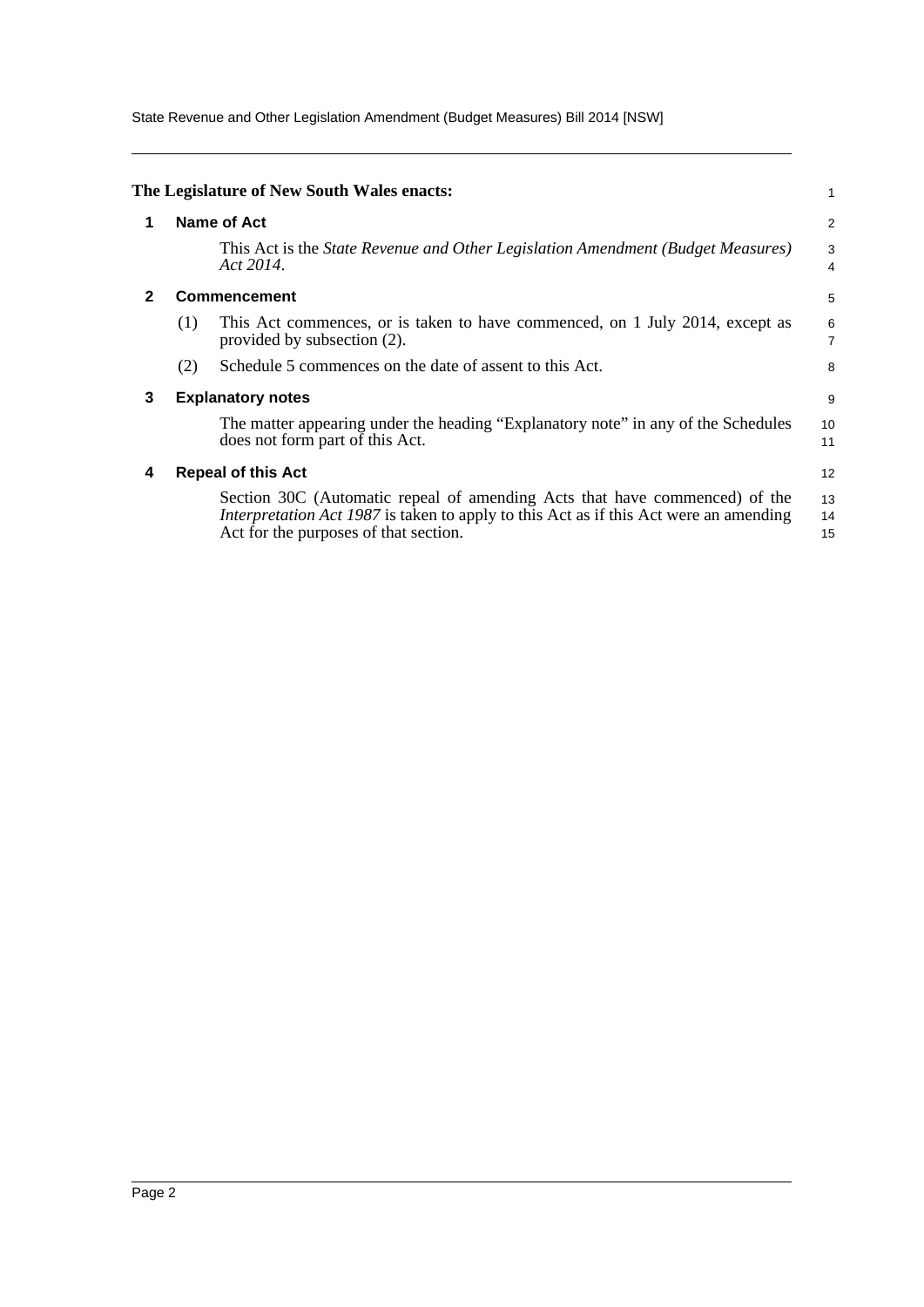<span id="page-5-0"></span>

|     | <b>Schedule 1</b> |                                  | <b>Amendment of Duties Act 1997 No 123</b>                                                                                                                                                                                                                                                                                        | $\mathbf{1}$               |  |  |  |  |  |  |
|-----|-------------------|----------------------------------|-----------------------------------------------------------------------------------------------------------------------------------------------------------------------------------------------------------------------------------------------------------------------------------------------------------------------------------|----------------------------|--|--|--|--|--|--|
| [1] |                   |                                  | Section 11 What is "dutiable property"?                                                                                                                                                                                                                                                                                           | $\boldsymbol{2}$           |  |  |  |  |  |  |
|     |                   |                                  | Omit "on a date or dates to be appointed by proclamation" from the note to the section.                                                                                                                                                                                                                                           | 3                          |  |  |  |  |  |  |
|     |                   | Insert instead "on 1 July 2016". |                                                                                                                                                                                                                                                                                                                                   |                            |  |  |  |  |  |  |
| [2] |                   |                                  | Section 11, note                                                                                                                                                                                                                                                                                                                  | 5                          |  |  |  |  |  |  |
|     |                   |                                  | Omit "on the abolition date appointed by the Governor". Insert instead "on 1 July 2016".                                                                                                                                                                                                                                          | 6                          |  |  |  |  |  |  |
| [3] |                   |                                  | Section 28 Apportionment-business assets in this and other jurisdictions                                                                                                                                                                                                                                                          | $\overline{7}$             |  |  |  |  |  |  |
|     |                   |                                  | Omit section 28 (6). Insert instead:                                                                                                                                                                                                                                                                                              | 8                          |  |  |  |  |  |  |
|     |                   | (6)                              | This section applies only to dutiable transactions that occur before 1 July 2016<br>(the date on which duty on transfers of business assets is abolished).                                                                                                                                                                        | $\boldsymbol{9}$<br>10     |  |  |  |  |  |  |
| [4] |                   |                                  | Chapter 2, Part 4                                                                                                                                                                                                                                                                                                                 | 11                         |  |  |  |  |  |  |
|     |                   |                                  | Omit the Part. Insert instead:                                                                                                                                                                                                                                                                                                    | 12                         |  |  |  |  |  |  |
|     | Part 4            |                                  | <b>Abolition of various duties</b>                                                                                                                                                                                                                                                                                                |                            |  |  |  |  |  |  |
|     | 34                | shares                           | Abolition of duty on transfers of marketable securities and commercial fishery                                                                                                                                                                                                                                                    | 14<br>15                   |  |  |  |  |  |  |
|     |                   | (1)                              | On and from 1 July 2016, marketable securities and commercial fishery shares<br>are not dutiable property (despite section 11).                                                                                                                                                                                                   | 16<br>17                   |  |  |  |  |  |  |
|     |                   | (2)                              | Subsection (1) does not apply in respect of any transfer or transaction with<br>respect to marketable securities or commercial fishery shares that occurs<br>before 1 July 2016 and, accordingly, does not affect any requirement to pay<br>duty under this Chapter in respect of the transfer or transaction.                    | 18<br>19<br>20<br>21       |  |  |  |  |  |  |
|     |                   | (3)                              | In this section:                                                                                                                                                                                                                                                                                                                  | 22                         |  |  |  |  |  |  |
|     |                   |                                  | <b><i>commercial fishery share</i></b> means a share in a share management fishery<br>(within the meaning of the <i>Fisheries Management Act 1994</i> ).                                                                                                                                                                          | 23<br>24                   |  |  |  |  |  |  |
|     | 35                |                                  | Abolition of duty on transfers of business assets                                                                                                                                                                                                                                                                                 | 25                         |  |  |  |  |  |  |
|     |                   | (1)                              | On and from 1 July 2016, a business asset is not dutiable property (despite<br>section 11).                                                                                                                                                                                                                                       | 26<br>27                   |  |  |  |  |  |  |
|     |                   |                                  | (2) Subsection (1) does not apply in respect of any transfer or transaction with<br>respect to business assets that occurs before 1 July 2016 and, accordingly, does<br>not affect any requirement to pay duty under this Chapter in respect of the<br>transfer or transaction.                                                   | 28<br>29<br>30<br>31       |  |  |  |  |  |  |
|     | 36                |                                  | Abolition of duty on transfers of statutory licences or permissions and gaming<br>machine entitlements                                                                                                                                                                                                                            | 32<br>33                   |  |  |  |  |  |  |
|     |                   | (1)                              | On and from 1 July 2016, a statutory licence or permission, or a gaming<br>machine entitlement, is not dutiable property (despite section 11).                                                                                                                                                                                    | 34<br>35                   |  |  |  |  |  |  |
|     |                   | (2)                              | Subsection (1) does not apply in respect of any transfer or transaction with<br>respect to statutory licences or permissions, or gaming machine entitlements,<br>that occurs before 1 July 2016 and, accordingly, does not affect any<br>requirement to pay duty under this Chapter in respect of the transfer or<br>transaction. | 36<br>37<br>38<br>39<br>40 |  |  |  |  |  |  |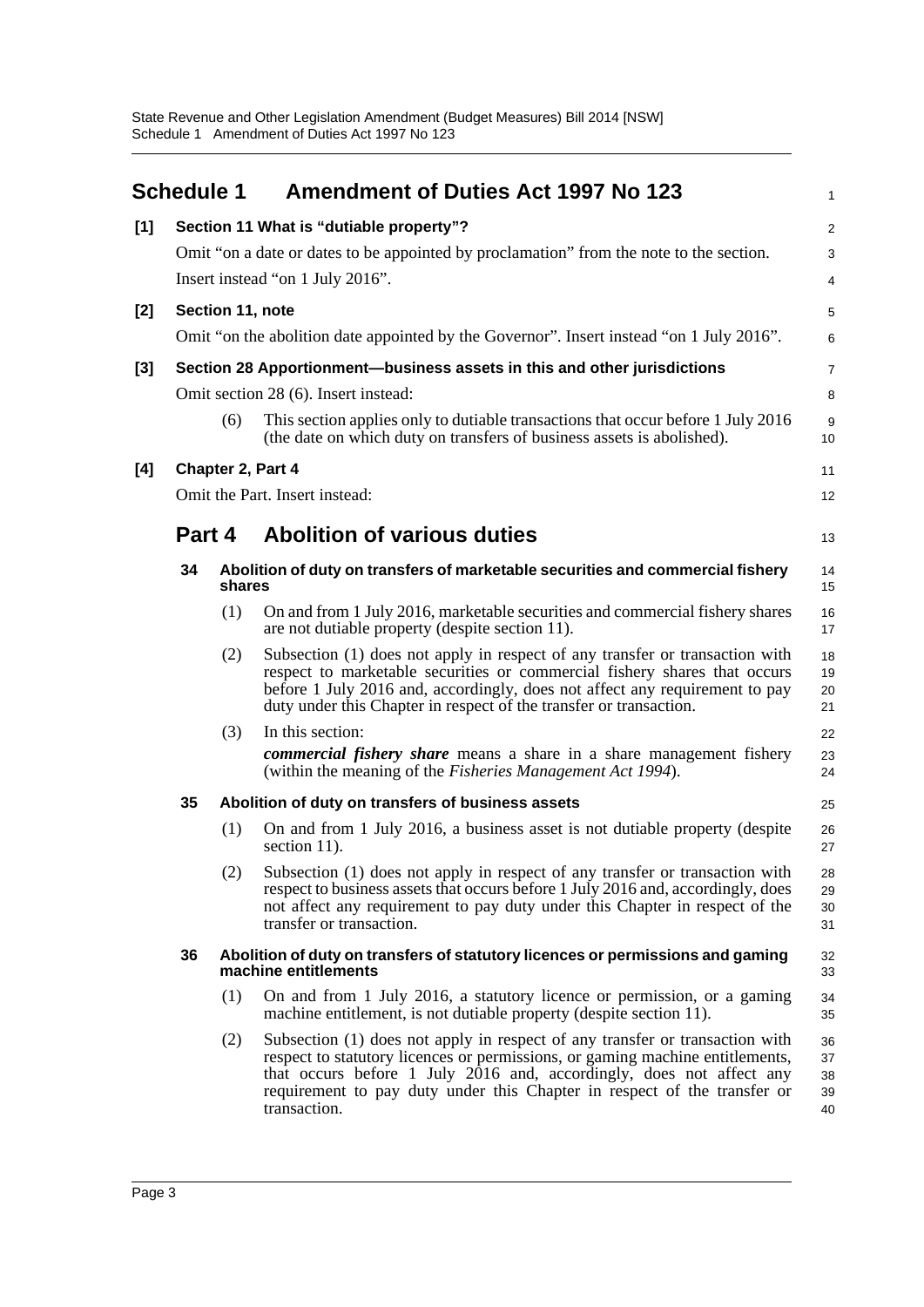|     |     | (3)                      |     | In this section:                                                                                                                                                                                                                                                                                                           | 1                            |
|-----|-----|--------------------------|-----|----------------------------------------------------------------------------------------------------------------------------------------------------------------------------------------------------------------------------------------------------------------------------------------------------------------------------|------------------------------|
|     |     |                          |     | <i>gaming machine entitlement</i> means a gaming machine entitlement within the<br>meaning of the Gaming Machines Act 2001.                                                                                                                                                                                                | $\sqrt{2}$<br>$\sqrt{3}$     |
|     |     |                          |     | <i>statutory licence or permission</i> means a statutory licence or permission under<br>a New South Wales law.                                                                                                                                                                                                             | $\overline{\mathbf{4}}$<br>5 |
|     | 37  |                          |     | Anti-avoidance measures                                                                                                                                                                                                                                                                                                    | 6                            |
|     |     |                          |     | Section 35 or 36 does not apply in respect of a transfer or transaction that<br>occurs on or after 1 July 2016 if:                                                                                                                                                                                                         | 7<br>8                       |
|     |     |                          | (a) | the transfer or transaction replaces a transfer or transaction involving<br>the same business asset, statutory licence or permission, or gaming<br>machine entitlement, that occurred before 1 July 2016, or                                                                                                               | $9\,$<br>10<br>11            |
|     |     |                          | (b) | the transfer or transaction is made or entered into pursuant to an option<br>to purchase the business asset, statutory licence or permission, or<br>gaming machine entitlement, that was granted before 1 July 2016, or                                                                                                    | 12<br>13<br>14               |
|     |     |                          | (c) | the transfer or transaction was made or entered into pursuant to another<br>arrangement, made before 1 July 2016, the only or main purpose of<br>which was to defer the transfer or transaction until 1 July 2016, or later,<br>so that duty would not be chargeable under this Chapter on the transfer<br>or transaction. | 15<br>16<br>17<br>18<br>19   |
| [5] |     |                          |     | <b>Section 65 Exemptions from duty</b>                                                                                                                                                                                                                                                                                     | 20                           |
|     |     |                          |     | Omit "on a date to be appointed by proclamation under section 33B" wherever occurring in<br>the notes to section 65 (6) and (7).                                                                                                                                                                                           | 21<br>22                     |
|     |     |                          |     | Insert instead "on 1 July 2016".                                                                                                                                                                                                                                                                                           | 23                           |
| [6] |     |                          |     | Sections 66 and 274 (2), notes                                                                                                                                                                                                                                                                                             | 24                           |
|     |     |                          |     | Omit "on a date to be appointed by proclamation under section 33B" wherever occurring.                                                                                                                                                                                                                                     | 25                           |
|     |     |                          |     | Insert instead "on 1 July 2016".                                                                                                                                                                                                                                                                                           | 26                           |
| [7] |     | Sections 85A and 85B     |     |                                                                                                                                                                                                                                                                                                                            | 27                           |
|     |     | Insert after section 85: |     |                                                                                                                                                                                                                                                                                                                            | 28                           |
|     | 85A |                          |     | Maximum of one eligible transaction per financial year                                                                                                                                                                                                                                                                     | 29                           |
|     |     | (1)                      |     | A transaction (a <b><i>new transaction</i></b> ) is not eligible if:                                                                                                                                                                                                                                                       | 30                           |
|     |     |                          | (a) | a payment of a grant under this Division has been made to the<br>transferee, or any one of them, in respect of another transaction, and                                                                                                                                                                                    | 31<br>32                     |
|     |     |                          | (b) | that other transaction occurred in the same financial year as the new<br>transaction.                                                                                                                                                                                                                                      | 33<br>34                     |
|     |     | (2)                      |     | For the purposes of this section, the date on which a transaction occurs is:                                                                                                                                                                                                                                               | 35                           |
|     |     |                          | (a) | in the case of an agreement for sale or transfer or a transfer executed in<br>conformity with an agreement for sale or transfer—the date on which<br>the agreement for sale or transfer is entered into, or                                                                                                                | 36<br>37<br>38               |
|     |     |                          | (b) | in the case of a transfer executed otherwise than in conformity with an<br>agreement for sale or transfer, the date on which the transfer occurs.                                                                                                                                                                          | 39<br>40                     |
|     |     | (3)                      |     | In this section:                                                                                                                                                                                                                                                                                                           | 41                           |
|     |     |                          |     | <i>financial year</i> means a year ending on 30 June.                                                                                                                                                                                                                                                                      | 42                           |
|     |     |                          |     | <i>transaction</i> means an agreement for sale or transfer or a transfer.                                                                                                                                                                                                                                                  | 43                           |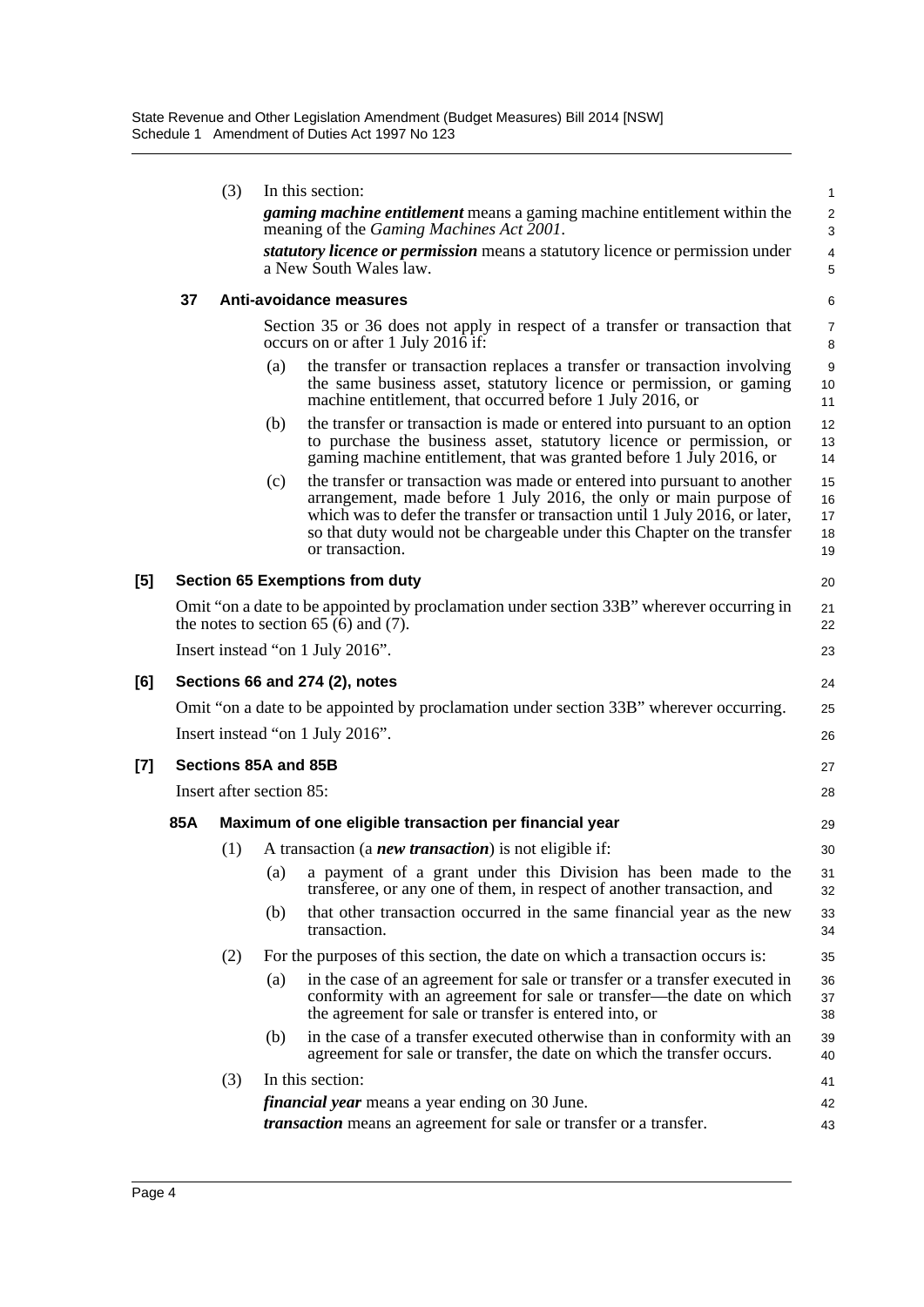|        | 85B  | Grant not available to foreign nationals |     |                                                                                                                                                                                                                                                                                                                   |                         |  |  |  |
|--------|------|------------------------------------------|-----|-------------------------------------------------------------------------------------------------------------------------------------------------------------------------------------------------------------------------------------------------------------------------------------------------------------------|-------------------------|--|--|--|
|        |      | (1)                                      |     | An agreement or transfer is eligible only if the transferee or, if there is more<br>than one transferee, each of the transferees is a declared Australian national.                                                                                                                                               | $\boldsymbol{2}$<br>3   |  |  |  |
|        |      | (2)                                      |     | A transferee is a <i>declared Australian national</i> if the applicant has provided to<br>the Chief Commissioner, in an approved form:                                                                                                                                                                            |                         |  |  |  |
|        |      |                                          | (a) | such information as the Chief Commissioner requires to identify the<br>transferee, and                                                                                                                                                                                                                            | $\,6$<br>$\overline{7}$ |  |  |  |
|        |      |                                          | (b) | a declaration to the effect that the transferee is an Australian citizen,<br>Australian resident or Australian-owned body.                                                                                                                                                                                        | 8<br>9                  |  |  |  |
|        |      | (3)                                      |     | For the purposes of this section:                                                                                                                                                                                                                                                                                 | 10                      |  |  |  |
|        |      |                                          | (a) | <b>Australian citizen</b> has the same meaning as in the Australian<br>Citizenship Act 2007 of the Commonwealth, and                                                                                                                                                                                              | 11<br>12                |  |  |  |
|        |      |                                          | (b) | <i>Australian resident</i> means:                                                                                                                                                                                                                                                                                 | 13                      |  |  |  |
|        |      |                                          |     | (i)<br>the holder of a permanent visa within the meaning of section 30<br>of the <i>Migration Act 1958</i> of the Commonwealth, or                                                                                                                                                                                | 14<br>15                |  |  |  |
|        |      |                                          |     | a New Zealand citizen who holds a special category visa within<br>(ii)<br>the meaning of section 32 of the <i>Migration Act 1958</i> of the<br>Commonwealth, and                                                                                                                                                  | 16<br>17<br>18          |  |  |  |
|        |      |                                          | (c) | <b>Australian-owned body</b> means a corporation or body corporate that is<br>at least 50% owned or controlled by persons who are Australian citizens<br>or Australian residents.                                                                                                                                 | 19<br>20<br>21          |  |  |  |
|        |      | (4)                                      |     | However, if a transferee is acquiring the land in a trustee capacity, the<br>transferee is an Australian citizen, Australian resident or Australian-owned<br>body only if at least 50% of the beneficial interest in the land is held by<br>Australian citizens, Australian residents or Australian-owned bodies. | 22<br>23<br>24<br>25    |  |  |  |
|        |      | (5)                                      |     | The Chief Commissioner may reject or revoke approval of an application if<br>satisfied the applicant has made a false declaration under this section.                                                                                                                                                             | 26<br>27                |  |  |  |
| [8]    |      |                                          |     | <b>Section 87A Making of applications</b>                                                                                                                                                                                                                                                                         | 28                      |  |  |  |
|        |      |                                          |     | Omit section $87A(2)$ and $(3)$ .                                                                                                                                                                                                                                                                                 | 29                      |  |  |  |
| [9]    |      | <b>Section 124</b>                       |     |                                                                                                                                                                                                                                                                                                                   | 30                      |  |  |  |
|        |      |                                          |     | Omit the section. Insert instead:                                                                                                                                                                                                                                                                                 | 31                      |  |  |  |
|        |      |                                          |     |                                                                                                                                                                                                                                                                                                                   |                         |  |  |  |
|        | 124  |                                          |     | Abolition of duty charged by this Part                                                                                                                                                                                                                                                                            | 32                      |  |  |  |
|        |      | (1)                                      |     | The duty charged by this Part is abolished on 1 July 2016.                                                                                                                                                                                                                                                        | 33                      |  |  |  |
|        |      | (2)                                      |     | The duty charged by this Part remains chargeable on a dutiable entitlement<br>that is acquired before 1 July 2016.                                                                                                                                                                                                | 34<br>35                |  |  |  |
| $[10]$ |      | <b>Section 137A</b>                      |     |                                                                                                                                                                                                                                                                                                                   | 36                      |  |  |  |
|        |      |                                          |     | Omit the section. Insert instead:                                                                                                                                                                                                                                                                                 | 37                      |  |  |  |
|        | 137A |                                          |     | Abolition of duty charged by this Part                                                                                                                                                                                                                                                                            | 38                      |  |  |  |
|        |      | (1)                                      |     | The duty charged by this Part is abolished on 1 July 2016.                                                                                                                                                                                                                                                        | 39                      |  |  |  |
|        |      | (2)                                      |     | The duty charged by this Part remains chargeable on an allotment of shares<br>referred to in section 138 that occurs before 1 July 2016.                                                                                                                                                                          | 40<br>41                |  |  |  |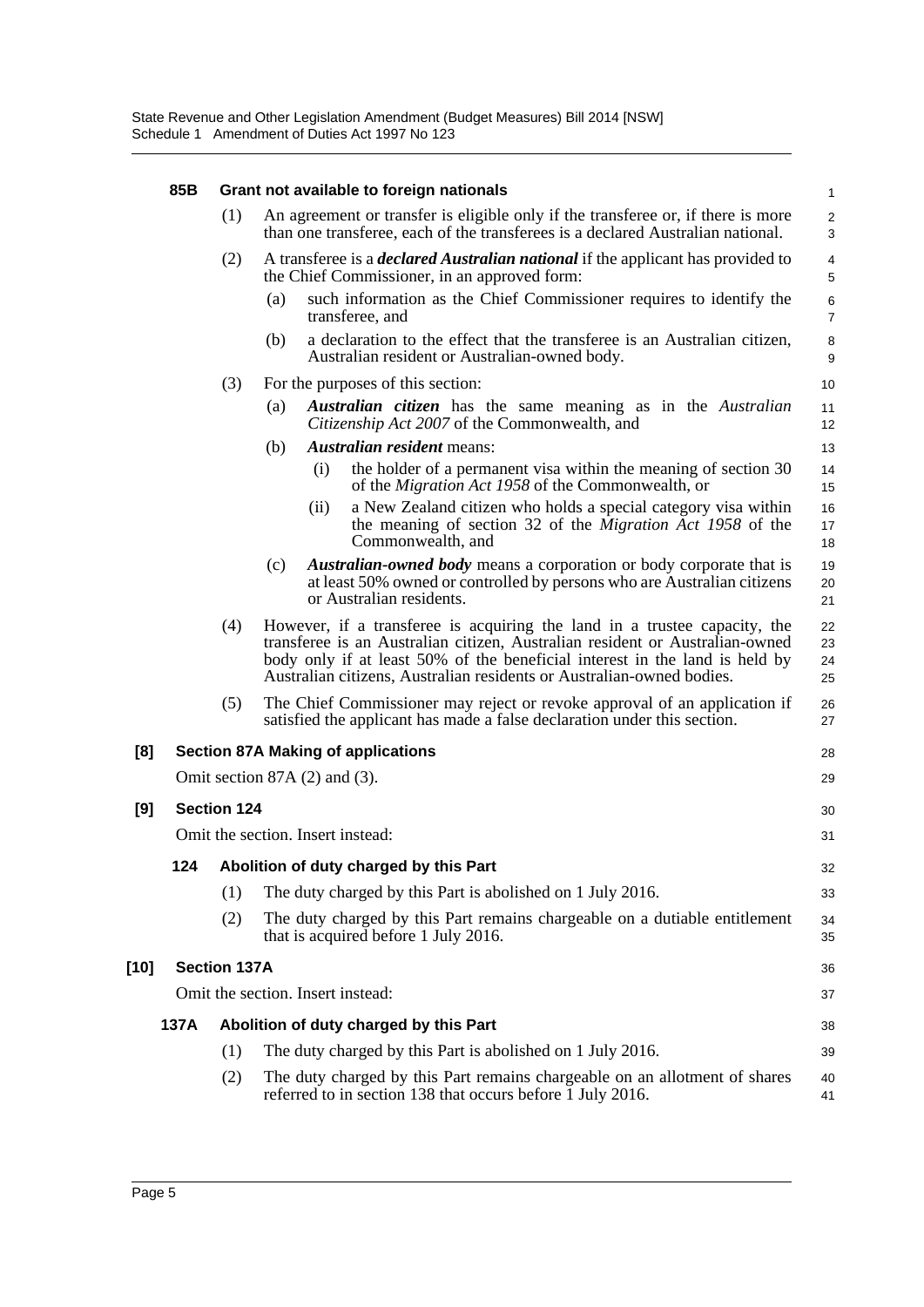State Revenue and Other Legislation Amendment (Budget Measures) Bill 2014 [NSW] Schedule 1 Amendment of Duties Act 1997 No 123

| $[11]$ |                                                                                                                                       |                | Section 203A Abolition of mortgage duty                                                                                                                                                                                                                                                                                                                                                                                      | 1                          |  |  |  |  |
|--------|---------------------------------------------------------------------------------------------------------------------------------------|----------------|------------------------------------------------------------------------------------------------------------------------------------------------------------------------------------------------------------------------------------------------------------------------------------------------------------------------------------------------------------------------------------------------------------------------------|----------------------------|--|--|--|--|
|        |                                                                                                                                       |                | Omit section 203A (1) and (1A). Insert instead:                                                                                                                                                                                                                                                                                                                                                                              | 2                          |  |  |  |  |
|        | (1)                                                                                                                                   |                | Mortgage duty is abolished on and from 1 July 2016 (the <i>abolition date</i> ).                                                                                                                                                                                                                                                                                                                                             | 3                          |  |  |  |  |
| [12]   |                                                                                                                                       |                | Schedule 1 Savings, transitional and other provisions                                                                                                                                                                                                                                                                                                                                                                        | 4                          |  |  |  |  |
|        |                                                                                                                                       |                | Insert at the end of the Schedule with appropriate Part and clause numbering:                                                                                                                                                                                                                                                                                                                                                | 5                          |  |  |  |  |
|        |                                                                                                                                       |                |                                                                                                                                                                                                                                                                                                                                                                                                                              |                            |  |  |  |  |
|        | <b>Part</b>                                                                                                                           |                | <b>Provisions consequent on enactment of State</b><br><b>Revenue and Other Legislation Amendment</b><br>(Budget Measures) Act 2014                                                                                                                                                                                                                                                                                           | 6<br>$\overline{7}$<br>8   |  |  |  |  |
|        |                                                                                                                                       |                | <b>Changes to New Home Grant Scheme</b>                                                                                                                                                                                                                                                                                                                                                                                      | 9                          |  |  |  |  |
|        |                                                                                                                                       |                | The amendments to Division 1A of Part 8 of Chapter 2 made by the <i>State</i><br>Revenue and Other Legislation Amendment (Budget Measures) Act 2014<br>apply to the following:                                                                                                                                                                                                                                               | 10<br>11<br>12             |  |  |  |  |
|        |                                                                                                                                       | (a)            | agreements for sale or transfer entered into on or after 1 July 2014,                                                                                                                                                                                                                                                                                                                                                        | 13                         |  |  |  |  |
|        |                                                                                                                                       | (b)            | transfers that occur on or after 1 July 2014, other than transfers made in<br>conformity with an agreement for sale or transfer entered into before<br>1 July 2014.                                                                                                                                                                                                                                                          | 14<br>15<br>16             |  |  |  |  |
|        | <b>Explanatory note</b>                                                                                                               |                |                                                                                                                                                                                                                                                                                                                                                                                                                              | 17                         |  |  |  |  |
|        |                                                                                                                                       |                | Items [4] and [11] of the proposed amendments to the <i>Duties Act 1997</i> establish 1 July 2016 as the<br>date for the abolition of the following duties:                                                                                                                                                                                                                                                                  | 18<br>19                   |  |  |  |  |
|        | (a)                                                                                                                                   |                | duty on transfers of marketable securities and commercial fishery shares,                                                                                                                                                                                                                                                                                                                                                    | 20                         |  |  |  |  |
|        | (b)                                                                                                                                   |                | duty on transfers of business assets,                                                                                                                                                                                                                                                                                                                                                                                        | 21                         |  |  |  |  |
|        | (c)                                                                                                                                   |                | duty on transfers of statutory licences or permissions and gaming machine entitlements,                                                                                                                                                                                                                                                                                                                                      | 22                         |  |  |  |  |
|        | (d)                                                                                                                                   | mortgage duty. |                                                                                                                                                                                                                                                                                                                                                                                                                              | 23                         |  |  |  |  |
|        | proclamation.                                                                                                                         |                | At present, the duties concerned are to be abolished on a date to be set by the Governor by                                                                                                                                                                                                                                                                                                                                  | 24<br>25<br>26             |  |  |  |  |
|        | The amendments also include anti-avoidance measures, to prevent the duty from being avoided in<br>anticipation of the abolition date. |                |                                                                                                                                                                                                                                                                                                                                                                                                                              |                            |  |  |  |  |
|        | shares.                                                                                                                               |                | Items [9] and [10] establish 1 July 2016 as the date for the abolition of duty on the acquisition of a<br>dutiable entitlement arising from a capital reduction or rights alterations, and duty on an allotment of<br>shares by direction. At present, those duties are due to be abolished on a date to be set by the<br>Governor for the abolition of duty on the transfer of marketable securities and commercial fishery | 28<br>29<br>30<br>31<br>32 |  |  |  |  |
|        |                                                                                                                                       |                | Items [1]–[3], [5] and [6] are consequential amendments.                                                                                                                                                                                                                                                                                                                                                                     | 33                         |  |  |  |  |
|        |                                                                                                                                       |                | Item [7] restricts eligibility for a grant under the New Home Grant Scheme to one transaction per<br>financial year. If a transferee has already received a grant or part of a grant under the Scheme in<br>relation to a transaction, the transferee will cease to be eligible for a further grant in relation to another<br>transaction that occurs in the same financial year.                                            | 34<br>35<br>36<br>37       |  |  |  |  |
|        |                                                                                                                                       |                | Item [7] also restricts eligibility for a grant under the New Home Grant Scheme to transferees who are<br>declared Australian nationals. A transferee is a declared Australian national if the applicant for the<br>grant has provided to the Chief Commissioner, in an approved form:                                                                                                                                       | 38<br>39<br>40             |  |  |  |  |
|        | (a)                                                                                                                                   |                | such information as the Chief Commissioner requires to identify the transferee, and                                                                                                                                                                                                                                                                                                                                          | 41                         |  |  |  |  |
|        | (b)                                                                                                                                   |                | a declaration to the effect that the transferee is an Australian citizen, Australian resident or<br>Australian-owned body.                                                                                                                                                                                                                                                                                                   | 42<br>43                   |  |  |  |  |
|        | person.                                                                                                                               |                | Under section 55 of the Taxation Administration Act 1996 it is an offence to give false information to<br>the Chief Commissioner. It is also an offence under section 58 of that Act to falsify the identity of a                                                                                                                                                                                                            | 44<br>45<br>46             |  |  |  |  |
|        | Grant Scheme.                                                                                                                         |                | Item [8] removes the time limit (currently 3 months) for making an application under the New Home                                                                                                                                                                                                                                                                                                                            | 47<br>48                   |  |  |  |  |
|        |                                                                                                                                       |                | Item [12] provides for transitional matters.                                                                                                                                                                                                                                                                                                                                                                                 | 49                         |  |  |  |  |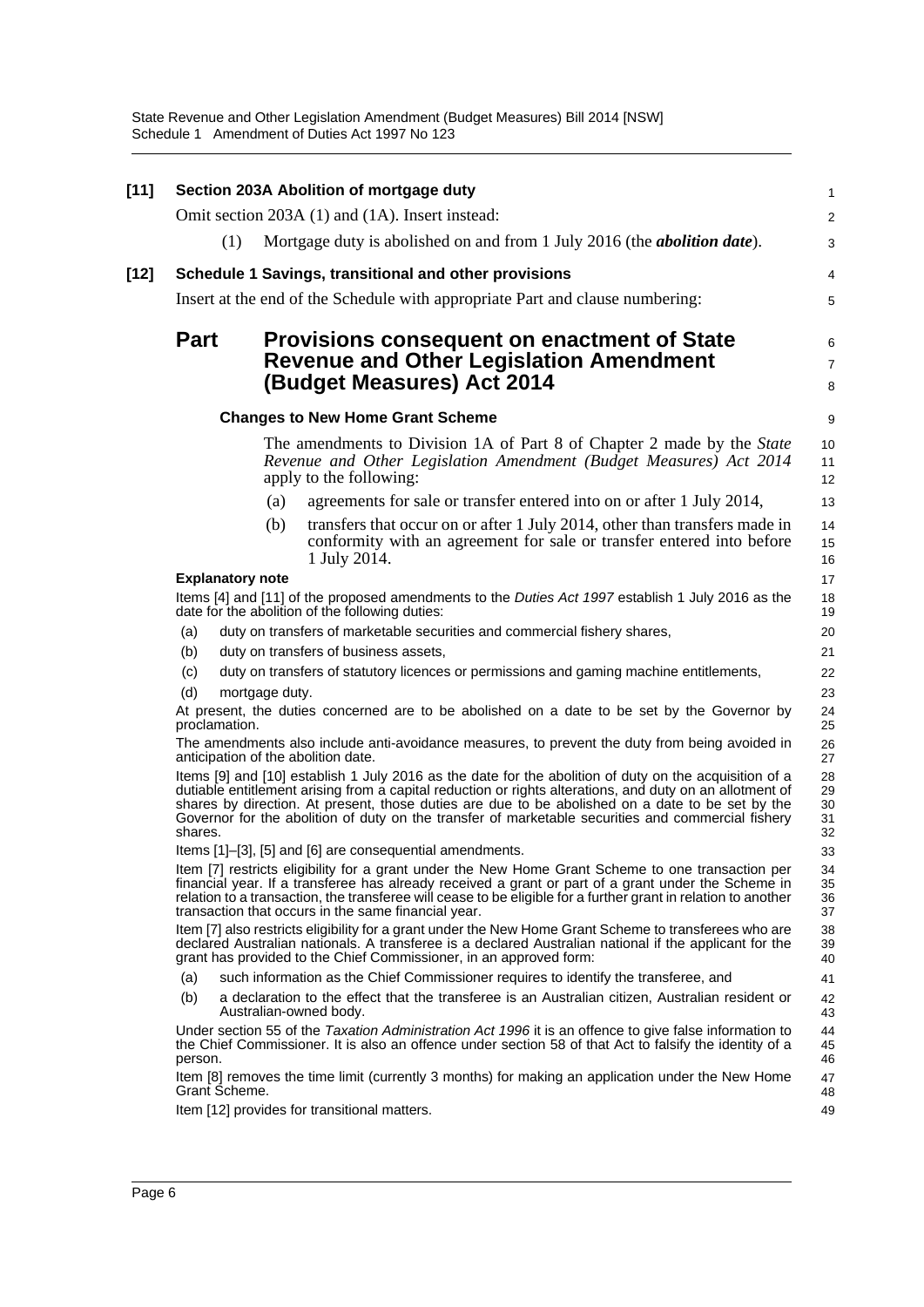<span id="page-9-0"></span>

|       | <b>Schedule 2</b> |                         |     | <b>Amendment of First Home Owner Grant (New</b><br><b>Homes) Act 2000 No 21</b>                                                                                                                                                                                                                          | 1<br>$\overline{a}$  |  |  |
|-------|-------------------|-------------------------|-----|----------------------------------------------------------------------------------------------------------------------------------------------------------------------------------------------------------------------------------------------------------------------------------------------------------|----------------------|--|--|
| $[1]$ |                   |                         |     | Section 13A First home owner grant cap                                                                                                                                                                                                                                                                   | 3                    |  |  |
|       |                   |                         |     | Omit "1 January 2010" from section 13A (1). Insert instead "1 July 2014".                                                                                                                                                                                                                                | 4                    |  |  |
| [2]   |                   | Section 13A (2) (a)     |     |                                                                                                                                                                                                                                                                                                          | 5                    |  |  |
|       |                   |                         |     | Omit "\$650,000". Insert instead "\$750,000".                                                                                                                                                                                                                                                            | 6                    |  |  |
| $[3]$ |                   |                         |     | Schedule 1 Savings, transitional and other provisions                                                                                                                                                                                                                                                    | 7                    |  |  |
|       |                   | Insert after Part 11:   |     |                                                                                                                                                                                                                                                                                                          | 8                    |  |  |
|       |                   |                         |     | Part 12 Provisions consequent on enactment of State<br><b>Revenue and Other Legislation Amendment</b><br>(Budget Measures) Act 2014                                                                                                                                                                      | 9<br>10<br>11        |  |  |
|       | 20                |                         |     | Change to first home owner grant cap                                                                                                                                                                                                                                                                     |                      |  |  |
|       |                   | (1)                     |     | The amendment to section 13A made by the State Revenue and Other<br>Legislation Amendment (Budget Measures) Act 2014 does not apply in respect<br>of an eligible transaction that has a commencement date that is before<br>1 July 2014.                                                                 | 13<br>14<br>15<br>16 |  |  |
|       |                   | (2)                     |     | Section 13A, as in force immediately before the amendment, continues to<br>apply in respect of such an eligible transaction.                                                                                                                                                                             | 17<br>18             |  |  |
|       |                   | (3)                     |     | Section 13A, as in force immediately before the amendment, also applies to an<br>eligible transaction with a commencement date on or after 1 July 2014 if the<br>Chief Commissioner is satisfied that:                                                                                                   | 19<br>20<br>21       |  |  |
|       |                   |                         | (a) | the contract concerned replaces a contract made before 1 July 2014, and                                                                                                                                                                                                                                  | 22                   |  |  |
|       |                   |                         | (b) | the replaced contract was a contract for the purchase of the same home<br>or a comprehensive home building contract to build the same or a<br>substantially similar home.                                                                                                                                | 23<br>24<br>25       |  |  |
|       |                   | <b>Explanatory note</b> |     |                                                                                                                                                                                                                                                                                                          | 26                   |  |  |
|       | homes.            |                         |     | Item [2] of the proposed amendments to the First Home Owner Grant (New Homes) Act 2000<br>increases the first home owner grant cap from \$650,000 to \$750,000. This means that an eligible<br>transaction that has a total value of up to \$750,000 will qualify for the first home owner grant for new | 27<br>28<br>29<br>30 |  |  |
|       |                   |                         |     | Items [1] and [3] apply the increase in the cap to any eligible transaction that has a commencement<br>date of on or after 1 July 2014. Item [3] also includes an anti-avoidance measure.                                                                                                                | 31<br>32             |  |  |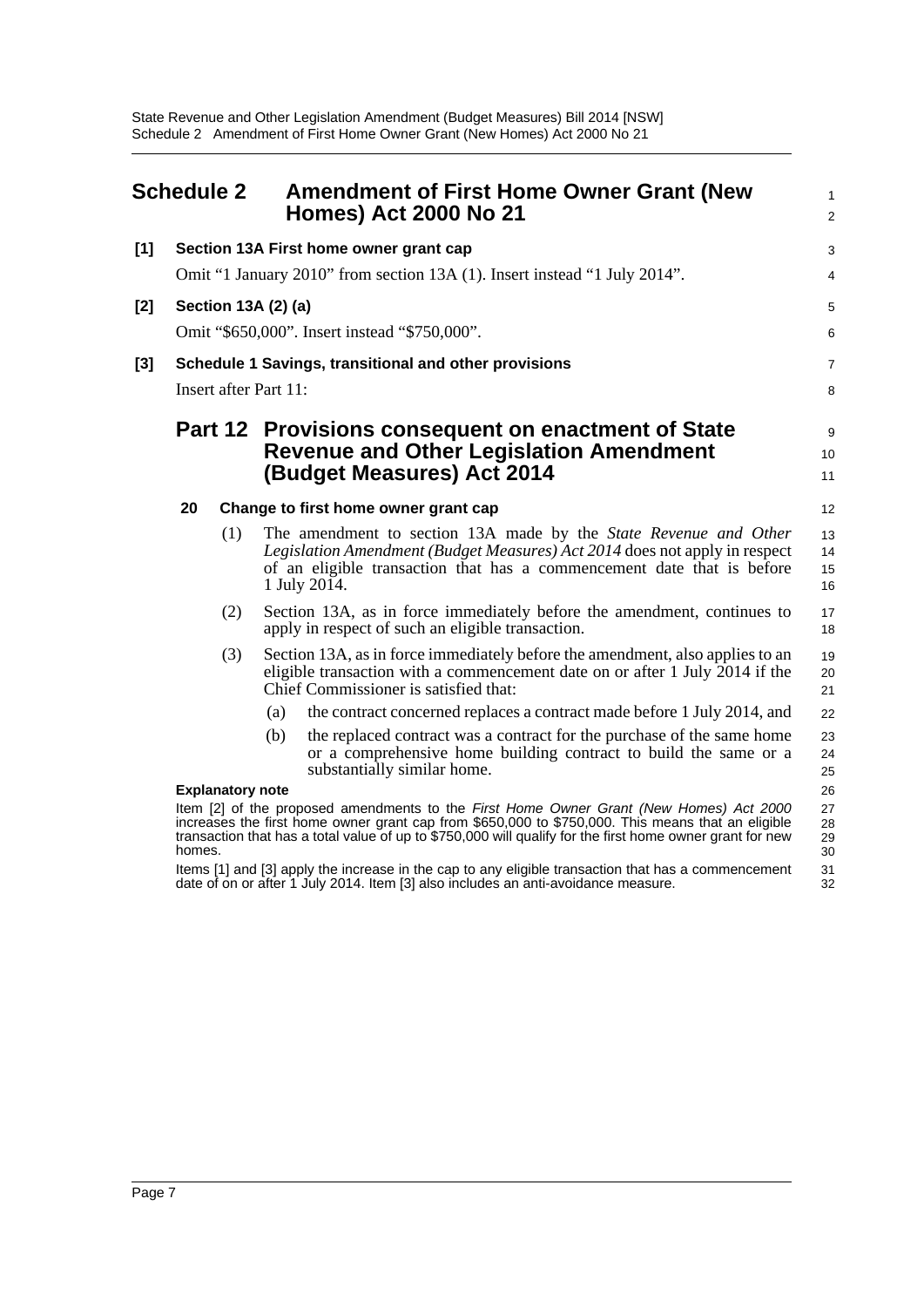<span id="page-10-0"></span>

|     | <b>Schedule 3</b>                              |     | Amendments relating to payroll tax rebate                                                                                                                                                         |                                            |  |
|-----|------------------------------------------------|-----|---------------------------------------------------------------------------------------------------------------------------------------------------------------------------------------------------|--------------------------------------------|--|
|     |                                                |     | scheme                                                                                                                                                                                            | $\overline{a}$                             |  |
| 3.1 |                                                |     | Payroll Tax Rebate Scheme (Disability Employment) Act 2011 No 54                                                                                                                                  | 3                                          |  |
|     |                                                |     | The Payroll Tax Rebate Scheme (Disability Employment) Act 2011 is repealed.                                                                                                                       | 4                                          |  |
|     | <b>Explanatory note</b>                        |     |                                                                                                                                                                                                   | 5                                          |  |
|     |                                                |     | Schedule 3.1 repeals the Payroll Tax Rebate Scheme (Disability Employment) Act 2011. The                                                                                                          |                                            |  |
|     |                                                |     | repealed Act provides for the payment of rebates in respect of the employment of persons who,<br>because of a disability, are members of the target group under the Disability Services Act 1993. | $\begin{array}{c} 6 \\ 7 \\ 8 \end{array}$ |  |
| 3.2 |                                                |     | Payroll Tax Act 2007 No 21                                                                                                                                                                        | 9                                          |  |
|     |                                                |     | Schedule 3 Savings, transitional and other provisions                                                                                                                                             | 10                                         |  |
|     |                                                |     | Insert at the end of the Schedule with appropriate Part and clause numbering:                                                                                                                     | 11                                         |  |
|     | <b>Part</b>                                    |     | <b>Provision consequent on enactment of State</b>                                                                                                                                                 | 12                                         |  |
|     | <b>Revenue and Other Legislation Amendment</b> |     |                                                                                                                                                                                                   |                                            |  |
|     |                                                |     | (Budget Measures) Act 2014                                                                                                                                                                        | 14                                         |  |
|     |                                                |     | Repeal of Payroll Tax Rebate Scheme (Disability Employment) Act 2011                                                                                                                              | 15                                         |  |
|     |                                                |     | The Payroll Tax Rebate Scheme (Disability Employment) Act 2011, as in force<br>immediately before its repeal, continues to apply:                                                                 | 16<br>17                                   |  |
|     |                                                | (a) | in relation to the employment of a person if the employment<br>commenced before the repeal of that Act, and                                                                                       | 18<br>19                                   |  |
|     |                                                | (b) | in relation to a claim for a rebate, or a rebate, in respect of such<br>employment.                                                                                                               | 20<br>21                                   |  |
|     | <b>Explanatory note</b>                        |     |                                                                                                                                                                                                   | 22                                         |  |
|     |                                                |     | Schedule 3.2 provides for the continuation of the Payroll Tax Rebate Scheme (Disability Employment)<br>Act 2011 in respect of employment that commenced before the repeal of that Act.            | 23<br>24                                   |  |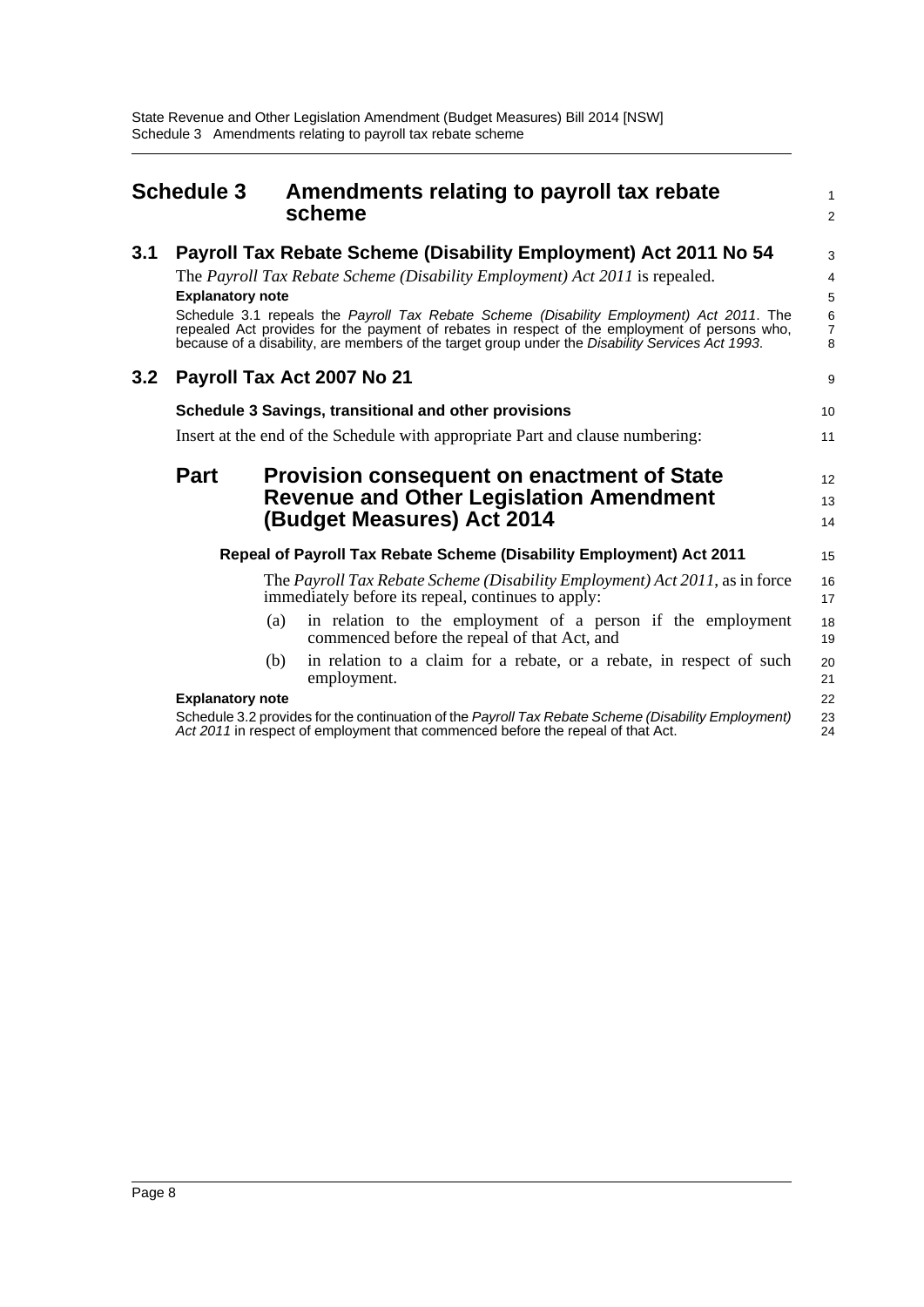<span id="page-11-0"></span>

|       | <b>Schedule 4</b>             |          | Amendments relating to royalties                                                                                                                                                                                                                                      | 1                    |
|-------|-------------------------------|----------|-----------------------------------------------------------------------------------------------------------------------------------------------------------------------------------------------------------------------------------------------------------------------|----------------------|
| 4.1   | Mining Act 1992 No 29         |          |                                                                                                                                                                                                                                                                       | $\overline{c}$       |
| [1]   |                               |          | Sections 11A (2) (b), 26 (2) (a), 44 (2) (a), 192 (2), 282 (1), (1A) and (2), 284 (1) and (1A),<br>286 (1), 286B (2), 287 (1), 288 (1) and 291 (1)                                                                                                                    | 3<br>$\overline{4}$  |
|       |                               |          | Omit "to the Minister" wherever occurring. Insert instead "to the Crown".                                                                                                                                                                                             | 5                    |
| [2]   |                               |          | Section 26 Conditions of exploration licence                                                                                                                                                                                                                          | 6                    |
|       |                               |          | Omit section 26 (3). Insert instead:                                                                                                                                                                                                                                  | $\overline{7}$       |
|       | (3)                           |          | Part 14 applies:                                                                                                                                                                                                                                                      | 8                    |
|       |                               | (a)      | to royalty payable under a condition referred to in subsection $(2)$ (a) in<br>the same way as it applies to royalty payable on a mineral recovered<br>under a mining lease, and                                                                                      | 9<br>10<br>11        |
|       |                               | (b)      | to the person by whom royalty is payable as if the person were the<br>holder of a mining lease.                                                                                                                                                                       | 12<br>13             |
| $[3]$ |                               |          | Section 44 Conditions of assessment lease                                                                                                                                                                                                                             | 14                   |
|       |                               |          | Omit section 44 (3). Insert instead:                                                                                                                                                                                                                                  | 15                   |
|       | (3)                           |          | Part 14 applies:                                                                                                                                                                                                                                                      | 16                   |
|       |                               | (a)      | to royalty payable under a condition referred to in subsection $(2)$ (a) in<br>the same way as it applies to royalty payable on a mineral recovered<br>under a mining lease, and                                                                                      | 17<br>18<br>19       |
|       |                               | (b)      | to the person by whom royalty is payable as if the person were the<br>holder of a mining lease.                                                                                                                                                                       | 20<br>21             |
| [4]   |                               |          | Section 192 Conditions of mineral claim                                                                                                                                                                                                                               | 22                   |
|       |                               |          | Omit section 192 (3). Insert instead:                                                                                                                                                                                                                                 | 23                   |
|       | (3)                           |          | Part 14 applies:                                                                                                                                                                                                                                                      | 24                   |
|       |                               | (a)      | to royalty payable under such a condition in the same way as it applies<br>to royalty payable on a mineral recovered under a mining lease, and                                                                                                                        | 25<br>26             |
|       |                               | (b)      | to the person by whom royalty is payable as if the person were the<br>holder of a mining lease.                                                                                                                                                                       | 27<br>28             |
| [5]   |                               |          | Section 284 Liability to pay royalty-privately owned minerals                                                                                                                                                                                                         | 29                   |
|       |                               |          | Omit section 284 (2). Insert instead:                                                                                                                                                                                                                                 | 30                   |
|       | (2)                           |          | If royalty (including any interest and penalty tax on royalty) is paid to or<br>recovered by the Chief Commissioner in respect of a privately owned mineral,<br>the Chief Commissioner is to pay to the Minister seven-eighths of the amount<br>so paid or recovered. | 31<br>32<br>33<br>34 |
|       | (2A)                          |          | The Minister is to pay that amount to the owner of the mineral.                                                                                                                                                                                                       | 35                   |
| [6]   |                               |          | <b>Section 287 Exemption from royalty</b>                                                                                                                                                                                                                             | 36                   |
|       | Insert after section 287 (1): |          |                                                                                                                                                                                                                                                                       | 37                   |
|       | (1A)                          | section. | The Chief Commissioner is to remit the interest or penalty tax on any royalty<br>that ceases to be payable because of a decision of the Minister under this                                                                                                           | 38<br>39<br>40       |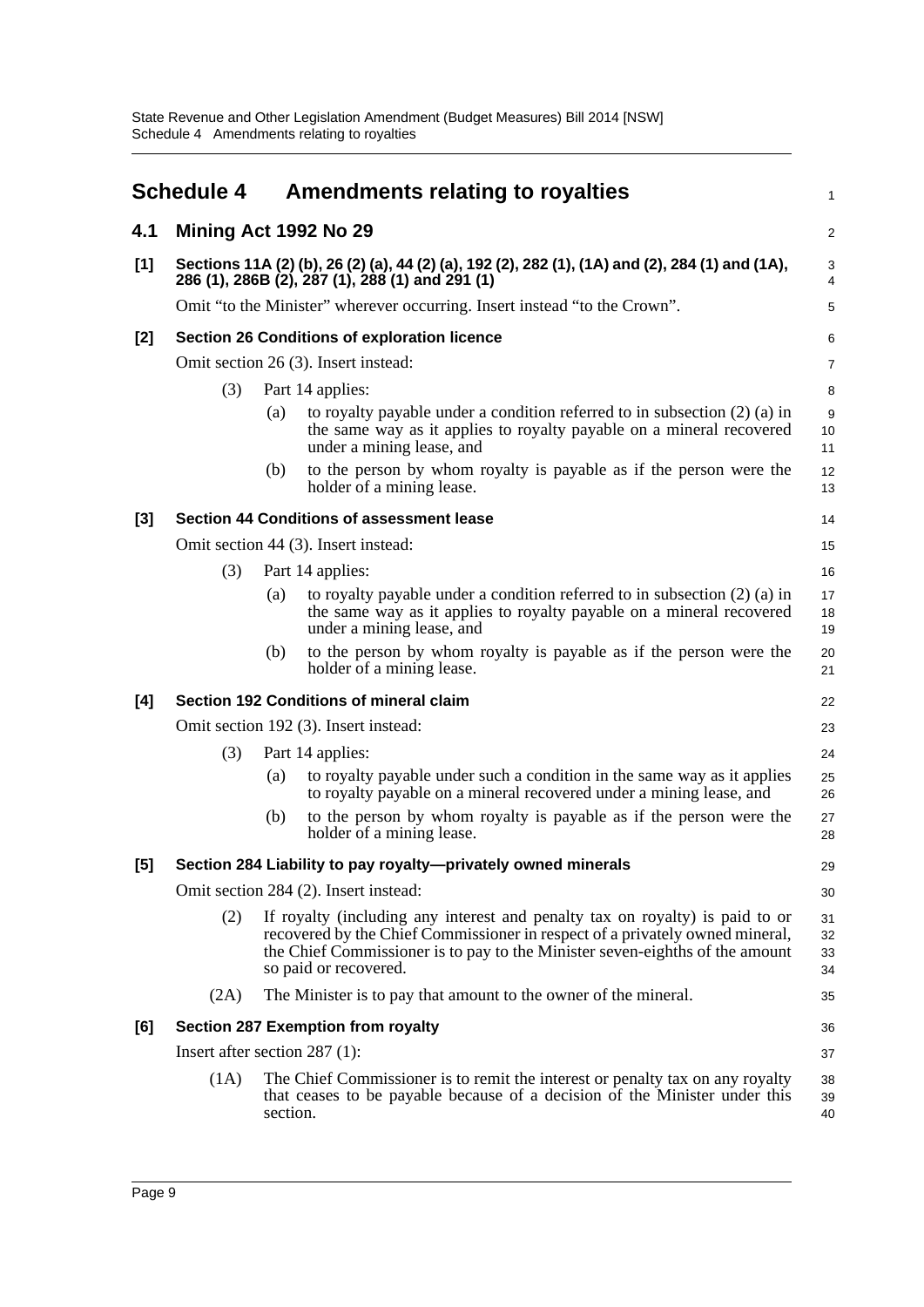| $[7]$ | Section 287A Waiver of payment of additional royalty for coal |                    |                                               |                                                                                                                                                                                                                                                                                                            |                      |  |  |
|-------|---------------------------------------------------------------|--------------------|-----------------------------------------------|------------------------------------------------------------------------------------------------------------------------------------------------------------------------------------------------------------------------------------------------------------------------------------------------------------|----------------------|--|--|
|       |                                                               |                    |                                               | Insert after section 287A (3):                                                                                                                                                                                                                                                                             | $\overline{2}$       |  |  |
|       |                                                               | (4)                |                                               | The Chief Commissioner is to remit the interest or penalty tax on any royalty<br>the payment of which is waived under this section.                                                                                                                                                                        | 3<br>$\overline{4}$  |  |  |
| [8]   |                                                               | <b>Section 289</b> |                                               |                                                                                                                                                                                                                                                                                                            | 5                    |  |  |
|       |                                                               |                    |                                               | Omit the section. Insert instead:                                                                                                                                                                                                                                                                          | 6                    |  |  |
|       | 289                                                           | <b>Returns</b>     |                                               |                                                                                                                                                                                                                                                                                                            | 7                    |  |  |
|       |                                                               | (1)                |                                               | The holder of a mining lease is required to lodge returns with the Chief<br>Commissioner, at such times, and in respect of such periods, as may be<br>prescribed by the regulations.                                                                                                                       | 8<br>9<br>10         |  |  |
|       |                                                               | (2)                |                                               | A return is to include:                                                                                                                                                                                                                                                                                    | 11                   |  |  |
|       |                                                               |                    | (a)                                           | the information prescribed by the regulations, and                                                                                                                                                                                                                                                         | 12                   |  |  |
|       |                                                               |                    | (b)                                           | any other information the Chief Commissioner requires for the purposes<br>of the assessment and recovery of royalty under this Act.                                                                                                                                                                        | 13<br>14             |  |  |
|       |                                                               | (3)                |                                               | The Chief Commissioner is to give a copy to the Minister of each return lodged<br>with the Chief Commissioner.                                                                                                                                                                                             | 15<br>16             |  |  |
|       |                                                               |                    |                                               | Note. The Chief Commissioner is responsible for the assessment and recovery of<br>royalties under the Taxation Administration Act 1996. That Act requires returns to be in<br>an approved form. The Chief Commissioner can also approve special arrangements for<br>the lodging of returns under that Act. | 17<br>18<br>19<br>20 |  |  |
| [9]   |                                                               |                    |                                               | <b>Section 291 Payment of royalty</b>                                                                                                                                                                                                                                                                      | 21                   |  |  |
|       |                                                               |                    | Omit section 291 (2) and (3). Insert instead: |                                                                                                                                                                                                                                                                                                            |                      |  |  |
|       |                                                               | (2)                |                                               | A tax default occurs for the purposes of the Taxation Administration Act 1996<br>if royalty payable to the Crown:                                                                                                                                                                                          | 23<br>24             |  |  |
|       |                                                               |                    | (a)                                           | is not paid by the time that it becomes payable in accordance with the<br>regulations (unless paragraph (b) applies), or                                                                                                                                                                                   | 25<br>26             |  |  |
|       |                                                               |                    | (b)                                           | in the case of royalty payable on demand by the Minister—is not paid<br>within 28 days of the demand for its payment.                                                                                                                                                                                      | 27<br>28             |  |  |
|       |                                                               | (3)                |                                               | The regulations may require the payment of any royalty to accompany a return<br>made under this Part.                                                                                                                                                                                                      | 29<br>30             |  |  |
| [10]  |                                                               |                    |                                               | Sections 291A and 292                                                                                                                                                                                                                                                                                      | 31                   |  |  |
|       |                                                               |                    |                                               | Omit section 292. Insert instead:                                                                                                                                                                                                                                                                          | 32                   |  |  |
|       | 291A                                                          |                    |                                               | Assessment and recovery of royalties                                                                                                                                                                                                                                                                       | 33                   |  |  |
|       |                                                               | (1)                | of royalty.                                   | Royalty payable under this Act is a tax for the purposes of the <i>Taxation</i><br>Administration Act 1996.<br>Note. The Taxation Administration Act 1996 applies to the assessment and recovery                                                                                                           | 34<br>35<br>36<br>37 |  |  |
|       |                                                               | (2)                |                                               | The royalty is payable to the Chief Commissioner in accordance with that Act.                                                                                                                                                                                                                              | 38                   |  |  |
|       |                                                               | (3)                |                                               | The Minister is to provide the Chief Commissioner with any information<br>necessary to enable the Chief Commissioner to exercise the Chief<br>Commissioner's functions with respect to royalties under this Act and the<br>Taxation Administration Act 1996.                                               | 39<br>40<br>41<br>42 |  |  |
|       |                                                               | (4)                |                                               | A certificate that is signed by the Minister and that states that, on a specified<br>date, the Minister made a determination, or did anything else, under any of the                                                                                                                                       | 43<br>44             |  |  |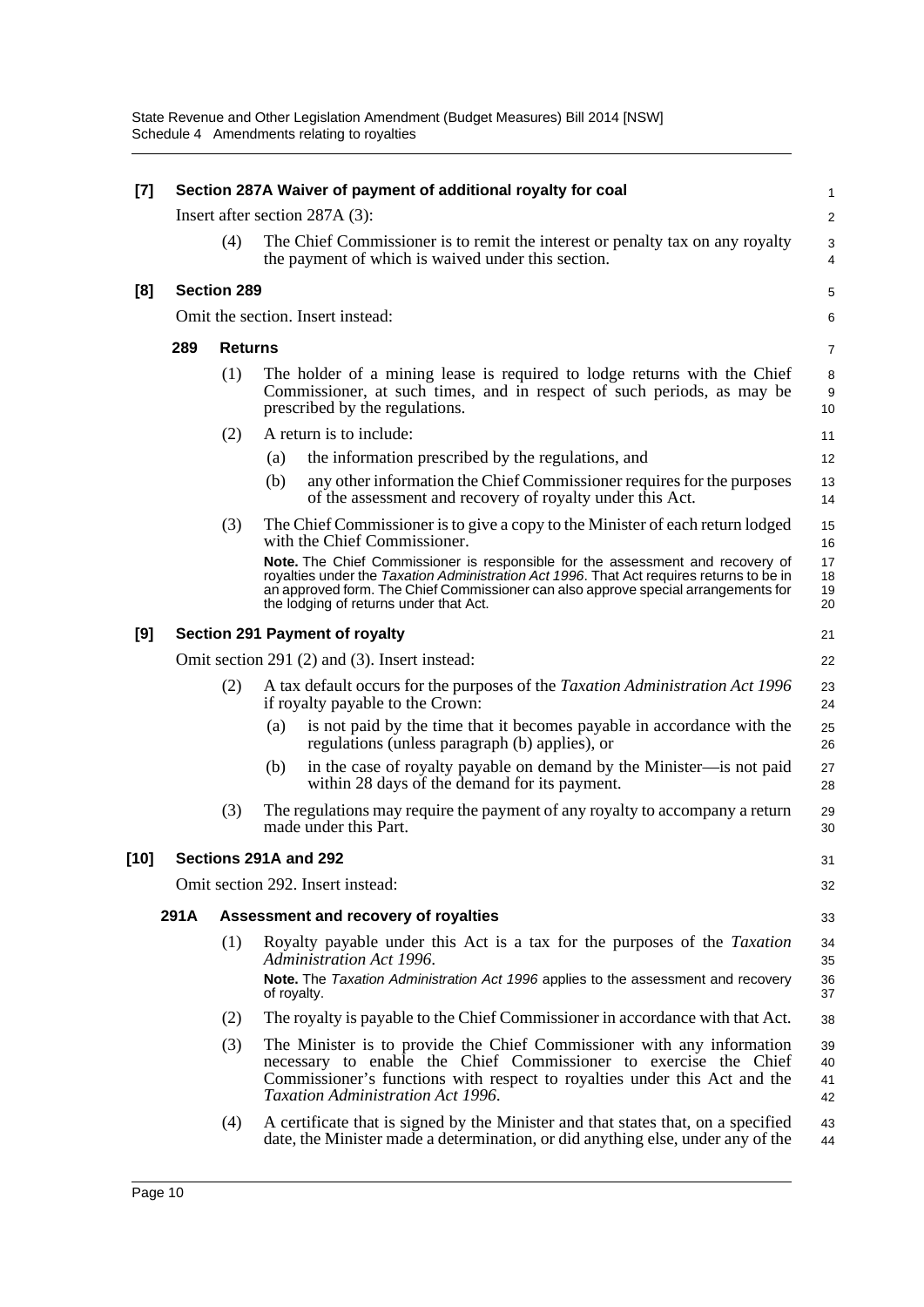|        |                                              |     |                   | following provisions, is admissible in evidence in any proceedings and is<br>evidence of the fact or facts so certified:                                                                                                                                                                                                                                                  | $\mathbf{1}$<br>$\overline{2}$ |  |
|--------|----------------------------------------------|-----|-------------------|---------------------------------------------------------------------------------------------------------------------------------------------------------------------------------------------------------------------------------------------------------------------------------------------------------------------------------------------------------------------------|--------------------------------|--|
|        |                                              |     | (a)               | section 283 (3) (c) or $(5)$ ,                                                                                                                                                                                                                                                                                                                                            | 3                              |  |
|        |                                              |     | (b)               | section $286C(1)$ ,                                                                                                                                                                                                                                                                                                                                                       | 4                              |  |
|        |                                              |     | (c)               | section 286D,                                                                                                                                                                                                                                                                                                                                                             | 5                              |  |
|        |                                              |     | (d)               | section 291 $(1)$ $(b)$ ,                                                                                                                                                                                                                                                                                                                                                 | 6                              |  |
|        |                                              |     | (e)               | any other provision of this Act relating to royalties that is prescribed by<br>the regulations.                                                                                                                                                                                                                                                                           | $\boldsymbol{7}$<br>8          |  |
|        |                                              | (5) |                   | The Chief Commissioner may request a certificate under this section and a<br>certificate is to be provided in accordance with that request.                                                                                                                                                                                                                               | 9<br>10                        |  |
|        | 292                                          |     |                   | Disclosure of royalty information                                                                                                                                                                                                                                                                                                                                         | 11                             |  |
|        |                                              | (1) |                   | The Minister, or any other person engaged in the administration of this Act,<br>may disclose royalty information obtained from a tax officer under this Act or<br>the <i>Taxation Administration Act 1996</i> in connection with the administration or<br>execution of this Act.                                                                                          | 12<br>13<br>14<br>15           |  |
|        |                                              | (2) |                   | This section applies despite section 84 of the Taxation Administration<br>Act 1996 but subject to any restrictions in this Act.<br>Note. See section 365 of this Act.                                                                                                                                                                                                     | 16<br>17<br>18                 |  |
|        |                                              | (3) |                   | In this section:                                                                                                                                                                                                                                                                                                                                                          | 19                             |  |
|        |                                              |     | Act 1996.         | royalty information means information in a return lodged with the Chief<br>Commissioner under this Act or any other information relating to the<br>assessment or recovery of royalty.<br>tax officer has the same meaning as it has in the Taxation Administration                                                                                                        | 20<br>21<br>22<br>23           |  |
|        |                                              |     |                   |                                                                                                                                                                                                                                                                                                                                                                           | 24<br>25                       |  |
| $[11]$ | <b>Section 365 Disclosure of information</b> |     |                   |                                                                                                                                                                                                                                                                                                                                                                           |                                |  |
|        |                                              |     |                   | Insert after section 365 $(2)$ (before the penalty):                                                                                                                                                                                                                                                                                                                      | 26                             |  |
|        |                                              | (3) |                   | A reference in this section to information obtained in connection with the<br>administration or execution of this Act includes a reference to a return or other<br>information relating to royalty under this Act that is obtained by the Minister,<br>or a delegate of the Minister, from a tax officer (within the meaning of the<br>Taxation Administration Act 1996). | 27<br>28<br>29<br>30<br>31     |  |
| $[12]$ |                                              |     |                   | Schedule 6 Savings, transitional and other provisions                                                                                                                                                                                                                                                                                                                     | 32                             |  |
|        |                                              |     |                   | Insert at the end of the Schedule with appropriate Part and clause numbering:                                                                                                                                                                                                                                                                                             | 33                             |  |
|        | <b>Part</b>                                  |     |                   | <b>Provisions consequent on enactment of State</b><br><b>Revenue and Other Legislation Amendment</b><br>(Budget Measures) Act 2014                                                                                                                                                                                                                                        | 34<br>35<br>36                 |  |
|        |                                              |     | <b>Definition</b> |                                                                                                                                                                                                                                                                                                                                                                           | 37                             |  |
|        |                                              |     |                   | In this Part:                                                                                                                                                                                                                                                                                                                                                             | 38                             |  |
|        |                                              |     |                   | <b>Budget Measures Act means the State Revenue and Other Legislation</b><br>Amendment (Budget Measures) Act 2014.                                                                                                                                                                                                                                                         | 39<br>40                       |  |
|        |                                              |     |                   |                                                                                                                                                                                                                                                                                                                                                                           |                                |  |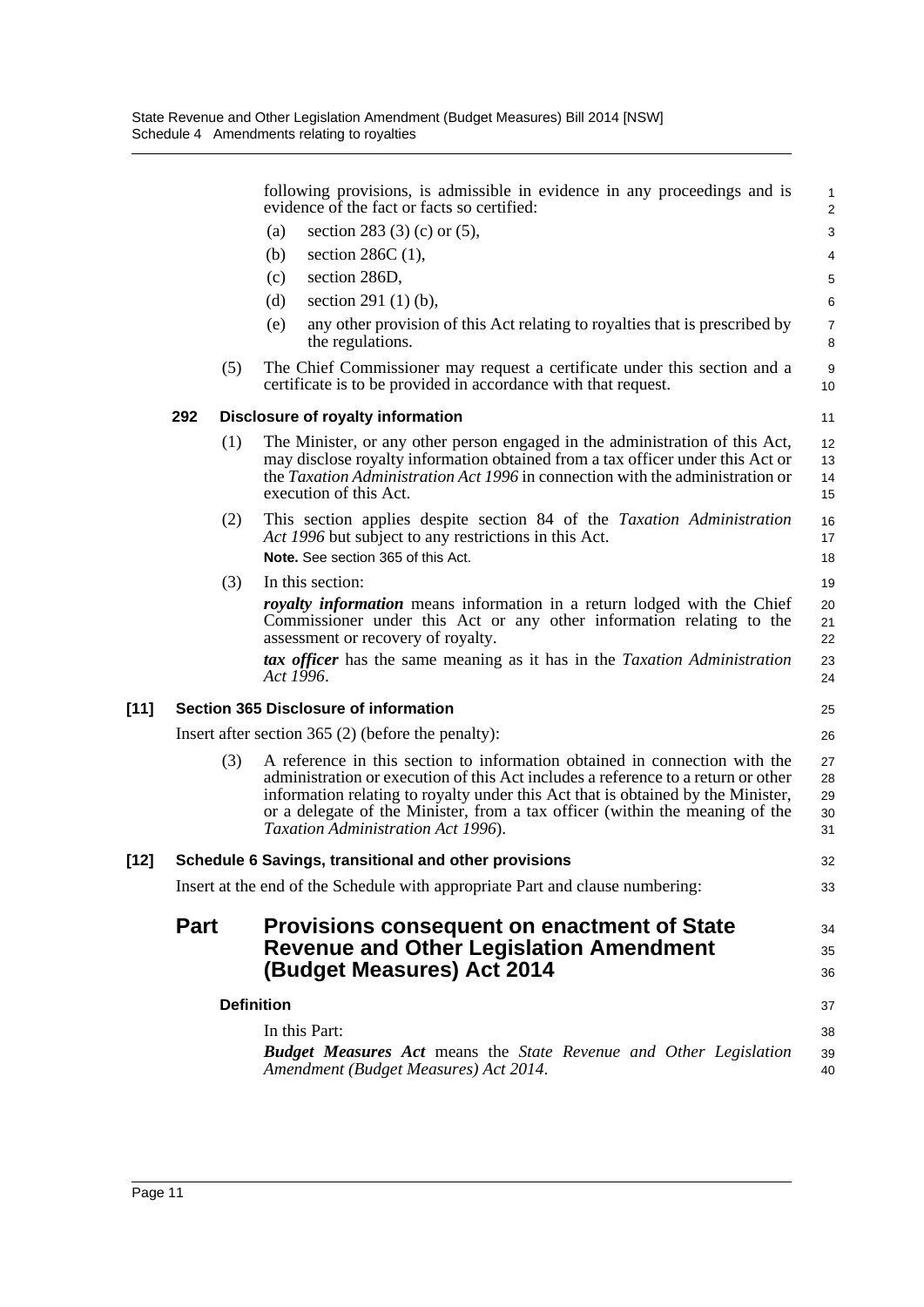|        |                                                                                                                                                                                                                                                                                                                                                                                                                                                                                                                                                                                                                                                                                                                                                                                                                                                                                                                                                                                                                                      | Assessment and recovery of royalties under Taxation Administration Act 1996                                                                                                                                                                                                                                                                                                                                                                                                                                                                                                                                              | $\mathbf{1}$                                     |  |  |  |  |
|--------|--------------------------------------------------------------------------------------------------------------------------------------------------------------------------------------------------------------------------------------------------------------------------------------------------------------------------------------------------------------------------------------------------------------------------------------------------------------------------------------------------------------------------------------------------------------------------------------------------------------------------------------------------------------------------------------------------------------------------------------------------------------------------------------------------------------------------------------------------------------------------------------------------------------------------------------------------------------------------------------------------------------------------------------|--------------------------------------------------------------------------------------------------------------------------------------------------------------------------------------------------------------------------------------------------------------------------------------------------------------------------------------------------------------------------------------------------------------------------------------------------------------------------------------------------------------------------------------------------------------------------------------------------------------------------|--------------------------------------------------|--|--|--|--|
|        | (1)                                                                                                                                                                                                                                                                                                                                                                                                                                                                                                                                                                                                                                                                                                                                                                                                                                                                                                                                                                                                                                  | An amendment made to this Act or the regulations by the Budget Measures<br>Act applies only to royalty under this Act that is payable in respect of a period<br>that commences on or after the commencement of the amendment.                                                                                                                                                                                                                                                                                                                                                                                            | $\overline{c}$<br>$\ensuremath{\mathsf{3}}$<br>4 |  |  |  |  |
|        | (2)                                                                                                                                                                                                                                                                                                                                                                                                                                                                                                                                                                                                                                                                                                                                                                                                                                                                                                                                                                                                                                  | This Act and the regulations, as in force before such an amendment, continue<br>to apply to royalty in respect of a period commencing before the<br>commencement of the amendment.                                                                                                                                                                                                                                                                                                                                                                                                                                       | 5<br>$\,6$<br>$\overline{7}$                     |  |  |  |  |
|        |                                                                                                                                                                                                                                                                                                                                                                                                                                                                                                                                                                                                                                                                                                                                                                                                                                                                                                                                                                                                                                      | Requirements to pay royalty to the Minister                                                                                                                                                                                                                                                                                                                                                                                                                                                                                                                                                                              | 8                                                |  |  |  |  |
|        | (1)                                                                                                                                                                                                                                                                                                                                                                                                                                                                                                                                                                                                                                                                                                                                                                                                                                                                                                                                                                                                                                  | A requirement imposed by or under this Act to pay royalty under this Act to<br>the Minister is taken, from the relevant commencement date, to be a<br>requirement to pay royalty under this Act to the Crown.                                                                                                                                                                                                                                                                                                                                                                                                            | 9<br>10<br>11                                    |  |  |  |  |
|        | (2)                                                                                                                                                                                                                                                                                                                                                                                                                                                                                                                                                                                                                                                                                                                                                                                                                                                                                                                                                                                                                                  | A reference in any document to royalty payable to the Minister under this Act<br>is taken, from the relevant commencement date, to be a reference to royalty<br>payable to the Crown under this Act.                                                                                                                                                                                                                                                                                                                                                                                                                     | 12<br>13<br>14                                   |  |  |  |  |
|        | (3)                                                                                                                                                                                                                                                                                                                                                                                                                                                                                                                                                                                                                                                                                                                                                                                                                                                                                                                                                                                                                                  | In this clause, the <i>relevant commencement date</i> means the date of<br>commencement of section 291A, as inserted by the Budget Measures Act.                                                                                                                                                                                                                                                                                                                                                                                                                                                                         | 15<br>16                                         |  |  |  |  |
|        |                                                                                                                                                                                                                                                                                                                                                                                                                                                                                                                                                                                                                                                                                                                                                                                                                                                                                                                                                                                                                                      | Continuation of special arrangements for returns                                                                                                                                                                                                                                                                                                                                                                                                                                                                                                                                                                         | 17                                               |  |  |  |  |
|        | (1)                                                                                                                                                                                                                                                                                                                                                                                                                                                                                                                                                                                                                                                                                                                                                                                                                                                                                                                                                                                                                                  | An authority given to the holder of a mining lease under section 289 (2) that<br>would, but for the substitution of that subsection by the Budget Measures Act,<br>have effect in respect of royalty payable for a period commencing on or after<br>1 July 2014 is taken, on that substitution, to be an approval given by the Chief<br>Commissioner under section 37 of the Taxation Administration Act 1996.                                                                                                                                                                                                           | 18<br>19<br>20<br>21<br>22                       |  |  |  |  |
|        | (2)                                                                                                                                                                                                                                                                                                                                                                                                                                                                                                                                                                                                                                                                                                                                                                                                                                                                                                                                                                                                                                  | The Chief Commissioner may vary or cancel that approval in accordance with<br>that Act.                                                                                                                                                                                                                                                                                                                                                                                                                                                                                                                                  | 23<br>24                                         |  |  |  |  |
| $[13]$ | <b>Dictionary</b>                                                                                                                                                                                                                                                                                                                                                                                                                                                                                                                                                                                                                                                                                                                                                                                                                                                                                                                                                                                                                    |                                                                                                                                                                                                                                                                                                                                                                                                                                                                                                                                                                                                                          | 25                                               |  |  |  |  |
|        | Insert in alphabetical order:                                                                                                                                                                                                                                                                                                                                                                                                                                                                                                                                                                                                                                                                                                                                                                                                                                                                                                                                                                                                        |                                                                                                                                                                                                                                                                                                                                                                                                                                                                                                                                                                                                                          |                                                  |  |  |  |  |
|        |                                                                                                                                                                                                                                                                                                                                                                                                                                                                                                                                                                                                                                                                                                                                                                                                                                                                                                                                                                                                                                      | <b>Chief Commissioner</b> means the Chief Commissioner of State Revenue.                                                                                                                                                                                                                                                                                                                                                                                                                                                                                                                                                 | 27<br>28                                         |  |  |  |  |
|        | <b>Explanatory note</b><br>Item [10] of the proposed amendments to the Mining Act 1992 provides that royalties payable under<br>that Act are taxes for the purposes of the Taxation Administration Act 1996. Accordingly, royalties will<br>be assessed and recoverable by the Chief Commissioner of State Revenue (the Chief<br><b>Commissioner</b> ) under that Act. The amendment requires the Minister to provide the Chief<br>Commissioner with any information necessary to enable the Chief Commissioner to exercise his or<br>her functions with respect to royalties. The Minister is given power to certify certain decisions made<br>under the Act that are relevant to the calculation of royalty. The amendment also removes a provision<br>that makes royalty a debt recoverable in a court of competent jurisdiction. The provision is redundant<br>because the Taxation Administration Act 1996 provides that all taxes are recoverable by the Chief<br>Commissioner as a debt in a court of competent jurisdiction. |                                                                                                                                                                                                                                                                                                                                                                                                                                                                                                                                                                                                                          |                                                  |  |  |  |  |
|        |                                                                                                                                                                                                                                                                                                                                                                                                                                                                                                                                                                                                                                                                                                                                                                                                                                                                                                                                                                                                                                      | Item [1] is a consequential amendment. At present, royalties are payable to the Minister. The<br>amendment makes it clear that royalties are payable to the Crown.                                                                                                                                                                                                                                                                                                                                                                                                                                                       | 39<br>40                                         |  |  |  |  |
|        | amendment.                                                                                                                                                                                                                                                                                                                                                                                                                                                                                                                                                                                                                                                                                                                                                                                                                                                                                                                                                                                                                           | Item [10] also makes it clear that the disclosure of royalty information by the Minister remains subject<br>to the Mining Act 1992, and not the Taxation Administration Act 1996. Item [11] is a consequential                                                                                                                                                                                                                                                                                                                                                                                                           | 41<br>42<br>43                                   |  |  |  |  |
|        |                                                                                                                                                                                                                                                                                                                                                                                                                                                                                                                                                                                                                                                                                                                                                                                                                                                                                                                                                                                                                                      | Item [5] enables the Chief Commissioner to pay part of the royalty collected in respect of privately<br>owned minerals to the Minister, so as to enable the Minister to exercise his or her functions with<br>respect to the payment of royalties to owners of privately owned minerals.                                                                                                                                                                                                                                                                                                                                 | 44<br>45<br>46                                   |  |  |  |  |
|        |                                                                                                                                                                                                                                                                                                                                                                                                                                                                                                                                                                                                                                                                                                                                                                                                                                                                                                                                                                                                                                      | Item [8] requires royalty returns to be lodged with the Chief Commissioner (instead of the Minister).<br>The Taxation Administration Act 1996 provides for the form in which returns must be provided. The<br>Chief Commissioner is to provide a copy of the returns to the Minister. The amendments continue to<br>permit the regulations to prescribe mandatory information to be included in returns. The Chief<br>Commissioner may also require additional information. The amendment removes a provision that<br>enables the Minister to approve special return arrangements, as the Chief Commissioner can do that | 47<br>48<br>49<br>50<br>51<br>52                 |  |  |  |  |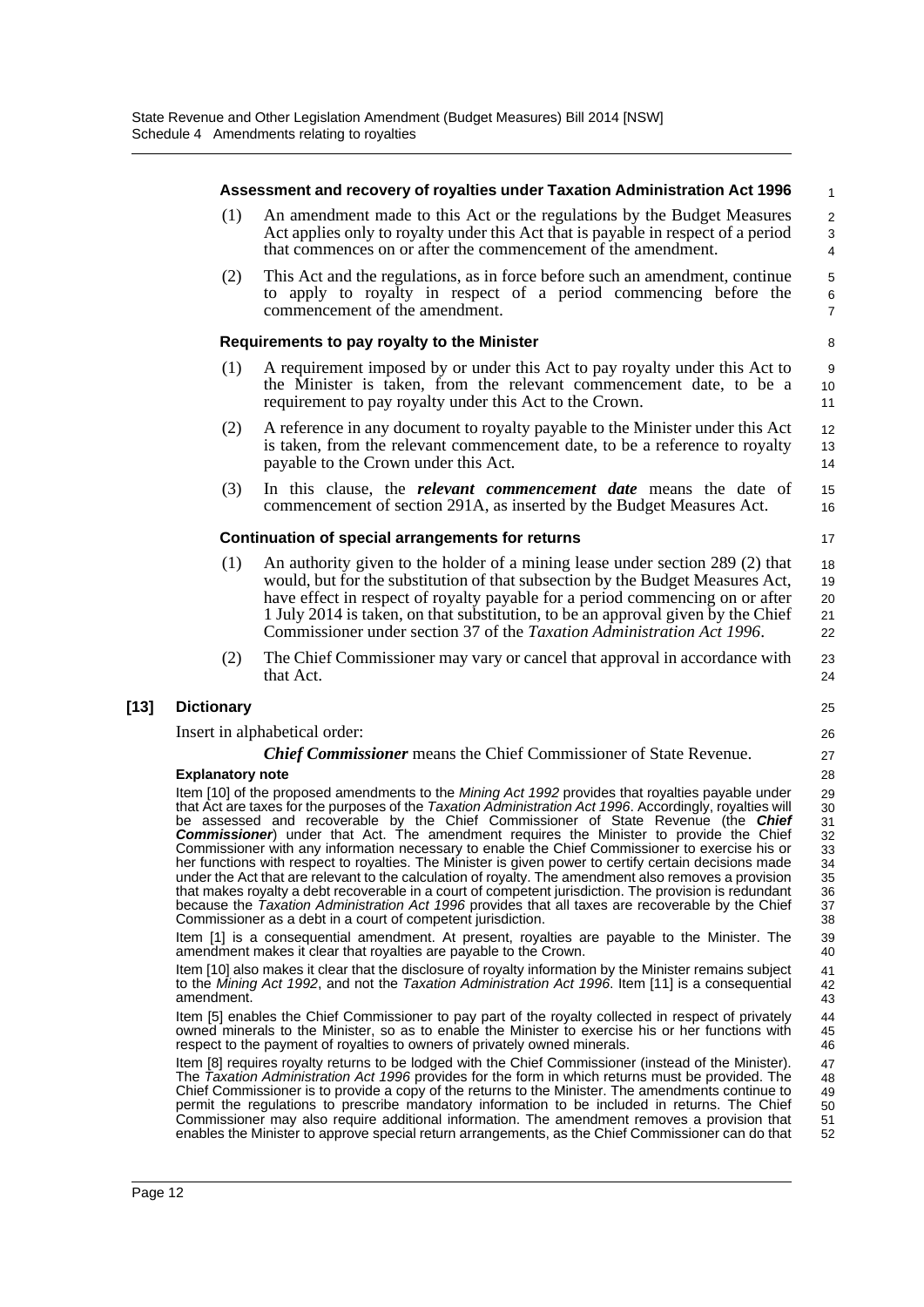|                                                                                           | and 57).                                   |                          |          | under the Taxation Administration Act 1996. Item [8] also removes a provision that makes it an<br>offence to fail to furnish a return, or to include false or misleading information in a return, as to do so<br>will be an offence under existing provisions of the Taxation Administration Act 1996 (sections 55                                                                                                                                                                              | 1<br>$\sqrt{2}$<br>$\ensuremath{\mathsf{3}}$<br>$\overline{4}$ |
|-------------------------------------------------------------------------------------------|--------------------------------------------|--------------------------|----------|-------------------------------------------------------------------------------------------------------------------------------------------------------------------------------------------------------------------------------------------------------------------------------------------------------------------------------------------------------------------------------------------------------------------------------------------------------------------------------------------------|----------------------------------------------------------------|
|                                                                                           |                                            | royalty under the Act.   |          | Items [2]–[4] are consequential amendments to ensure that the obligation to lodge a royalty return<br>applies not only to holders of a mining lease but to other authorisation holders who are liable to pay                                                                                                                                                                                                                                                                                    | 5<br>6<br>$\overline{7}$                                       |
|                                                                                           |                                            |                          |          | Item [9] makes it clear that a tax default for the purposes of the Taxation Administration Act 1996<br>occurs if royalty is not paid when it becomes due and payable. The amendment also removes a<br>provision that enables the Minister to impose interest for late payment of royalty. The Taxation<br>Administration Act 1996 already permits the Chief Commissioner to impose interest and other<br>penalties for late payment of taxes, and those provisions will now apply to royalties. | 8<br>9<br>10<br>11<br>12                                       |
|                                                                                           |                                            |                          |          | Items [6] and [7] require the Chief Commissioner to remit interest and penalty tax if the Minister waives<br>payment of royalty or part of royalty.                                                                                                                                                                                                                                                                                                                                             | 13<br>14                                                       |
|                                                                                           |                                            |                          |          | Item [12] provides for transitional matters.<br>Item [13] inserts a definition of <b>Chief Commissioner</b> in the Dictionary.                                                                                                                                                                                                                                                                                                                                                                  | 15<br>16                                                       |
| 4.2                                                                                       |                                            |                          |          | <b>Mining Regulation 2010</b>                                                                                                                                                                                                                                                                                                                                                                                                                                                                   |                                                                |
|                                                                                           |                                            |                          |          |                                                                                                                                                                                                                                                                                                                                                                                                                                                                                                 | 17                                                             |
| [1]                                                                                       |                                            |                          |          | Clause 13 Activities taken not to be prospecting or mining                                                                                                                                                                                                                                                                                                                                                                                                                                      | 18                                                             |
|                                                                                           |                                            |                          |          | Omit "to the Minister" from clause 13 (5). Insert instead "to the Crown".                                                                                                                                                                                                                                                                                                                                                                                                                       | 19                                                             |
| $[2]$                                                                                     |                                            |                          |          | Clause 62 Rates of royalty for minerals other than coal                                                                                                                                                                                                                                                                                                                                                                                                                                         | 20                                                             |
| Omit "Minister" wherever occurring in clause 62 (2). Insert instead "Chief Commissioner". |                                            |                          |          |                                                                                                                                                                                                                                                                                                                                                                                                                                                                                                 | 21                                                             |
| [3]                                                                                       | <b>Clause 63 Rates of royalty for coal</b> |                          |          |                                                                                                                                                                                                                                                                                                                                                                                                                                                                                                 |                                                                |
|                                                                                           |                                            |                          |          | Omit "Minister" from clause 63 (2). Insert instead "Chief Commissioner".                                                                                                                                                                                                                                                                                                                                                                                                                        | 23                                                             |
| [4]                                                                                       |                                            | Clause 63 (3) and (4)    |          |                                                                                                                                                                                                                                                                                                                                                                                                                                                                                                 | 24                                                             |
|                                                                                           |                                            | Omit the subclauses.     |          |                                                                                                                                                                                                                                                                                                                                                                                                                                                                                                 | 25                                                             |
| [5]                                                                                       |                                            | <b>Clause 63A</b>        |          |                                                                                                                                                                                                                                                                                                                                                                                                                                                                                                 | 26                                                             |
|                                                                                           |                                            | Insert after clause 63:  |          |                                                                                                                                                                                                                                                                                                                                                                                                                                                                                                 | 27                                                             |
|                                                                                           | 63A                                        | <b>Disputes</b>          |          |                                                                                                                                                                                                                                                                                                                                                                                                                                                                                                 |                                                                |
|                                                                                           |                                            | (1)                      |          | The Chief Commissioner is to refer a dispute about any of the following                                                                                                                                                                                                                                                                                                                                                                                                                         | 28                                                             |
|                                                                                           |                                            |                          |          | matters to the Minister and the Minister may make a determination with<br>respect to that matter:                                                                                                                                                                                                                                                                                                                                                                                               | 29<br>30<br>31                                                 |
|                                                                                           |                                            |                          | (a)      | the quantity of minerals disposed of or held by the holder of a mining<br>lease,                                                                                                                                                                                                                                                                                                                                                                                                                | 32<br>33                                                       |
|                                                                                           |                                            |                          | (b)      | the quantity of coal disposed of by the holder of a mining lease,                                                                                                                                                                                                                                                                                                                                                                                                                               | 34                                                             |
|                                                                                           |                                            |                          | (c)      | whether, and the extent to which, coal was recovered by open cut<br>mining, underground mining or deep underground mining.                                                                                                                                                                                                                                                                                                                                                                      | 35<br>36                                                       |
|                                                                                           |                                            | (2)                      | binding. | Any determination made by the Minister with respect to the matter is final and                                                                                                                                                                                                                                                                                                                                                                                                                  | 37<br>38                                                       |
|                                                                                           |                                            | (3)                      |          | A certificate that is signed by the Minister and that states that, on a specified<br>date, the Minister made a determination under this clause is admissible in<br>evidence in any proceedings and is evidence of the fact or facts so certified.                                                                                                                                                                                                                                               | 39<br>40<br>41                                                 |
| [6]                                                                                       |                                            | <b>Clause 64 Returns</b> |          |                                                                                                                                                                                                                                                                                                                                                                                                                                                                                                 | 42                                                             |
|                                                                                           |                                            |                          |          | Omit "289 (1)" from clause 64 (1). Insert instead "289".                                                                                                                                                                                                                                                                                                                                                                                                                                        | 43                                                             |
|                                                                                           |                                            |                          |          |                                                                                                                                                                                                                                                                                                                                                                                                                                                                                                 |                                                                |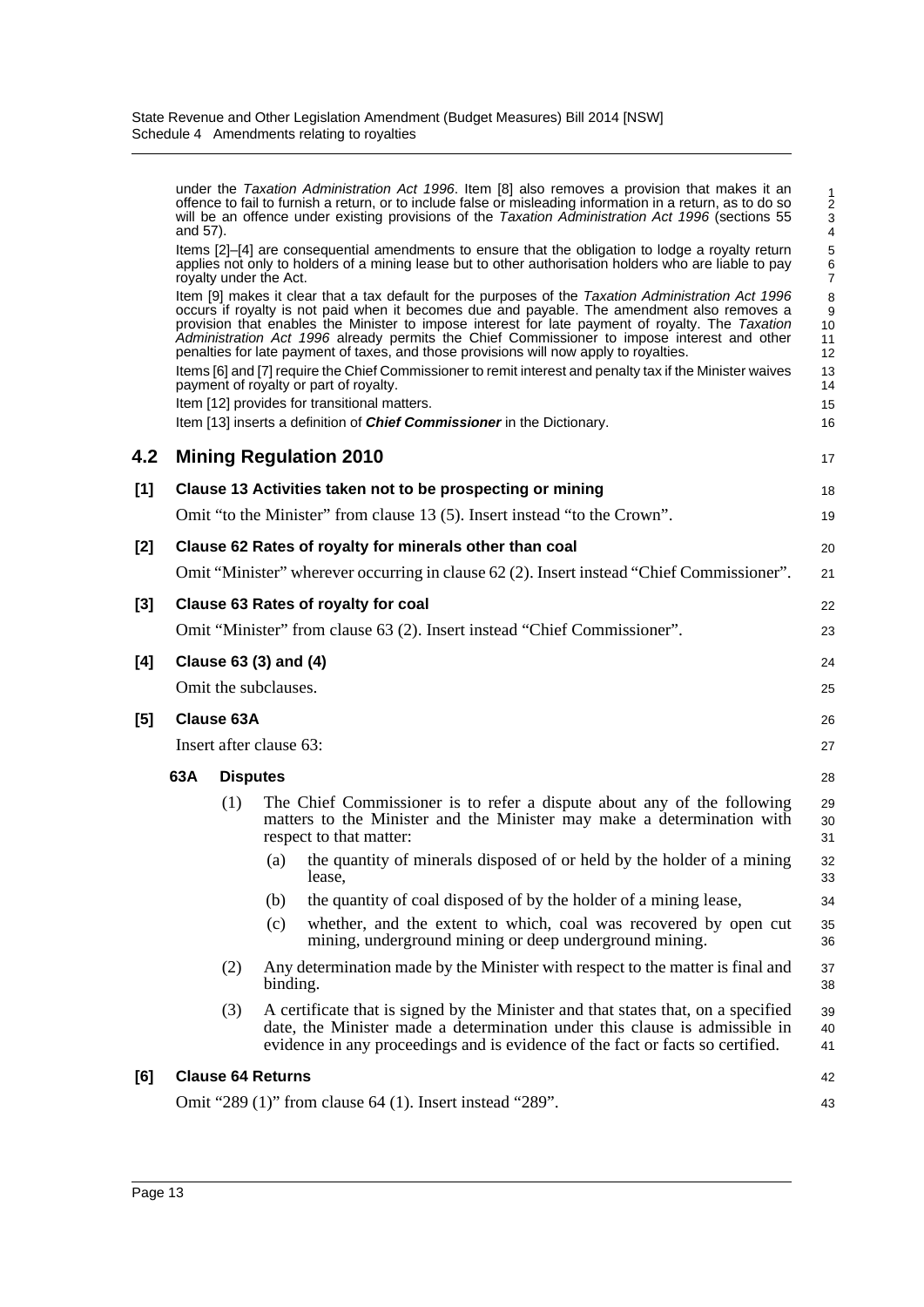| $[7]$ | Clause 64 (1) (a)          |                                                                                                                                                                                                                                                                                                                                             | 1                          |
|-------|----------------------------|---------------------------------------------------------------------------------------------------------------------------------------------------------------------------------------------------------------------------------------------------------------------------------------------------------------------------------------------|----------------------------|
|       |                            | Omit "be in a form that shows". Insert instead "include".                                                                                                                                                                                                                                                                                   | $\overline{a}$             |
| [8]   | Clause 64 (1) (a) (iii)    |                                                                                                                                                                                                                                                                                                                                             | 3                          |
|       |                            | Omit "Director-General to be shown". Insert instead "Chief Commissioner to be included".                                                                                                                                                                                                                                                    | 4                          |
| [9]   |                            | Clause 64 (1) (b), (1A), (1B) and (1C)                                                                                                                                                                                                                                                                                                      | 5                          |
|       |                            | Omit "furnished" and "furnish" wherever occurring.                                                                                                                                                                                                                                                                                          | 6                          |
|       |                            | Insert instead "lodged" and "lodge" respectively.                                                                                                                                                                                                                                                                                           | 7                          |
| [10]  |                            | <b>Clause 65 Payment of royalty</b>                                                                                                                                                                                                                                                                                                         | 8                          |
|       |                            | Omit "to the Minister" from clause 65 (1). Insert instead "to the Crown".                                                                                                                                                                                                                                                                   | 9                          |
|       | <b>Explanatory note</b>    |                                                                                                                                                                                                                                                                                                                                             | 10                         |
|       |                            | The proposed amendments to the Mining Regulation 2010 are consequential on the amendments to<br>the Mining Act 1992 described above.                                                                                                                                                                                                        | 11<br>12                   |
|       |                            | The amendments include provision for the Chief Commissioner to make royalty determinations that<br>are currently made by the Minister. In the event of a dispute, the matter is to be referred to the Minister,<br>who may make a final determination with respect to the matter.                                                           | 13<br>14<br>15             |
| 4.3   |                            | <b>Offshore Minerals Act 1999 No 42</b>                                                                                                                                                                                                                                                                                                     | 16                         |
| [1]   |                            | <b>Section 5 Interpretation</b>                                                                                                                                                                                                                                                                                                             | 17                         |
|       |                            | Insert in alphabetical order:                                                                                                                                                                                                                                                                                                               | 18                         |
|       |                            | <b>Chief Commissioner</b> means the Chief Commissioner of State Revenue.                                                                                                                                                                                                                                                                    | 19                         |
| $[2]$ |                            | <b>Section 27 Confidential information</b>                                                                                                                                                                                                                                                                                                  | 20                         |
|       |                            | Insert after section $27(2)$ :                                                                                                                                                                                                                                                                                                              | 21                         |
|       | (3)                        | A reference in this section to information given to the Minister by a licence<br>holder includes a reference to a return or other information relating to royalty<br>under this Act that is obtained by the Minister, or a delegate of the Minister,<br>from a tax officer (within the meaning of the Taxation Administration<br>Act 1996). | 22<br>23<br>24<br>25<br>26 |
| $[3]$ | <b>Section 429 Royalty</b> |                                                                                                                                                                                                                                                                                                                                             | 27                         |
|       |                            | Omit "to the Minister". Insert instead "to the State".                                                                                                                                                                                                                                                                                      | 28                         |
| [4]   |                            | Section 431 Reduction of royalty in certain cases                                                                                                                                                                                                                                                                                           | 29                         |
|       |                            | Insert after section 431 $(4)$ :                                                                                                                                                                                                                                                                                                            | 30                         |
|       | (5)                        | The Chief Commissioner is to be advised of any determination made under<br>this section.                                                                                                                                                                                                                                                    | 31<br>32                   |
| [5]   |                            | Section 432 Fixing of landed value                                                                                                                                                                                                                                                                                                          | 33                         |
|       |                            | Insert at the end of the section:                                                                                                                                                                                                                                                                                                           | 34                         |
|       | (2)                        | A certificate that is signed by the Minister and that states that, on a specified<br>date, the Minister made a determination under subsection (1) (b) is admissible<br>in evidence in any proceedings and is evidence of the fact or facts so certified.                                                                                    | 35<br>36<br>37             |
|       | (3)                        | The Chief Commissioner may request a certificate under this section and a<br>certificate is to be provided in accordance with that request.                                                                                                                                                                                                 | 38<br>39                   |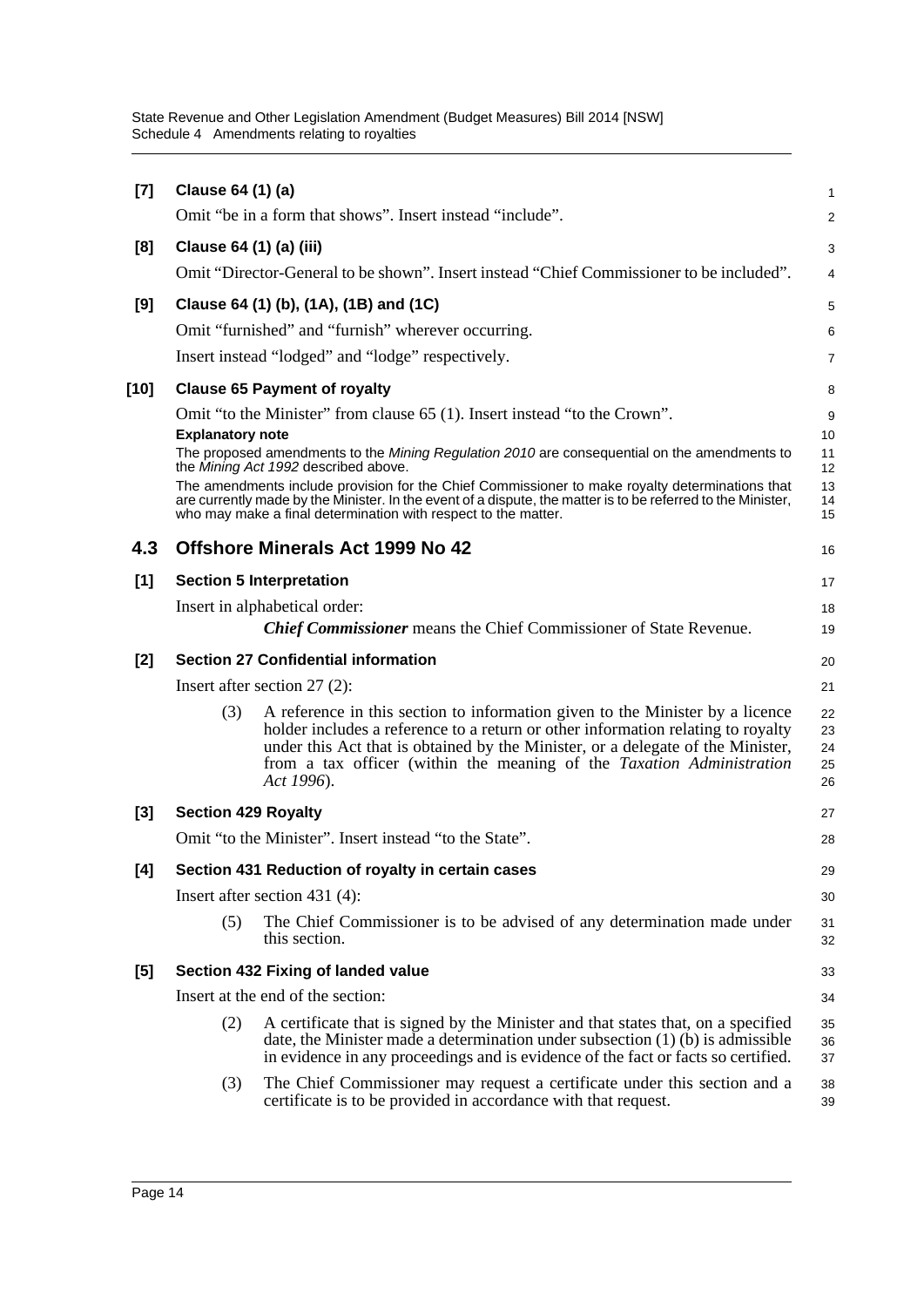| [6]   |                                                                          |                              |     | <b>Section 433 Fixing of quantity</b>                                                                                                                                                                                                                                                                           | 1                          |  |  |  |
|-------|--------------------------------------------------------------------------|------------------------------|-----|-----------------------------------------------------------------------------------------------------------------------------------------------------------------------------------------------------------------------------------------------------------------------------------------------------------------|----------------------------|--|--|--|
|       |                                                                          |                              |     | Insert at the end of the section:                                                                                                                                                                                                                                                                               | 2                          |  |  |  |
|       |                                                                          | (2)                          |     | A certificate that is signed by the Minister and that states that, on a specified<br>date, the Minister made a determination under subsection $(1)$ (b) is admissible<br>in evidence in any proceedings and is evidence of the fact or facts so certified.                                                      | 3<br>4<br>5                |  |  |  |
|       |                                                                          | (3)                          |     | The Chief Commissioner may request a certificate under this section and a<br>certificate is to be provided in accordance with that request.                                                                                                                                                                     | 6<br>$\overline{7}$        |  |  |  |
| $[7]$ |                                                                          |                              |     | <b>Section 434 Time for payment</b>                                                                                                                                                                                                                                                                             | 8                          |  |  |  |
|       |                                                                          |                              |     | Insert at the end of the section:                                                                                                                                                                                                                                                                               | $\boldsymbol{9}$           |  |  |  |
|       |                                                                          | (2)                          |     | A failure to pay the royalty within one month after the last day of that royalty<br>period is a tax default for the purposes of the Taxation Administration<br>Act 1996.                                                                                                                                        | 10<br>11<br>12             |  |  |  |
|       |                                                                          |                              |     | Note. If a tax default occurs, interest and penalty tax may be charged under the<br>Taxation Administration Act 1996.                                                                                                                                                                                           | 13<br>14                   |  |  |  |
|       |                                                                          | (3)                          |     | A tax default does not occur in respect of an amount of royalty payable until<br>the expiration of 7 days after:                                                                                                                                                                                                | 15<br>16                   |  |  |  |
|       |                                                                          |                              | (a) | the landed value of the mineral has been agreed or determined under<br>section 432, where the rate of royalty is related to the landed value of<br>the mineral, or                                                                                                                                              | 17<br>18<br>19             |  |  |  |
|       |                                                                          |                              | (b) | the quantity of the mineral has been agreed or determined under<br>section 433, where the rate of royalty is related to the quantity of the<br>mineral recovered.                                                                                                                                               | 20<br>21<br>22             |  |  |  |
| [8]   |                                                                          |                              |     | Section 435 State to pay 40% of royalties to Commonwealth                                                                                                                                                                                                                                                       | 23                         |  |  |  |
|       | Omit "penalty" from the definition of <i>royalty</i> in section 435 (3). |                              |     |                                                                                                                                                                                                                                                                                                                 |                            |  |  |  |
|       |                                                                          |                              |     | Insert instead "interest or penalty tax".                                                                                                                                                                                                                                                                       | 25                         |  |  |  |
| [9]   |                                                                          |                              |     | Sections 435A and 435B                                                                                                                                                                                                                                                                                          | 26                         |  |  |  |
|       | Insert after section 435:                                                |                              |     |                                                                                                                                                                                                                                                                                                                 |                            |  |  |  |
|       | 435A                                                                     | <b>Royalty returns</b><br>28 |     |                                                                                                                                                                                                                                                                                                                 |                            |  |  |  |
|       |                                                                          | (1)                          |     | A person who is required to pay royalty under this Act is required to lodge with<br>the Chief Commissioner a return relating to each royalty period.                                                                                                                                                            | 29<br>30                   |  |  |  |
|       |                                                                          | (2)                          |     | The return is to be lodged with the Chief Commissioner within one month after<br>the last day of that royalty period.                                                                                                                                                                                           | 31<br>32                   |  |  |  |
|       |                                                                          | (3)                          |     | The Chief Commissioner is to give a copy to the Minister of each return lodged<br>with the Chief Commissioner.                                                                                                                                                                                                  | 33<br>34                   |  |  |  |
|       |                                                                          | (4)                          |     | The Minister may give directions to the Chief Commissioner as to the<br>information that is to be included in the form of return approved under the<br>Taxation Administration Act 1996.<br>Note. The Taxation Administration Act 1996 requires a return to be in a form approved<br>by the Chief Commissioner. | 35<br>36<br>37<br>38<br>39 |  |  |  |
|       | 435B                                                                     |                              |     | Disclosure of royalty information                                                                                                                                                                                                                                                                               | 40                         |  |  |  |
|       |                                                                          | (1)                          |     | The Minister, or a person engaged in the administration of this Act, may<br>disclose royalty information obtained from a tax officer under this Act or the<br>Taxation Administration Act 1996 in connection with the administration or<br>execution of this Act.                                               | 41<br>42<br>43<br>44       |  |  |  |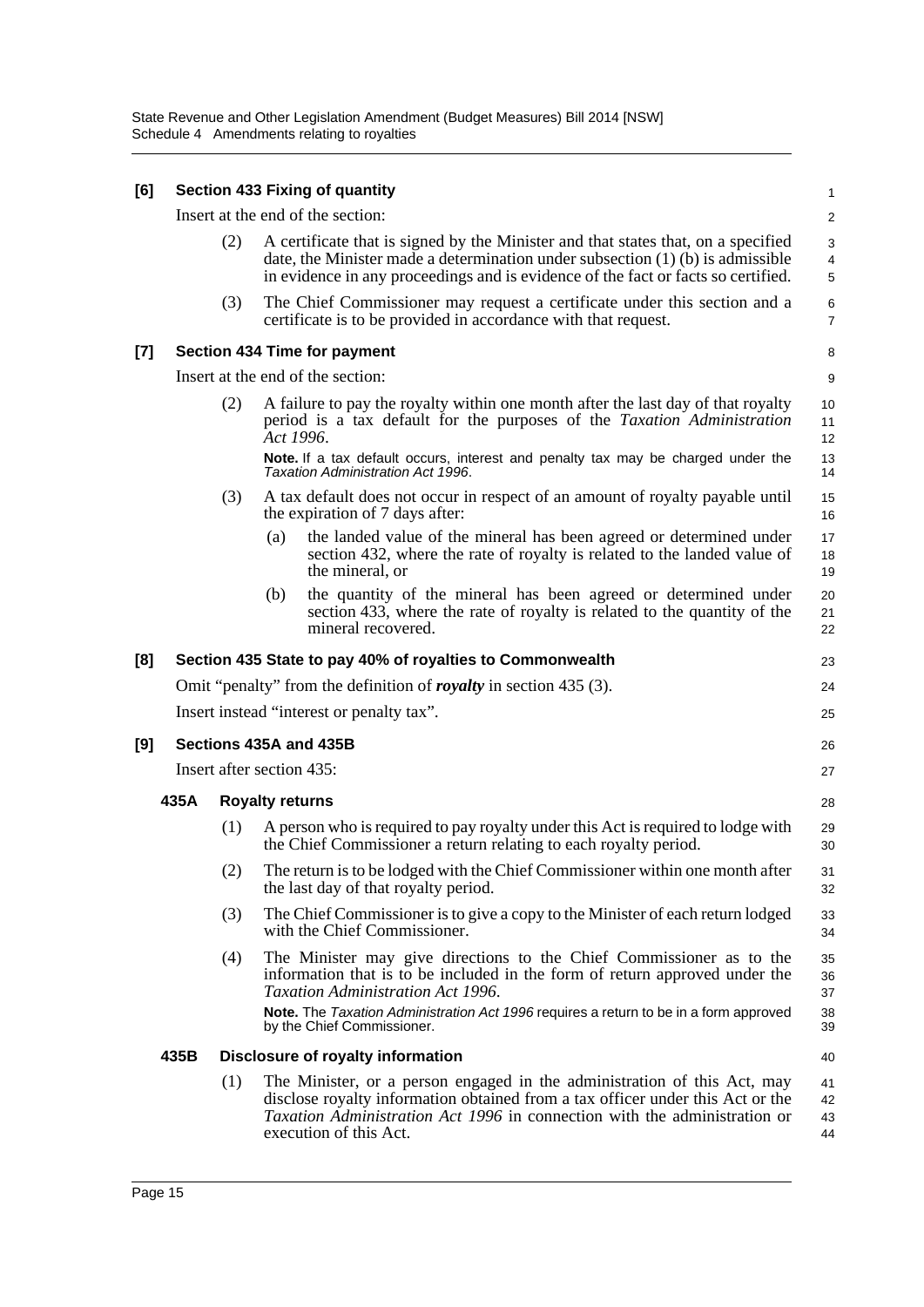|        | (2)                    | This section applies despite section 84 of the Taxation Administration<br>Act 1996 but subject to any restrictions in this Act.<br>Note. See sections 374-376 of this Act.                                                                                                                                                                                    | 1<br>$\overline{2}$<br>3                                           |
|--------|------------------------|---------------------------------------------------------------------------------------------------------------------------------------------------------------------------------------------------------------------------------------------------------------------------------------------------------------------------------------------------------------|--------------------------------------------------------------------|
|        | (3)                    | In this section:<br>royalty information means information in a return lodged with the Chief<br>Commissioner under this Act or any other information relating to the<br>assessment or recovery of royalty.<br>tax officer has the same meaning as it has in the Taxation Administration<br>Act 1996.                                                           | $\overline{4}$<br>$\mathbf 5$<br>$\,6$<br>$\overline{7}$<br>8<br>9 |
| $[10]$ |                        | Section 436 Penalty if fee overdue                                                                                                                                                                                                                                                                                                                            | 10                                                                 |
|        |                        | Omit "or amount of royalty" from section 436 (1).                                                                                                                                                                                                                                                                                                             | 11                                                                 |
| $[11]$ | <b>Section 436 (2)</b> |                                                                                                                                                                                                                                                                                                                                                               | 12                                                                 |
|        |                        | Omit "or royalty" wherever occurring.                                                                                                                                                                                                                                                                                                                         | 13                                                                 |
| $[12]$ | <b>Section 436 (3)</b> |                                                                                                                                                                                                                                                                                                                                                               | 14                                                                 |
|        | Omit the subsection.   |                                                                                                                                                                                                                                                                                                                                                               | 15                                                                 |
| $[13]$ |                        | Section 437 Fees recoverable as debts                                                                                                                                                                                                                                                                                                                         | 16                                                                 |
|        |                        | Omit ", royalty or penalty".                                                                                                                                                                                                                                                                                                                                  | 17                                                                 |
| $[14]$ | <b>Section 437A</b>    |                                                                                                                                                                                                                                                                                                                                                               | 18                                                                 |
|        |                        | Insert after section 437:                                                                                                                                                                                                                                                                                                                                     | 19                                                                 |
|        |                        |                                                                                                                                                                                                                                                                                                                                                               |                                                                    |
|        | 437A                   | Assessment and recovery of royalties                                                                                                                                                                                                                                                                                                                          | 20                                                                 |
|        | (1)                    | Royalty payable under this Act is a tax for the purposes of the Taxation<br>Administration Act 1996.<br>Note. The Taxation Administration Act 1996 applies to the assessment and recovery                                                                                                                                                                     | 21<br>22<br>23                                                     |
|        |                        | of royalty.                                                                                                                                                                                                                                                                                                                                                   | 24<br>25                                                           |
|        | (2)<br>(3)             | The royalty is payable to the Chief Commissioner in accordance with that Act.<br>The Minister is to ensure that the Chief Commissioner is provided with any<br>information necessary to enable the Chief Commissioner to exercise the Chief<br>Commissioner's functions with respect to royalties under this Act and the<br>Taxation Administration Act 1996. | 26<br>27<br>28<br>29                                               |
| $[15]$ |                        | <b>Schedule 2 Savings and transitional provisions</b>                                                                                                                                                                                                                                                                                                         | 30                                                                 |
|        |                        | Insert before clause 1:                                                                                                                                                                                                                                                                                                                                       | 31                                                                 |
|        | Part 1                 | <b>Preliminary</b>                                                                                                                                                                                                                                                                                                                                            | 32                                                                 |
| $[16]$ | Schedule 2, clause 1   |                                                                                                                                                                                                                                                                                                                                                               | 33                                                                 |
|        |                        | Insert at the end of clause $1(1)$ :                                                                                                                                                                                                                                                                                                                          | 34                                                                 |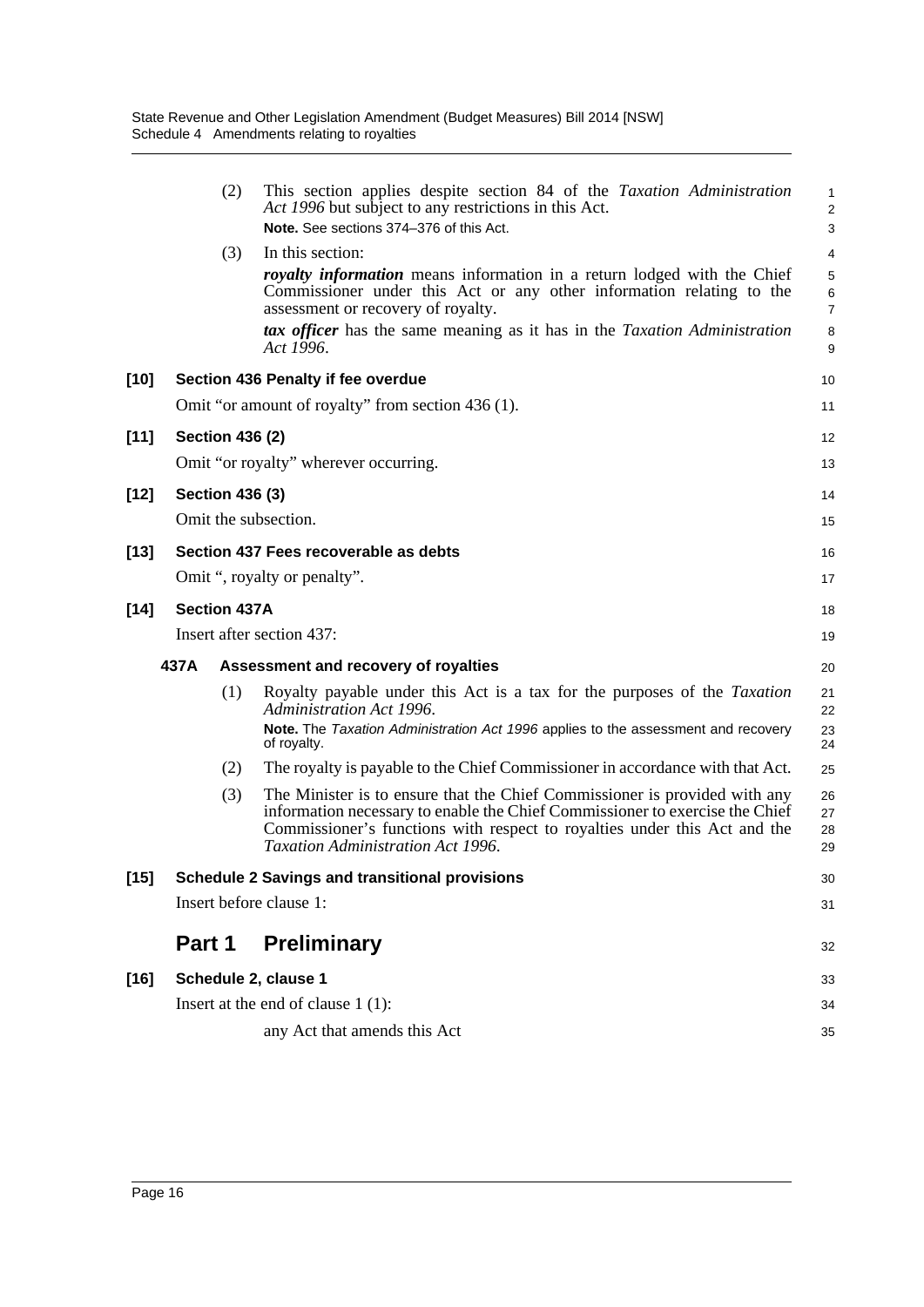| $[17]$ | Schedule 2, Part 2, heading<br>Insert after clause 1:                                                                                                                       |                                                                                                                                                                                                                                                                                                                                                                            |                                                                                                                                                                                                                                                                                                                                                                                                                                                                                                                                        |                                  |  |  |  |  |  |
|--------|-----------------------------------------------------------------------------------------------------------------------------------------------------------------------------|----------------------------------------------------------------------------------------------------------------------------------------------------------------------------------------------------------------------------------------------------------------------------------------------------------------------------------------------------------------------------|----------------------------------------------------------------------------------------------------------------------------------------------------------------------------------------------------------------------------------------------------------------------------------------------------------------------------------------------------------------------------------------------------------------------------------------------------------------------------------------------------------------------------------------|----------------------------------|--|--|--|--|--|
|        | Part 2                                                                                                                                                                      |                                                                                                                                                                                                                                                                                                                                                                            | Provisions consequent on enactment of this Act                                                                                                                                                                                                                                                                                                                                                                                                                                                                                         | 3                                |  |  |  |  |  |
| [18]   | Schedule 2, Part 3<br>Insert after clause 5:                                                                                                                                |                                                                                                                                                                                                                                                                                                                                                                            |                                                                                                                                                                                                                                                                                                                                                                                                                                                                                                                                        |                                  |  |  |  |  |  |
|        | Part 3                                                                                                                                                                      |                                                                                                                                                                                                                                                                                                                                                                            | <b>Provisions consequent on enactment of State</b><br><b>Revenue and Other Legislation Amendment</b><br>(Budget Measures) Act 2014                                                                                                                                                                                                                                                                                                                                                                                                     |                                  |  |  |  |  |  |
|        | 6                                                                                                                                                                           |                                                                                                                                                                                                                                                                                                                                                                            | Assessment and recovery of royalties under Taxation Administration Act 1996                                                                                                                                                                                                                                                                                                                                                                                                                                                            | 9                                |  |  |  |  |  |
|        |                                                                                                                                                                             | (1)                                                                                                                                                                                                                                                                                                                                                                        | An amendment made to this Act or the regulations by the <i>State Revenue and</i><br>Other Legislation Amendment (Budget Measures) Act 2014 applies only to<br>royalty under this Act that is payable in respect of a royalty period that<br>commences on or after the commencement of the amendment.                                                                                                                                                                                                                                   | 10<br>11<br>12<br>13             |  |  |  |  |  |
|        |                                                                                                                                                                             | (2)                                                                                                                                                                                                                                                                                                                                                                        | This Act and the regulations, as in force before such an amendment, continue<br>to apply to royalty under this Act that is payable in respect of a royalty period<br>that commenced before the commencement of the amendment.                                                                                                                                                                                                                                                                                                          | 14<br>15<br>16                   |  |  |  |  |  |
|        | 7                                                                                                                                                                           |                                                                                                                                                                                                                                                                                                                                                                            | Requirements to pay royalty to the Minister                                                                                                                                                                                                                                                                                                                                                                                                                                                                                            | 17                               |  |  |  |  |  |
|        |                                                                                                                                                                             | (1)                                                                                                                                                                                                                                                                                                                                                                        | A requirement imposed by or under this Act to pay royalty under this Act to<br>the Minister is taken, from the relevant commencement date, to be a<br>requirement to pay royalty under this Act to the State.                                                                                                                                                                                                                                                                                                                          | 18<br>19<br>20                   |  |  |  |  |  |
|        |                                                                                                                                                                             | (2)                                                                                                                                                                                                                                                                                                                                                                        | A reference in any document to royalty payable to the Minister under this Act<br>is taken, from the relevant commencement date, to be a reference to royalty<br>payable to the State under this Act.                                                                                                                                                                                                                                                                                                                                   | 21<br>22<br>23                   |  |  |  |  |  |
|        |                                                                                                                                                                             | (3)                                                                                                                                                                                                                                                                                                                                                                        | In this clause, the <i>relevant commencement date</i> means the date of<br>commencement of section 437A, as inserted by the State Revenue and Other<br>Legislation Amendment (Budget Measures) Act 2014.                                                                                                                                                                                                                                                                                                                               | 24<br>25<br>26                   |  |  |  |  |  |
|        |                                                                                                                                                                             | <b>Explanatory note</b>                                                                                                                                                                                                                                                                                                                                                    |                                                                                                                                                                                                                                                                                                                                                                                                                                                                                                                                        | 27                               |  |  |  |  |  |
|        |                                                                                                                                                                             |                                                                                                                                                                                                                                                                                                                                                                            | Item [14] of the proposed amendments to the Offshore Minerals Act 1999 provides that royalties<br>payable under that Act are taxes for the purposes of the Taxation Administration Act 1996. This<br>means that the royalty will be assessed and recoverable by the Chief Commissioner under that Act.<br>The amendment also requires the Minister to ensure that the Chief Commissioner is provided with<br>any information necessary to enable the Chief Commissioner to exercise his or her functions with<br>respect to royalties. | 28<br>29<br>30<br>31<br>32<br>33 |  |  |  |  |  |
|        | Item [3] is a consequential amendment. At present, royalties are payable to the Minister. The<br>34<br>amendment makes it clear that royalty is payable to the State.<br>35 |                                                                                                                                                                                                                                                                                                                                                                            |                                                                                                                                                                                                                                                                                                                                                                                                                                                                                                                                        |                                  |  |  |  |  |  |
|        |                                                                                                                                                                             | Item [4] requires the Chief Commissioner to be advised of any determination by the Minister that<br>royalty is to be paid at a lower rate than the prescribed rate.                                                                                                                                                                                                        |                                                                                                                                                                                                                                                                                                                                                                                                                                                                                                                                        |                                  |  |  |  |  |  |
|        |                                                                                                                                                                             | Items [5] and [6] permit the Minister to certify certain determinations made under the Act that are<br>relevant to the calculation of royalty.                                                                                                                                                                                                                             |                                                                                                                                                                                                                                                                                                                                                                                                                                                                                                                                        |                                  |  |  |  |  |  |
|        |                                                                                                                                                                             |                                                                                                                                                                                                                                                                                                                                                                            | Item [7] makes it clear that a tax default for the purposes of the Taxation Administration Act 1996<br>occurs if royalty is not paid when it becomes due and payable. Item [12] is a consequential                                                                                                                                                                                                                                                                                                                                     | 39<br>40<br>41<br>42             |  |  |  |  |  |
|        |                                                                                                                                                                             | amendment.<br>Item [9] requires royalty returns to be lodged with the Chief Commissioner. The Taxation<br>43<br>Administration Act 1996 provides for the form in which returns must be provided. A copy of each return<br>44<br>is to be provided to the Minister and the Minister may give directions as to the information to be<br>45<br>included in the returns.<br>46 |                                                                                                                                                                                                                                                                                                                                                                                                                                                                                                                                        |                                  |  |  |  |  |  |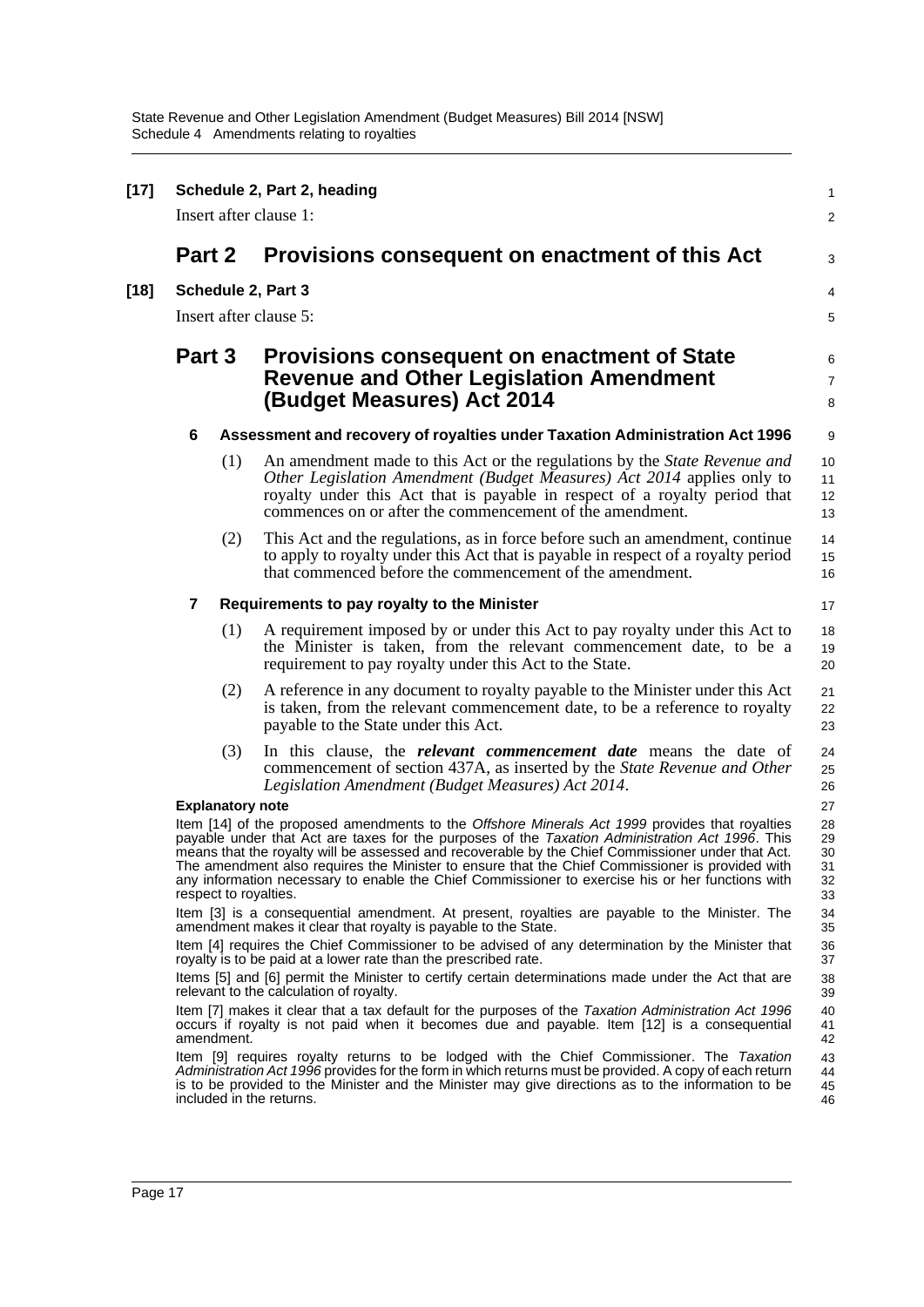|       |                                             | Item [9] also makes it clear that the disclosure of royalty information by the Minister remains subject<br>to the Offshore Minerals Act 1999, and not the Taxation Administration Act 1996. Item [2] is a<br>consequential amendment.                                                                                                                                                                                                                                                                                                                                                                | 1<br>$\overline{\mathbf{c}}$<br>3                    |
|-------|---------------------------------------------|------------------------------------------------------------------------------------------------------------------------------------------------------------------------------------------------------------------------------------------------------------------------------------------------------------------------------------------------------------------------------------------------------------------------------------------------------------------------------------------------------------------------------------------------------------------------------------------------------|------------------------------------------------------|
|       |                                             | Items [10] and [11] remove provisions that impose a penalty for late payment of royalty. The Taxation<br>Administration Act 1996 already permits the Chief Commissioner to impose interest and other<br>penalties for late payment of taxes, and those provisions will now apply to royalties. Item [8] is a<br>consequential amendment to a provision that requires 40% of royalties, including penalties for late<br>payment, to be paid to the Commonwealth. The amendment will require 40% of royalties, including<br>interest and penalty tax for late payment, to be paid to the Commonwealth. | $\overline{4}$<br>5<br>6<br>$\overline{7}$<br>8<br>9 |
|       |                                             | Item [13] removes a provision that makes royalty a debt recoverable in a court of competent<br>jurisdiction. The provision is redundant because the Taxation Administration Act 1996 provides that<br>all taxes are recoverable by the Chief Commissioner as a debt in a court of competent jurisdiction.                                                                                                                                                                                                                                                                                            | 10<br>11<br>12                                       |
|       |                                             | Item [1] inserts a definition of Chief Commissioner in the Act.<br>Items [15]-[18] provide for transitional matters.                                                                                                                                                                                                                                                                                                                                                                                                                                                                                 | 13<br>14                                             |
| 4.4   |                                             | <b>Offshore Minerals Regulation 2013</b>                                                                                                                                                                                                                                                                                                                                                                                                                                                                                                                                                             | 15                                                   |
|       |                                             | Clause 14 Returns to be made                                                                                                                                                                                                                                                                                                                                                                                                                                                                                                                                                                         | 16                                                   |
|       | Omit the clause.<br><b>Explanatory note</b> |                                                                                                                                                                                                                                                                                                                                                                                                                                                                                                                                                                                                      | 17<br>18                                             |
|       |                                             | The proposed amendment to the Offshore Minerals Regulation 2013 removes a requirement to lodge<br>returns with the Minister. The provision is redundant because the proposed amendments to the parent<br>Act require returns to be lodged with the Chief Commissioner.                                                                                                                                                                                                                                                                                                                               | 19<br>20<br>21                                       |
| 4.5   |                                             | Petroleum (Offshore) Act 1982 No 23                                                                                                                                                                                                                                                                                                                                                                                                                                                                                                                                                                  | 22                                                   |
| [1]   | <b>Section 5 Definitions</b>                |                                                                                                                                                                                                                                                                                                                                                                                                                                                                                                                                                                                                      | 23                                                   |
|       |                                             | Insert in alphabetical order in section $5(1)$ :                                                                                                                                                                                                                                                                                                                                                                                                                                                                                                                                                     | 24                                                   |
|       |                                             | <b>Chief Commissioner</b> means the Chief Commissioner of State Revenue.                                                                                                                                                                                                                                                                                                                                                                                                                                                                                                                             | 25                                                   |
| [2]   |                                             | Section 119 Release of information                                                                                                                                                                                                                                                                                                                                                                                                                                                                                                                                                                   | 26                                                   |
|       |                                             | Insert after section 119 (6A):                                                                                                                                                                                                                                                                                                                                                                                                                                                                                                                                                                       | 27                                                   |
|       | (6B)                                        | A reference in this section to a return or other document furnished to the<br>Minister under this Act includes a reference to a return or other document<br>relating to royalty under this Act that is obtained by the Minister, or a delegate<br>of the Minister, from a tax officer (within the meaning of the Taxation<br>Administration Act 1996).                                                                                                                                                                                                                                               | 28<br>29<br>30<br>31<br>32                           |
| $[3]$ |                                             | Section 129 Certain payments to be made by State to Commonwealth                                                                                                                                                                                                                                                                                                                                                                                                                                                                                                                                     | 33                                                   |
|       |                                             | Omit "under this Act" where secondly occurring in the definition of $\vec{A}$ in section 129 (1).                                                                                                                                                                                                                                                                                                                                                                                                                                                                                                    | 34                                                   |
| [4]   | <b>Section 143 Royalty</b>                  |                                                                                                                                                                                                                                                                                                                                                                                                                                                                                                                                                                                                      | 35                                                   |
|       |                                             | Omit "to the Minister" from section 143 (1). Insert instead "to the Crown".                                                                                                                                                                                                                                                                                                                                                                                                                                                                                                                          | 36                                                   |
| [5]   |                                             | Section 144 Reduction of royalty in certain cases                                                                                                                                                                                                                                                                                                                                                                                                                                                                                                                                                    | 37                                                   |
|       |                                             | Insert after section $144$ (3):                                                                                                                                                                                                                                                                                                                                                                                                                                                                                                                                                                      | 38                                                   |
|       |                                             | The Chief Commissioner is to remit the interest or penalty tax on any royalty                                                                                                                                                                                                                                                                                                                                                                                                                                                                                                                        | 39                                                   |
|       | (4)                                         | that ceases to be payable because of a determination of the Minister under this                                                                                                                                                                                                                                                                                                                                                                                                                                                                                                                      |                                                      |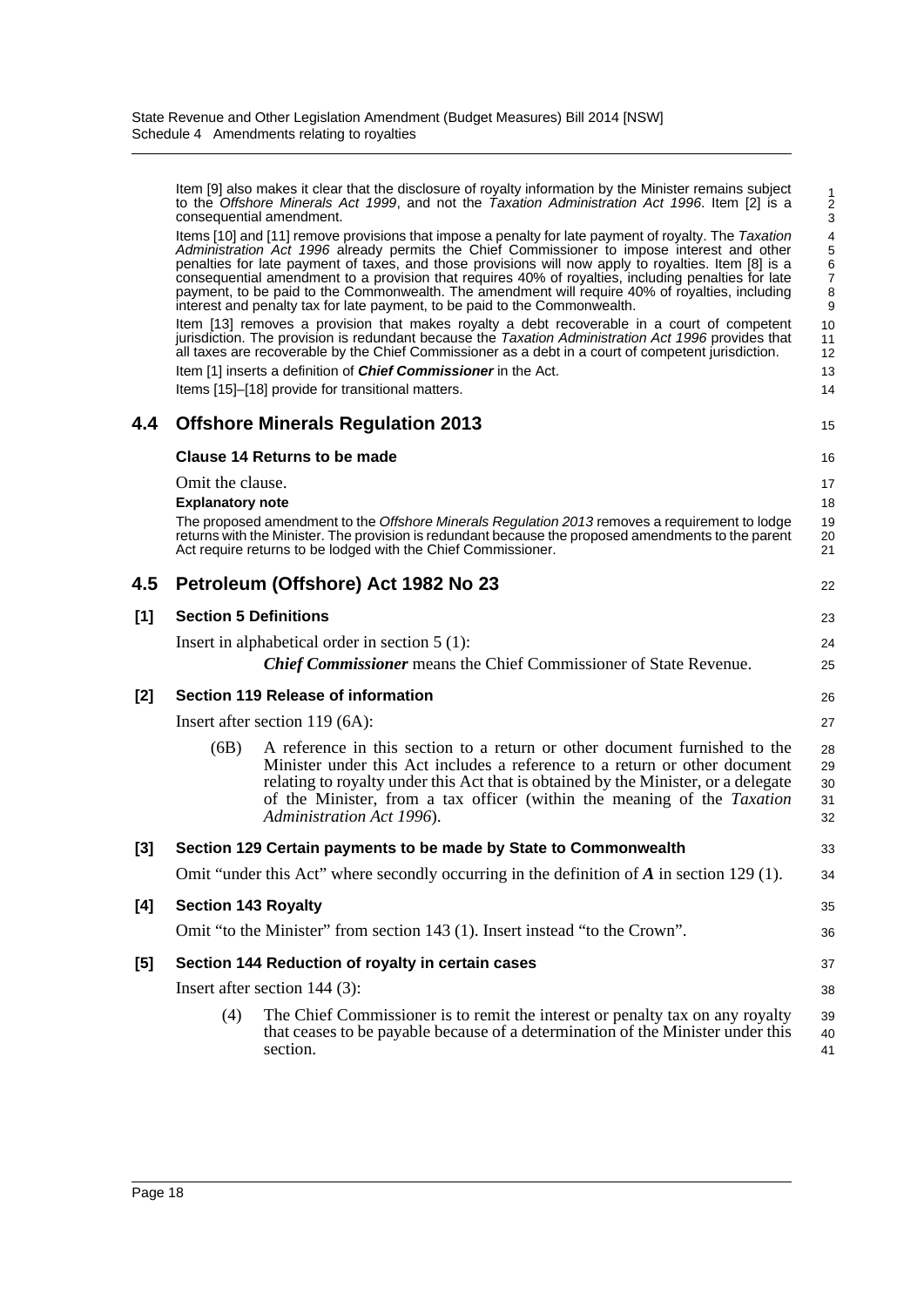| [6]    |      |                        | Section 145 Royalty not payable in certain cases                                                                                                                                                                                                                                                                   | 1                        |
|--------|------|------------------------|--------------------------------------------------------------------------------------------------------------------------------------------------------------------------------------------------------------------------------------------------------------------------------------------------------------------|--------------------------|
|        |      |                        | Insert after section 145 (2):                                                                                                                                                                                                                                                                                      | $\overline{a}$           |
|        |      | (3)                    | The Chief Commissioner is to remit the interest or penalty tax on any royalty<br>that ceases to be payable because of a decision of the Minister under this<br>section.                                                                                                                                            | 3<br>4<br>5              |
| $[7]$  |      |                        | <b>Section 149 Payment of royalty</b>                                                                                                                                                                                                                                                                              | 6                        |
|        |      |                        | Insert at the end of the section:                                                                                                                                                                                                                                                                                  | 7                        |
|        |      | (2)                    | A failure to pay royalty payable under this Act by the end of that next<br>succeeding royalty period is a tax default for the purposes of the Taxation<br>Administration Act 1996.<br>Note. If a tax default occurs, interest and penalty tax may be charged under the<br><b>Taxation Administration Act 1996.</b> | 8<br>9<br>10<br>11<br>12 |
|        |      | (3)                    | A tax default does not occur before the expiration of 7 days after the value of<br>the relevant petroleum is agreed or determined under section 147.                                                                                                                                                               | 13<br>14                 |
| [8]    |      | <b>Section 149A</b>    |                                                                                                                                                                                                                                                                                                                    | 15                       |
|        |      |                        | Insert after section 149:                                                                                                                                                                                                                                                                                          | 16                       |
|        | 149A |                        | <b>Royalty returns</b>                                                                                                                                                                                                                                                                                             | 17                       |
|        |      | (1)                    | A person who is required to pay royalty under this Act is required to lodge with<br>the Chief Commissioner a return relating to each royalty period.                                                                                                                                                               | 18<br>19                 |
|        |      | (2)                    | The return is to be lodged with the Chief Commissioner no later than the last<br>day of the next succeeding royalty period.                                                                                                                                                                                        | 20<br>21                 |
|        |      | (3)                    | The Chief Commissioner is to give a copy to the Minister of each return lodged<br>with the Chief Commissioner.                                                                                                                                                                                                     | 22<br>23                 |
|        |      | (4)                    | The Minister may give directions to the Chief Commissioner as to the<br>information that is to be included in the form of return approved under the<br>Taxation Administration Act 1996.                                                                                                                           | 24<br>25<br>26           |
|        |      |                        | Note. The Taxation Administration Act 1996 requires a return to be in a form approved<br>by the Chief Commissioner.                                                                                                                                                                                                | 27<br>28                 |
| [9]    |      |                        | Section 150 Penalty for late payment of fees                                                                                                                                                                                                                                                                       | 29                       |
|        |      |                        | Omit "or an amount of royalty" from section 150 (1).                                                                                                                                                                                                                                                               | 30                       |
| $[10]$ |      | <b>Section 150 (1)</b> |                                                                                                                                                                                                                                                                                                                    | 31                       |
|        |      |                        | Omit "or the amount of royalty".                                                                                                                                                                                                                                                                                   | 32                       |
| $[11]$ |      | <b>Section 150 (1)</b> |                                                                                                                                                                                                                                                                                                                    | 33                       |
|        |      |                        | Omit "or royalty".                                                                                                                                                                                                                                                                                                 | 34                       |
| $[12]$ |      | <b>Section 150 (2)</b> |                                                                                                                                                                                                                                                                                                                    | 35                       |
|        |      |                        | Omit the subsection.                                                                                                                                                                                                                                                                                               | 36                       |
| $[13]$ |      |                        | Section 151 Fees and penalties debts due to the State                                                                                                                                                                                                                                                              | 37                       |
|        |      | Omit the section.      |                                                                                                                                                                                                                                                                                                                    | 38                       |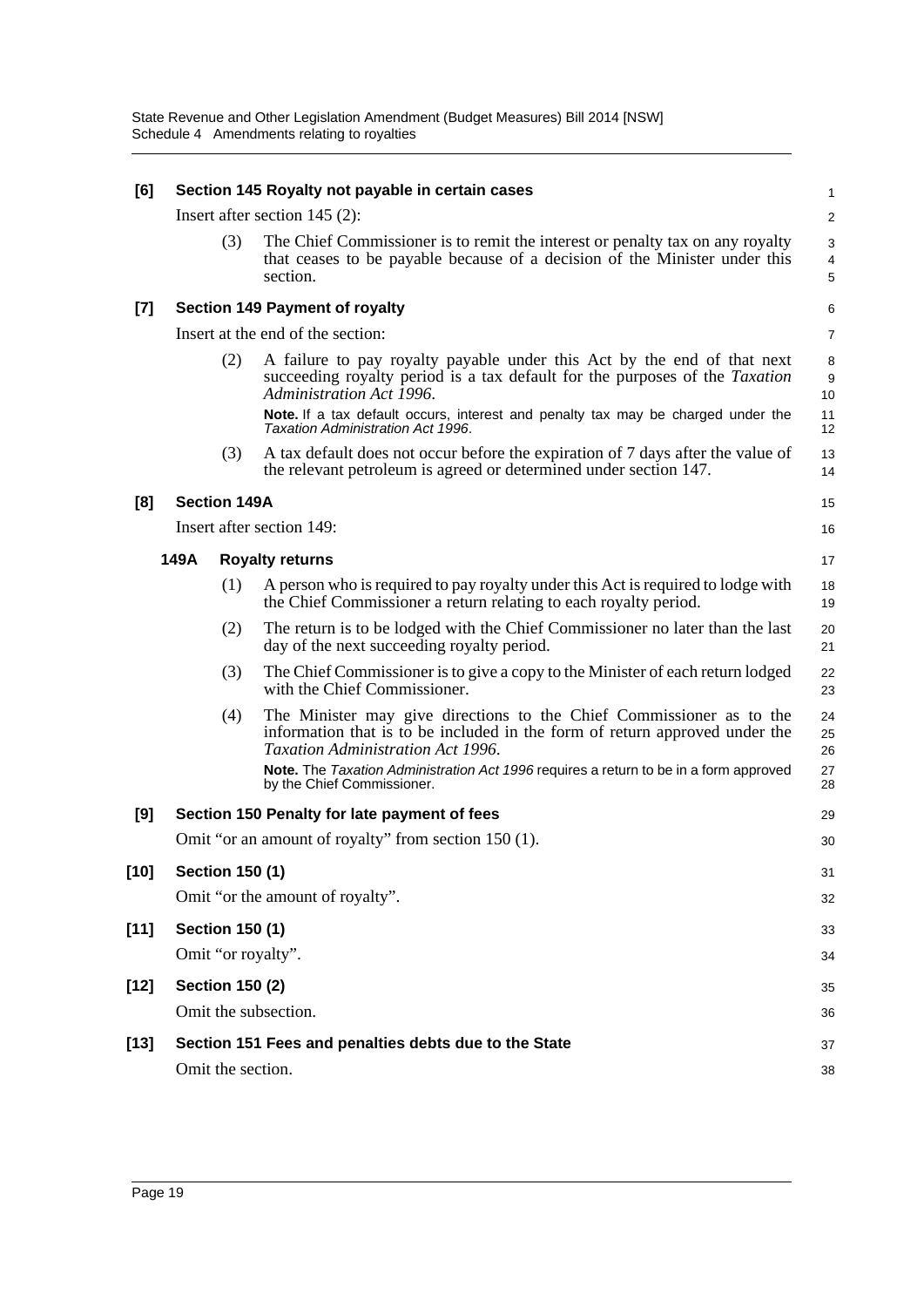| $[14]$ | Sections 151A and 151B                                |     |                                                                                                                                                                                                                                                                                                  |                      |  |  |  |  |
|--------|-------------------------------------------------------|-----|--------------------------------------------------------------------------------------------------------------------------------------------------------------------------------------------------------------------------------------------------------------------------------------------------|----------------------|--|--|--|--|
|        |                                                       |     | Insert after section 151:                                                                                                                                                                                                                                                                        | 2                    |  |  |  |  |
|        | 151A                                                  |     | Assessment and recovery of royalties                                                                                                                                                                                                                                                             |                      |  |  |  |  |
|        |                                                       | (1) | Royalty payable under this Act is a tax for the purposes of the <i>Taxation</i><br>Administration Act 1996.<br>Note. The Taxation Administration Act 1996 applies to the assessment and recovery                                                                                                 | 4<br>5<br>$\,6\,$    |  |  |  |  |
|        |                                                       |     | of royalty.                                                                                                                                                                                                                                                                                      | $\overline{7}$       |  |  |  |  |
|        |                                                       | (2) | The royalty is payable to the Chief Commissioner in accordance with that Act.                                                                                                                                                                                                                    | 8                    |  |  |  |  |
|        |                                                       | (3) | The Minister is to provide the Chief Commissioner with any information<br>necessary to enable the Chief Commissioner to exercise the Chief<br>Commissioner's functions with respect to royalties under this Act and the<br>Taxation Administration Act 1996.                                     | 9<br>10<br>11<br>12  |  |  |  |  |
|        |                                                       | (4) | A certificate that is signed by the Minister and that states that, on a specified<br>date, the Minister made a determination, or did anything else, under any of the<br>following provisions, is admissible in evidence in any proceedings and is<br>evidence of the fact or facts so certified: | 13<br>14<br>15<br>16 |  |  |  |  |
|        |                                                       |     | (a)<br>section 43 (1), 144, 145, 146, 147 or 148, or                                                                                                                                                                                                                                             | 17                   |  |  |  |  |
|        |                                                       |     | (b)<br>any other provision of this Act relating to royalties that is prescribed by<br>the regulations.                                                                                                                                                                                           | 18<br>19             |  |  |  |  |
|        |                                                       | (5) | The Chief Commissioner may request a certificate under this section and a<br>certificate is to be provided in accordance with that request.                                                                                                                                                      | 20<br>21             |  |  |  |  |
|        | 151B                                                  |     | Disclosure of royalty information                                                                                                                                                                                                                                                                | 22                   |  |  |  |  |
|        |                                                       | (1) | The Minister, or a person engaged in the administration of this Act, may<br>disclose royalty information obtained from a tax officer under this Act or the<br>Taxation Administration Act 1996 in connection with the administration or<br>execution of this Act.                                | 23<br>24<br>25<br>26 |  |  |  |  |
|        |                                                       | (2) | This section applies despite section 84 of the Taxation Administration<br>Act 1996 but subject to any restrictions in this Act.<br>Note. See section 119 of this Act.                                                                                                                            | 27<br>28<br>29       |  |  |  |  |
|        |                                                       | (3) | In this section:                                                                                                                                                                                                                                                                                 | 30                   |  |  |  |  |
|        |                                                       |     | <i>royalty information</i> means information in a return lodged with the Chief<br>Commissioner under this Act or any other information relating to the<br>assessment or recovery of royalty.                                                                                                     | 31<br>32<br>33       |  |  |  |  |
|        |                                                       |     | tax officer has the same meaning as it has in the Taxation Administration<br>Act 1996.                                                                                                                                                                                                           | 34<br>35             |  |  |  |  |
| $[15]$ | Schedule 4 Savings, transitional and other provisions |     |                                                                                                                                                                                                                                                                                                  |                      |  |  |  |  |
|        |                                                       |     | <b>Insert after Part 4:</b>                                                                                                                                                                                                                                                                      | 37                   |  |  |  |  |
|        | Part 5                                                |     | <b>Provisions consequent on enactment of State</b><br><b>Revenue and Other Legislation Amendment</b><br>(Budget Measures) Act 2014                                                                                                                                                               | 38<br>39<br>40       |  |  |  |  |
|        | 8                                                     |     | Assessment and recovery of royalties under Taxation Administration Act 1996                                                                                                                                                                                                                      | 41                   |  |  |  |  |
|        |                                                       | (1) | An amendment made to this Act by the State Revenue and Other Legislation<br>Amendment (Budget Measures) Act 2014 applies only to royalty under this Act                                                                                                                                          | 42<br>43             |  |  |  |  |
|        |                                                       |     |                                                                                                                                                                                                                                                                                                  |                      |  |  |  |  |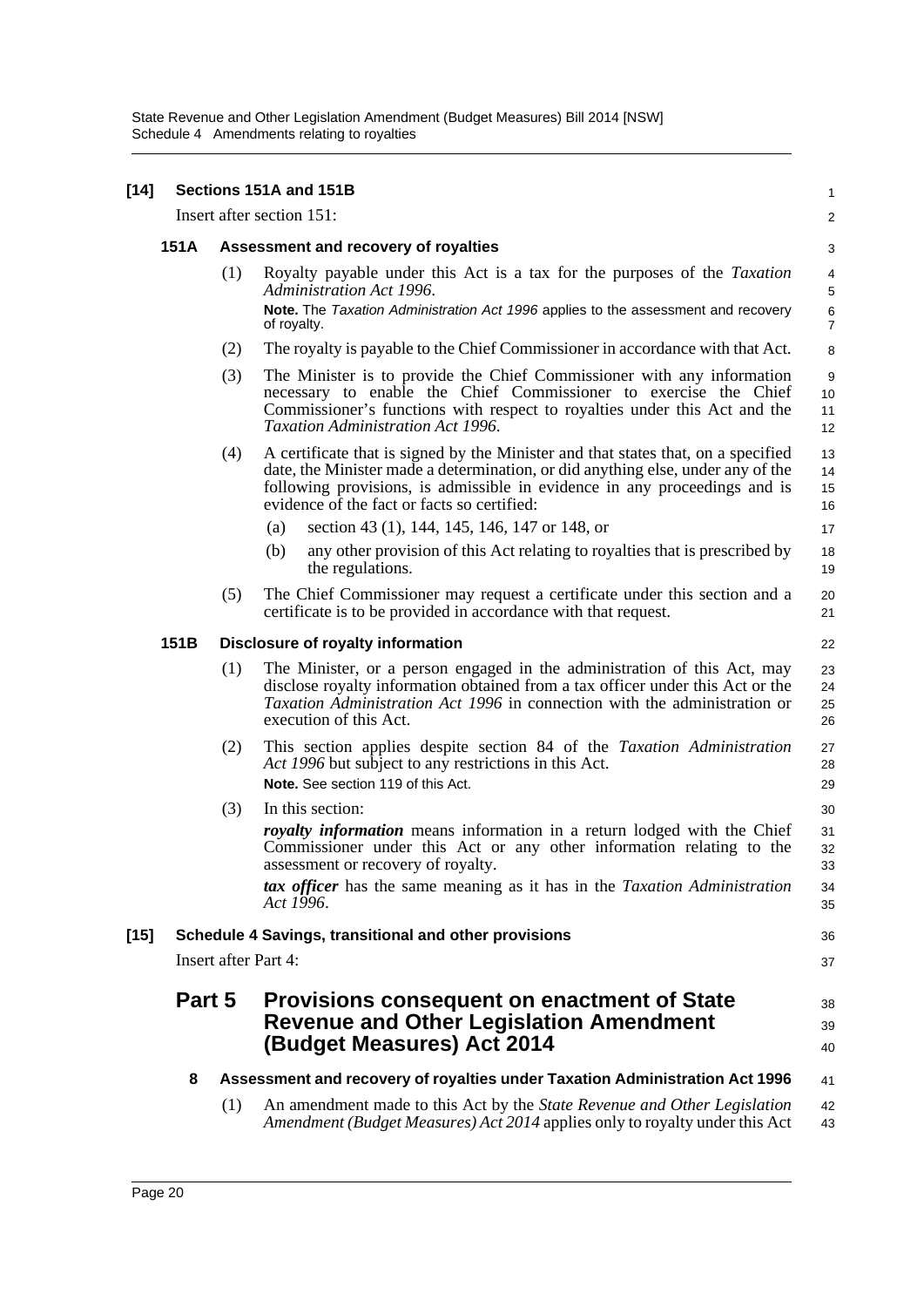that is payable in respect of a royalty period that commences on or after the commencement of the amendment.

49

50 51 52

(2) This Act, as in force before such an amendment, continues to apply to royalty under this Act that is payable in respect of a royalty period that commenced before the commencement of the amendment.

### **9 Requirements to pay royalty to the Minister**

- (1) A requirement imposed by or under this Act to pay royalty under this Act to the Minister is taken, from the relevant commencement date, to be a requirement to pay royalty under this Act to the Crown.
- (2) A reference in any document to royalty payable to the Minister under this Act is taken, from the relevant commencement date, to be a reference to royalty payable to the Crown under this Act.
- (3) In this clause, the *relevant commencement date* means the date of commencement of section 151A, as inserted by the *State Revenue and Other Legislation Amendment (Budget Measures) Act 2014*.

### **Explanatory note**

Item [14] of the proposed amendments to the *Petroleum (Offshore) Act 1982* provides that royalties payable under that Act are taxes for the purposes of the *Taxation Administration Act 1996*. This means that the royalty will be collected and recoverable by the Chief Commissioner under that Act. The amendment also requires the Minister to provide the Chief Commissioner with any information necessary to enable the Chief Commissioner to exercise his or her functions with respect to royalties. The Minister is given power to certify certain decisions made under the Act that are relevant to the calculation of royalty.

Item [4] is a consequential amendment. At present, royalties are payable to the Minister. The amendment makes it clear that royalty is payable to the Crown.

Item [14] also makes it clear that the disclosure of royalty information by the Minister remains subject to the *Petroleum (Offshore) Act 1982*, and not the *Taxation Administration Act 1996*. Item [2] is a consequential amendment.

Item [7] makes it clear that a tax default for the purposes of the *Taxation Administration Act 1996* occurs if royalty is not paid when it becomes due and payable.

Item [8] requires royalty returns to be lodged with the Chief Commissioner (instead of the Minister). The *Taxation Administration Act 1996* provides for the form in which returns must be provided. The Chief Commissioner is to provide a copy of the returns to the Minister. The amendment also permits the Minister to give directions as to the information to be included in the approved form of return.

Items [9]–[12] remove provisions that impose a penalty for late payment of royalty. The *Taxation Administration Act 1996* already permits the Chief Commissioner to impose interest and other penalties for late payment of taxes, and those provisions will now apply to royalties. Item [3] is a consequential amendment.

Items [5] and [6] require the Chief Commissioner to remit interest and penalty tax if the Minister waives payment of royalty or part of royalty.

Item [13] removes a provision that makes a fee or royalty a debt recoverable in a court of competent jurisdiction. The provision is redundant because the *Taxation Administration Act 1996* provides that all taxes are recoverable by the Chief Commissioner as a debt in a court of competent jurisdiction. The *Taxation Administration Act 1996* will apply to royalties. In relation to fees, section 142 of the *Petroleum (Offshore) Act 1982* already provides that fees are debts due to the Crown and recoverable in a court of competent jurisdiction.

Item [15] provides for transitional matters.

Item [1] inserts a definition of *Chief Commissioner* in the Act.

## **4.6 Petroleum (Onshore) Act 1991 No 84**

## **[1] Section 3 Definitions**

Insert in alphabetical order in section 3 (1):

*Chief Commissioner* means the Chief Commissioner of State Revenue.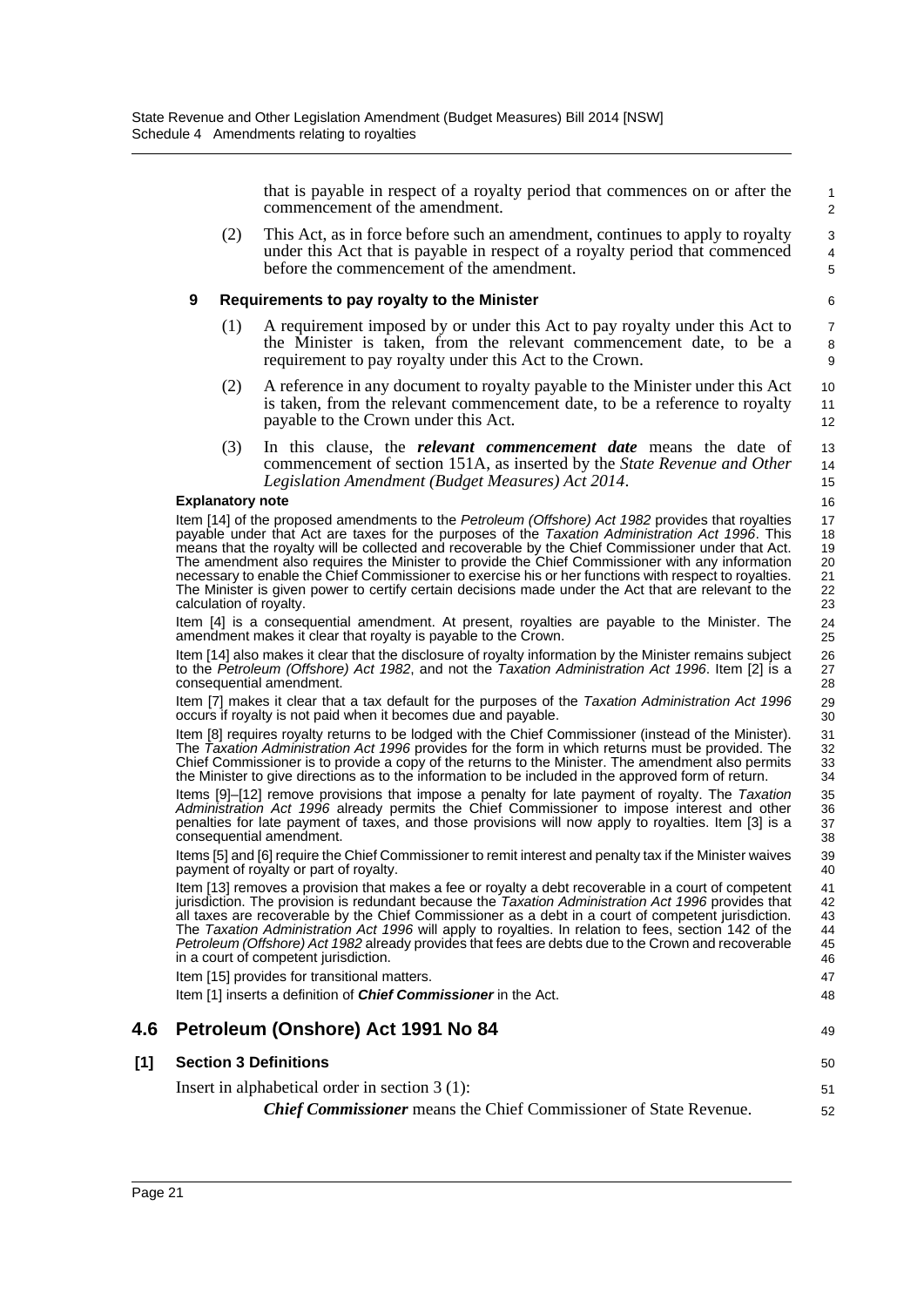| [2]   |                                                  |                           | Section 83 Sale of petroleum plant                                                                                                                                                                                                                                                                                        | 1                          |  |  |  |  |
|-------|--------------------------------------------------|---------------------------|---------------------------------------------------------------------------------------------------------------------------------------------------------------------------------------------------------------------------------------------------------------------------------------------------------------------------|----------------------------|--|--|--|--|
|       |                                                  |                           | Omit "of Unclaimed Money" from section 83 (4).                                                                                                                                                                                                                                                                            | 2                          |  |  |  |  |
| [3]   |                                                  | <b>Section 85 Royalty</b> |                                                                                                                                                                                                                                                                                                                           |                            |  |  |  |  |
|       |                                                  |                           | Omit "to the Minister" from section 85 (1). Insert instead "to the Crown".                                                                                                                                                                                                                                                | 4                          |  |  |  |  |
| [4]   | Section 86 Reduction of royalty in certain cases |                           |                                                                                                                                                                                                                                                                                                                           |                            |  |  |  |  |
|       |                                                  |                           | Insert after section $86(3)$ :                                                                                                                                                                                                                                                                                            | 6                          |  |  |  |  |
|       |                                                  | (4)                       | The Chief Commissioner is to remit the interest or penalty tax on any royalty<br>that ceases to be payable because of a decision of the Minister under this<br>section.                                                                                                                                                   | $\overline{7}$<br>8<br>9   |  |  |  |  |
| [5]   |                                                  |                           | Section 87 Royalty not payable in certain cases                                                                                                                                                                                                                                                                           | 10                         |  |  |  |  |
|       |                                                  |                           | Insert after section $87(2)$ :                                                                                                                                                                                                                                                                                            | 11                         |  |  |  |  |
|       |                                                  | (3)                       | The Chief Commissioner is to remit the interest or penalty tax on any royalty<br>that ceases to be payable because of a decision of the Minister under this<br>section.                                                                                                                                                   | 12<br>13<br>14             |  |  |  |  |
| [6]   |                                                  |                           | <b>Section 91 Payment of royalty</b>                                                                                                                                                                                                                                                                                      | 15                         |  |  |  |  |
|       | Insert at the end of the section:                |                           |                                                                                                                                                                                                                                                                                                                           |                            |  |  |  |  |
|       |                                                  | (2)                       | A failure to pay royalty payable under this Act by the end of that next<br>succeeding royalty period is a tax default for the purposes of the <i>Taxation</i><br>Administration Act 1996.<br>Note. If a tax default occurs, interest and penalty tax may be charged under the<br><b>Taxation Administration Act 1996.</b> | 17<br>18<br>19<br>20<br>21 |  |  |  |  |
|       |                                                  | (3)                       | A tax default does not occur before the expiration of 7 days after the value of<br>the relevant petroleum was determined under section 89.                                                                                                                                                                                | 22<br>23                   |  |  |  |  |
| $[7]$ | Section 92 Penalty for late payment              |                           |                                                                                                                                                                                                                                                                                                                           |                            |  |  |  |  |
|       |                                                  |                           | Insert after section $92$ (2):                                                                                                                                                                                                                                                                                            | 25                         |  |  |  |  |
|       |                                                  | (3)                       | This section applies to royalty payable for a period commencing before<br>1 July 2014. The Taxation Administration Act 1996 applies to royalty payable<br>for a period commencing on or after 1 July 2014.                                                                                                                | 26<br>27<br>28             |  |  |  |  |
| [8]   |                                                  | <b>Section 93</b>         |                                                                                                                                                                                                                                                                                                                           | 29                         |  |  |  |  |
|       |                                                  |                           | Insert after section 92:                                                                                                                                                                                                                                                                                                  | 30                         |  |  |  |  |
|       | 93                                               |                           | <b>Royalty returns</b>                                                                                                                                                                                                                                                                                                    | 31                         |  |  |  |  |
|       |                                                  | (1)                       | A person who is required to pay royalty under this Act is required to lodge with<br>the Chief Commissioner a return relating to each royalty period.                                                                                                                                                                      | 32<br>33                   |  |  |  |  |
|       |                                                  | (2)                       | The return is to be lodged with the Chief Commissioner no later than the last<br>day of the next succeeding royalty period.                                                                                                                                                                                               | 34<br>35                   |  |  |  |  |
|       |                                                  | (3)                       | The Chief Commissioner is to give a copy to the Minister of each return lodged<br>with the Chief Commissioner.                                                                                                                                                                                                            | 36<br>37                   |  |  |  |  |
|       |                                                  | (4)                       | The Minister may give directions to the Chief Commissioner as to the<br>information that is to be included in the form of return approved under the<br>Taxation Administration Act 1996.<br>Note. The Taxation Administration Act 1996 requires a return to be in a form approved<br>by the Chief Commissioner.           | 38<br>39<br>40<br>41<br>42 |  |  |  |  |
|       |                                                  |                           |                                                                                                                                                                                                                                                                                                                           |                            |  |  |  |  |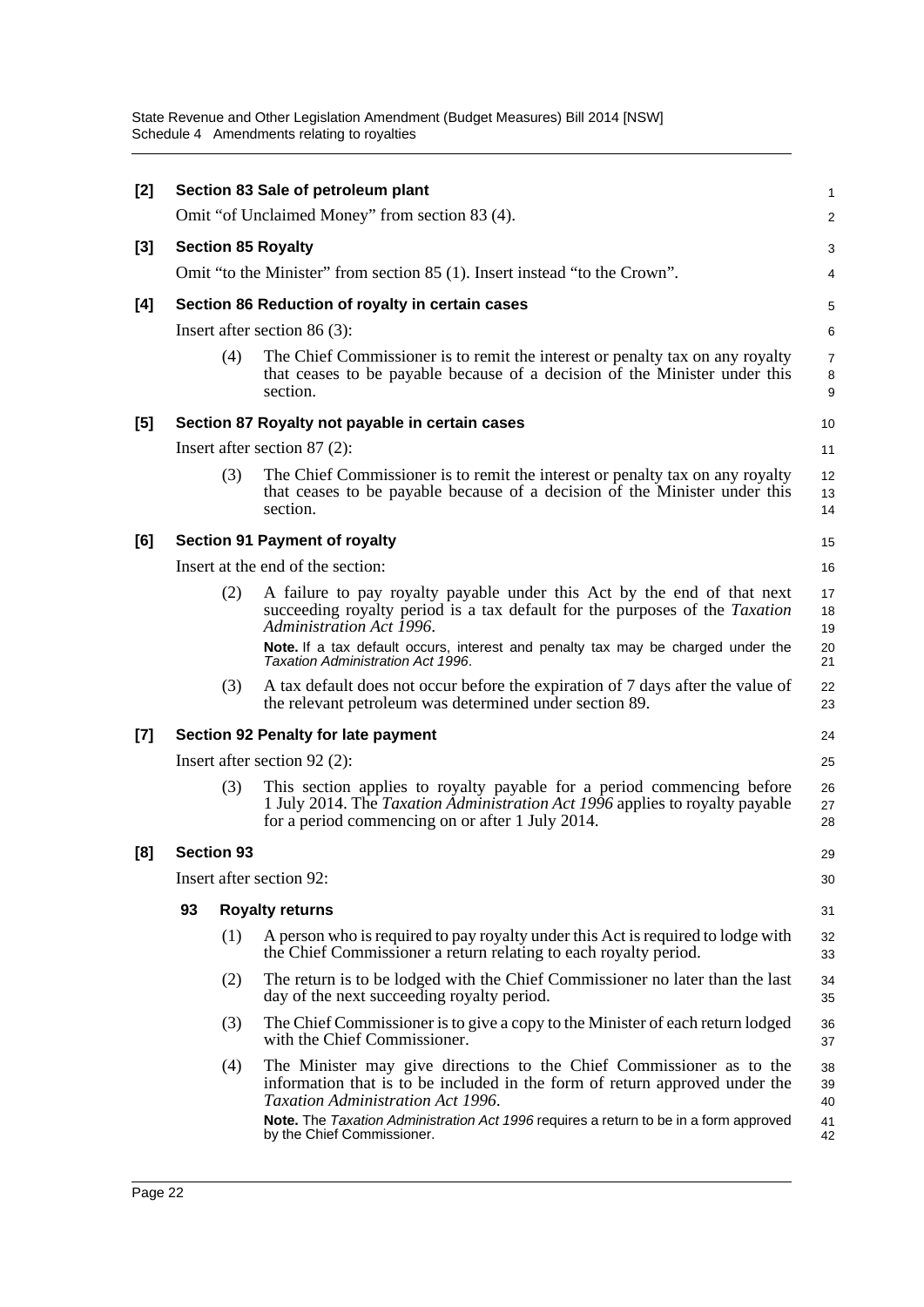| [9]  | <b>Sections 94 and 94AA</b> |     |                                                                                                                                                                                                                                                                                                                                 |                         |
|------|-----------------------------|-----|---------------------------------------------------------------------------------------------------------------------------------------------------------------------------------------------------------------------------------------------------------------------------------------------------------------------------------|-------------------------|
|      |                             |     | Omit section 94. Insert instead:                                                                                                                                                                                                                                                                                                | $\overline{c}$          |
|      | 94                          |     | Assessment and recovery of royalties                                                                                                                                                                                                                                                                                            | 3                       |
|      |                             | (1) | Royalty payable under this Act is a tax for the purposes of the Taxation<br>Administration Act 1996.                                                                                                                                                                                                                            | 4<br>$\mathbf 5$        |
|      |                             |     | Note. The Taxation Administration Act 1996 applies to the assessment and recovery<br>of royalty.                                                                                                                                                                                                                                | $\,6$<br>$\overline{7}$ |
|      |                             | (2) | The royalty is payable to the Chief Commissioner in accordance with that Act.                                                                                                                                                                                                                                                   | 8                       |
|      |                             | (3) | The Minister is to provide the Chief Commissioner with any information<br>necessary to enable the Chief Commissioner to exercise the Chief<br>Commissioner's functions with respect to royalties under this Act and the<br><b>Taxation Administration Act 1996.</b>                                                             | 9<br>10<br>11<br>12     |
|      |                             | (4) | A certificate that is signed by the Minister and that states that, on a specified<br>date, the Minister made a determination, or did anything else, under any of the<br>following provisions, is admissible in evidence in any proceedings and is<br>evidence of the fact or facts so certified:                                | 13<br>14<br>15<br>16    |
|      |                             |     | section 86, 87, 88, 89 or 90, or<br>(a)                                                                                                                                                                                                                                                                                         | 17                      |
|      |                             |     | any other provision of this Act relating to royalties that is prescribed by<br>(b)<br>the regulations.                                                                                                                                                                                                                          | 18<br>19                |
|      |                             | (5) | The Chief Commissioner may request a certificate under this section and a<br>certificate is to be provided in accordance with that request.                                                                                                                                                                                     | 20<br>21                |
|      | <b>94AA</b>                 |     | Disclosure of royalty information                                                                                                                                                                                                                                                                                               | 22                      |
|      |                             | (1) | The Minister, or a person engaged in the administration of this Act, may<br>disclose royalty information obtained from a tax officer under this Act or the<br><i>Taxation Administration Act 1996</i> in connection with the administration or<br>execution of this Act.                                                        | 23<br>24<br>25<br>26    |
|      |                             | (2) | This section applies despite section 84 of the Taxation Administration<br>Act 1996 but subject to any restrictions in this Act.<br>Note. See Part 13 of this Act.                                                                                                                                                               | 27<br>28<br>29          |
|      |                             | (3) | In this section:                                                                                                                                                                                                                                                                                                                | 30                      |
|      |                             |     | <i>royalty information</i> means information in a return lodged with the Chief<br>Commissioner under this Act or any other information relating to the<br>assessment or recovery of royalty.                                                                                                                                    | 31<br>32<br>33          |
|      |                             |     | tax officer has the same meaning as it has in the Taxation Administration<br>Act 1996.                                                                                                                                                                                                                                          | 34<br>35                |
| [10] |                             |     | <b>Section 117 Definitions</b>                                                                                                                                                                                                                                                                                                  | 36                      |
|      |                             |     | Insert after section $117(2)$ :                                                                                                                                                                                                                                                                                                 | 37                      |
|      |                             | (3) | A reference to information furnished to the Minister under this Act includes a<br>reference to a return or other information relating to royalty under this Act that<br>is obtained by the Minister, or a delegate of the Minister, from a tax officer<br>(within the meaning of the <i>Taxation Administration Act 1996</i> ). | 38<br>39<br>40<br>41    |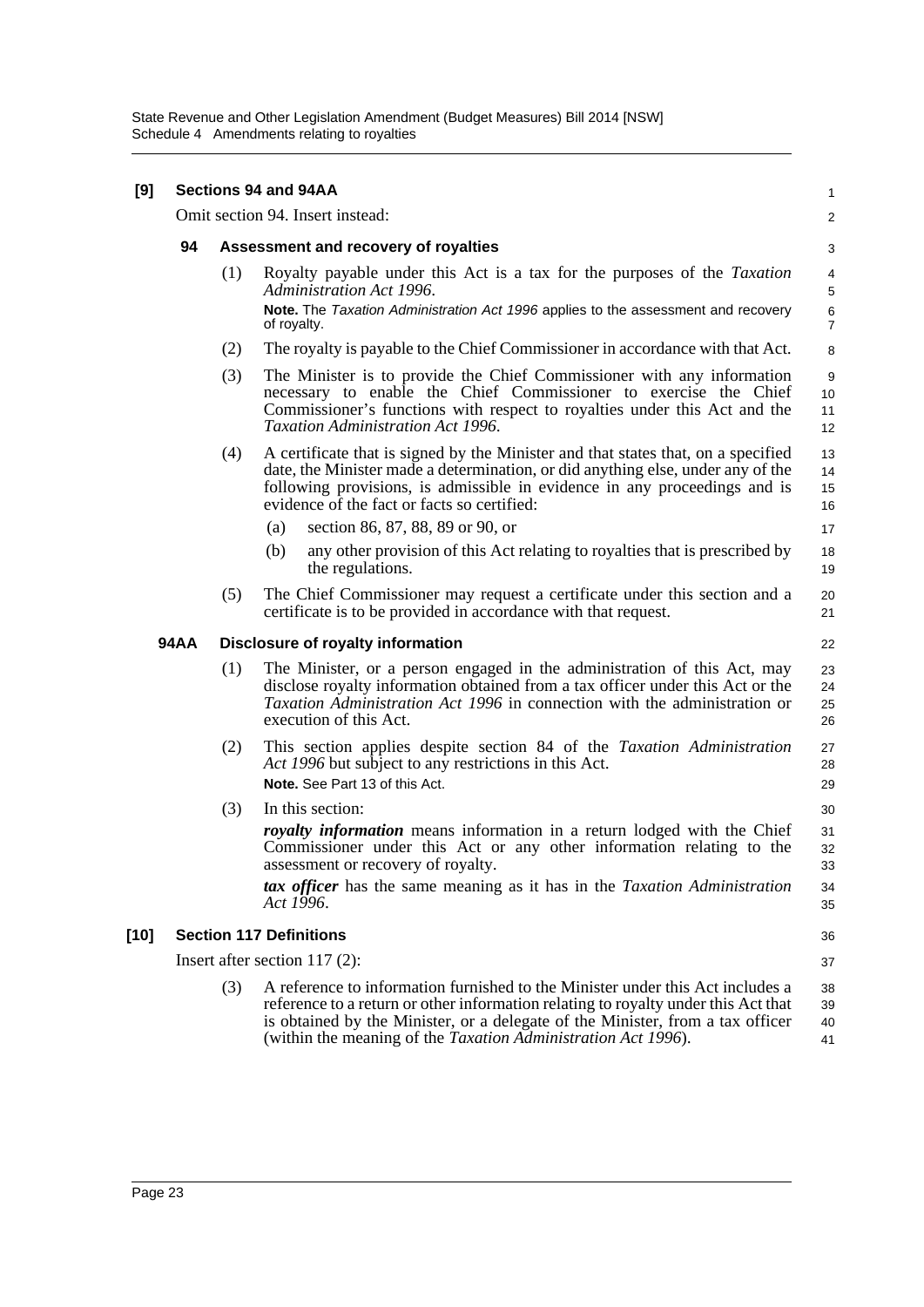|                                                                                                                                                                                                                                          | <b>Schedule 1 Savings and transitional provisions</b>                                                                                                                                                                                                                                                                                                                                                                                                                                                                                                                                                                                                                                                                                                                                                                                                                                                                                                                    |  |  |  |  |  |
|------------------------------------------------------------------------------------------------------------------------------------------------------------------------------------------------------------------------------------------|--------------------------------------------------------------------------------------------------------------------------------------------------------------------------------------------------------------------------------------------------------------------------------------------------------------------------------------------------------------------------------------------------------------------------------------------------------------------------------------------------------------------------------------------------------------------------------------------------------------------------------------------------------------------------------------------------------------------------------------------------------------------------------------------------------------------------------------------------------------------------------------------------------------------------------------------------------------------------|--|--|--|--|--|
|                                                                                                                                                                                                                                          | Insert at the end of the Schedule with appropriate Part and clause numbering:                                                                                                                                                                                                                                                                                                                                                                                                                                                                                                                                                                                                                                                                                                                                                                                                                                                                                            |  |  |  |  |  |
| <b>Part</b>                                                                                                                                                                                                                              | <b>Provisions consequent on enactment of State</b><br><b>Revenue and Other Legislation Amendment</b><br>(Budget Measures) Act 2014                                                                                                                                                                                                                                                                                                                                                                                                                                                                                                                                                                                                                                                                                                                                                                                                                                       |  |  |  |  |  |
|                                                                                                                                                                                                                                          |                                                                                                                                                                                                                                                                                                                                                                                                                                                                                                                                                                                                                                                                                                                                                                                                                                                                                                                                                                          |  |  |  |  |  |
|                                                                                                                                                                                                                                          | Assessment and recovery of royalties under Taxation Administration Act 1996                                                                                                                                                                                                                                                                                                                                                                                                                                                                                                                                                                                                                                                                                                                                                                                                                                                                                              |  |  |  |  |  |
|                                                                                                                                                                                                                                          | (1)<br>An amendment made to this Act by the <i>State Revenue and Other Legislation</i><br>Amendment (Budget Measures) Act 2014 applies only to royalty under this Act<br>that is payable in respect of a royalty period that commences on or after the<br>commencement of the amendment.                                                                                                                                                                                                                                                                                                                                                                                                                                                                                                                                                                                                                                                                                 |  |  |  |  |  |
|                                                                                                                                                                                                                                          | This Act, as in force before such an amendment, continues to apply to royalty<br>(2)<br>under this Act that is payable in respect of a royalty period that commenced<br>before the commencement of the amendment.                                                                                                                                                                                                                                                                                                                                                                                                                                                                                                                                                                                                                                                                                                                                                        |  |  |  |  |  |
|                                                                                                                                                                                                                                          | Requirements to pay royalty to the Minister                                                                                                                                                                                                                                                                                                                                                                                                                                                                                                                                                                                                                                                                                                                                                                                                                                                                                                                              |  |  |  |  |  |
|                                                                                                                                                                                                                                          | (1)<br>A requirement imposed by or under this Act to pay royalty under this Act to<br>the Minister is taken, from the relevant commencement date, to be a<br>requirement to pay royalty under this Act to the Crown.                                                                                                                                                                                                                                                                                                                                                                                                                                                                                                                                                                                                                                                                                                                                                     |  |  |  |  |  |
|                                                                                                                                                                                                                                          | (2)<br>A reference in any document to royalty payable to the Minister under this Act<br>is taken, from the relevant commencement date, to be a reference to royalty<br>payable to the Crown under this Act.                                                                                                                                                                                                                                                                                                                                                                                                                                                                                                                                                                                                                                                                                                                                                              |  |  |  |  |  |
|                                                                                                                                                                                                                                          | (3)<br>In this clause, the <i>relevant commencement date</i> means the date of<br>commencement of section 93, as inserted by the State Revenue and Other<br>Legislation Amendment (Budget Measures) Act 2014.                                                                                                                                                                                                                                                                                                                                                                                                                                                                                                                                                                                                                                                                                                                                                            |  |  |  |  |  |
|                                                                                                                                                                                                                                          | <b>Explanatory note</b>                                                                                                                                                                                                                                                                                                                                                                                                                                                                                                                                                                                                                                                                                                                                                                                                                                                                                                                                                  |  |  |  |  |  |
|                                                                                                                                                                                                                                          | Item [9] of the proposed amendments to the Petroleum (Onshore) Act 1991 provides that royalties<br>payable under that Act are taxes for the purposes of the Taxation Administration Act 1996. This<br>means that the royalty will be assessed and recoverable by the Chief Commissioner under that Act.<br>The amendment requires the Minister to provide the Chief Commissioner with any information<br>necessary to enable the Chief Commissioner to exercise his or her functions with respect to royalties.<br>The Minister is given power to certify certain decisions made under the Act that are relevant to the<br>calculation of royalty. The amendment also removes a provision that makes royalty a debt<br>recoverable in a court of competent jurisdiction. The provision is redundant because the Taxation<br>Administration Act 1996 provides that all taxes are recoverable by the Chief Commissioner as a debt<br>in a court of competent jurisdiction. |  |  |  |  |  |
| Item [3] is a consequential amendment. At present, royalties are payable to the Minister. The<br>amendment makes it clear that royalty is payable to the Crown.                                                                          |                                                                                                                                                                                                                                                                                                                                                                                                                                                                                                                                                                                                                                                                                                                                                                                                                                                                                                                                                                          |  |  |  |  |  |
| Item [9] also makes it clear that the disclosure of royalty information by the Minister remains subject<br>to the Petroleum (Onshore) Act 1991, and not the Taxation Administration Act 1996. Item [10] is a<br>consequential amendment. |                                                                                                                                                                                                                                                                                                                                                                                                                                                                                                                                                                                                                                                                                                                                                                                                                                                                                                                                                                          |  |  |  |  |  |
| Item [6] makes it clear that a tax default for the purposes of the Taxation Administration Act 1996<br>occurs if royalty is not paid when it becomes due and payable.                                                                    |                                                                                                                                                                                                                                                                                                                                                                                                                                                                                                                                                                                                                                                                                                                                                                                                                                                                                                                                                                          |  |  |  |  |  |
|                                                                                                                                                                                                                                          |                                                                                                                                                                                                                                                                                                                                                                                                                                                                                                                                                                                                                                                                                                                                                                                                                                                                                                                                                                          |  |  |  |  |  |
|                                                                                                                                                                                                                                          | Item [7] limits a provision that imposes a penalty for late payment of royalty. As a consequence of the<br>amendments, the Taxation Administration Act 1996 will permit the Chief Commissioner to impose<br>interest and other penalties for late payment of royalties.                                                                                                                                                                                                                                                                                                                                                                                                                                                                                                                                                                                                                                                                                                  |  |  |  |  |  |
|                                                                                                                                                                                                                                          | Item [8] requires royalty returns to be lodged with the Chief Commissioner (instead of the Minister).<br>The Taxation Administration Act 1996 provides for the form in which returns must be provided. The<br>Chief Commissioner is to provide a copy of the returns to the Minister. The amendments also permit<br>the Minister to give directions as to the information to be included in the approved form of return.                                                                                                                                                                                                                                                                                                                                                                                                                                                                                                                                                 |  |  |  |  |  |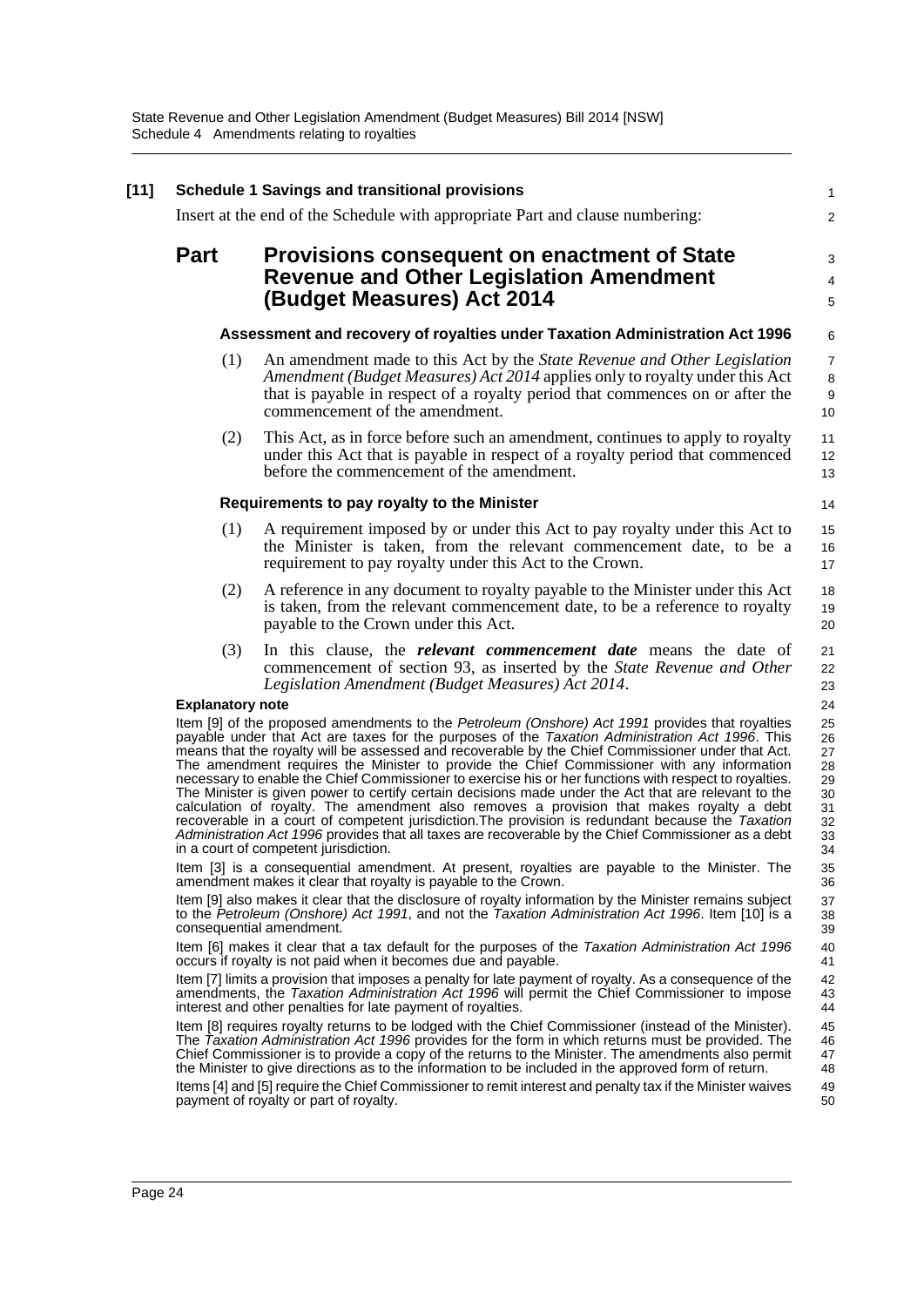|     |                                                                                                                                                                                                                                                                                                                    |                         |                          | Item [11] provides for transitional matters.<br>Item [1] inserts a definition of <b>Chief Commissioner</b> in the Act.<br>Item [2] updates an obsolete reference to the Chief Commissioner.                                           | $\mathbf{1}$<br>$\overline{2}$<br>3 |  |  |  |
|-----|--------------------------------------------------------------------------------------------------------------------------------------------------------------------------------------------------------------------------------------------------------------------------------------------------------------------|-------------------------|--------------------------|---------------------------------------------------------------------------------------------------------------------------------------------------------------------------------------------------------------------------------------|-------------------------------------|--|--|--|
| 4.7 |                                                                                                                                                                                                                                                                                                                    |                         |                          | <b>Taxation Administration Act 1996 No 97</b>                                                                                                                                                                                         | 4                                   |  |  |  |
| [1] | <b>Section 5B</b>                                                                                                                                                                                                                                                                                                  |                         |                          |                                                                                                                                                                                                                                       |                                     |  |  |  |
|     |                                                                                                                                                                                                                                                                                                                    |                         | Insert after section 5A: |                                                                                                                                                                                                                                       | 6                                   |  |  |  |
|     | 5B                                                                                                                                                                                                                                                                                                                 |                         |                          | <b>Application of Act to royalties</b>                                                                                                                                                                                                | 7                                   |  |  |  |
|     |                                                                                                                                                                                                                                                                                                                    | (1)                     |                          | For the purpose of the administration and enforcement of legislative schemes<br>for the payment of royalties to the Crown, the following provisions are taken<br>to be taxation laws:                                                 | 8<br>9<br>10                        |  |  |  |
|     |                                                                                                                                                                                                                                                                                                                    |                         | (a)                      | Part 14 of the <i>Mining Act 1992</i> ,                                                                                                                                                                                               | 11                                  |  |  |  |
|     |                                                                                                                                                                                                                                                                                                                    |                         | (b)                      | Divisions 2 and 3 of Part 4.4 of the <i>Offshore Minerals Act 1999</i> ,                                                                                                                                                              | 12                                  |  |  |  |
|     |                                                                                                                                                                                                                                                                                                                    |                         | (c)                      | the provisions of Division 7 of Part 4 of the <i>Petroleum</i> (Offshore)<br>Act 1982 to the extent that those provisions relate to royalties under that<br>Act,                                                                      | 13<br>14<br>15                      |  |  |  |
|     |                                                                                                                                                                                                                                                                                                                    |                         | (d)                      | Part 7 of the <i>Petroleum</i> ( <i>Onshore</i> ) Act 1991,                                                                                                                                                                           | 16                                  |  |  |  |
|     |                                                                                                                                                                                                                                                                                                                    |                         | (e)                      | any other provisions of the Acts referred to in paragraphs $(a)$ – $(d)$ , or of<br>the regulations under those Acts, to the extent that they relate to<br>royalties.                                                                 | 17<br>18<br>19                      |  |  |  |
|     |                                                                                                                                                                                                                                                                                                                    | (2)                     |                          | Royalty is taken to be a tax for the purposes of this Act.                                                                                                                                                                            | 20                                  |  |  |  |
|     |                                                                                                                                                                                                                                                                                                                    | (3)                     | In this section:         |                                                                                                                                                                                                                                       |                                     |  |  |  |
|     |                                                                                                                                                                                                                                                                                                                    |                         |                          | <i>royalty</i> means royalty payable under:                                                                                                                                                                                           | 22                                  |  |  |  |
|     |                                                                                                                                                                                                                                                                                                                    |                         | (a)                      | the <i>Mining Act 1992</i> , or                                                                                                                                                                                                       | 23                                  |  |  |  |
|     |                                                                                                                                                                                                                                                                                                                    |                         | (b)                      | the Offshore Minerals Act 1999, or                                                                                                                                                                                                    | 24                                  |  |  |  |
|     |                                                                                                                                                                                                                                                                                                                    |                         | (c)                      | the Petroleum (Offshore) Act 1982, or                                                                                                                                                                                                 | 25                                  |  |  |  |
|     |                                                                                                                                                                                                                                                                                                                    |                         | (d)                      | the Petroleum (Onshore) Act 1991.                                                                                                                                                                                                     | 26                                  |  |  |  |
| [2] |                                                                                                                                                                                                                                                                                                                    |                         |                          | <b>Section 111 Appropriation of Consolidated Fund</b>                                                                                                                                                                                 | 27                                  |  |  |  |
|     |                                                                                                                                                                                                                                                                                                                    |                         |                          | Insert "or any taxation law" after "this Act".                                                                                                                                                                                        | 28                                  |  |  |  |
| [3] |                                                                                                                                                                                                                                                                                                                    |                         |                          | Schedule 1 Savings, transitional and other provisions                                                                                                                                                                                 | 29                                  |  |  |  |
|     | Insert at the end of the Schedule with appropriate Part and clause numbering:                                                                                                                                                                                                                                      |                         |                          |                                                                                                                                                                                                                                       |                                     |  |  |  |
|     | <b>Part</b>                                                                                                                                                                                                                                                                                                        |                         |                          | <b>Provisions arising from enactment of State</b><br><b>Revenue and Other Legislation Amendment</b><br>(Budget Measures) Act 2014                                                                                                     | 31<br>32<br>33                      |  |  |  |
|     |                                                                                                                                                                                                                                                                                                                    |                         |                          | <b>Application of Act to royalties</b>                                                                                                                                                                                                | 34                                  |  |  |  |
|     |                                                                                                                                                                                                                                                                                                                    |                         |                          | Section 5B, as inserted by the <i>State Revenue and Other Legislation</i><br>Amendment (Budget Measures) Act 2014, applies in respect of royalty payable<br>for a period that commences on or after the commencement of that section. | 35<br>36<br>37                      |  |  |  |
|     |                                                                                                                                                                                                                                                                                                                    | <b>Explanatory note</b> |                          |                                                                                                                                                                                                                                       | 38<br>39                            |  |  |  |
|     | Item [1] of the proposed amendments to the Taxation Administration Act 1996 provides that<br>provisions relating to royalties in the Mining Act 1992, the Offshore Minerals Act 1999, the Petroleum<br>40<br>(Offshore) Act 1982 and the Petroleum (Onshore) Act 1991, and the regulations under those Acts,<br>41 |                         |                          |                                                                                                                                                                                                                                       |                                     |  |  |  |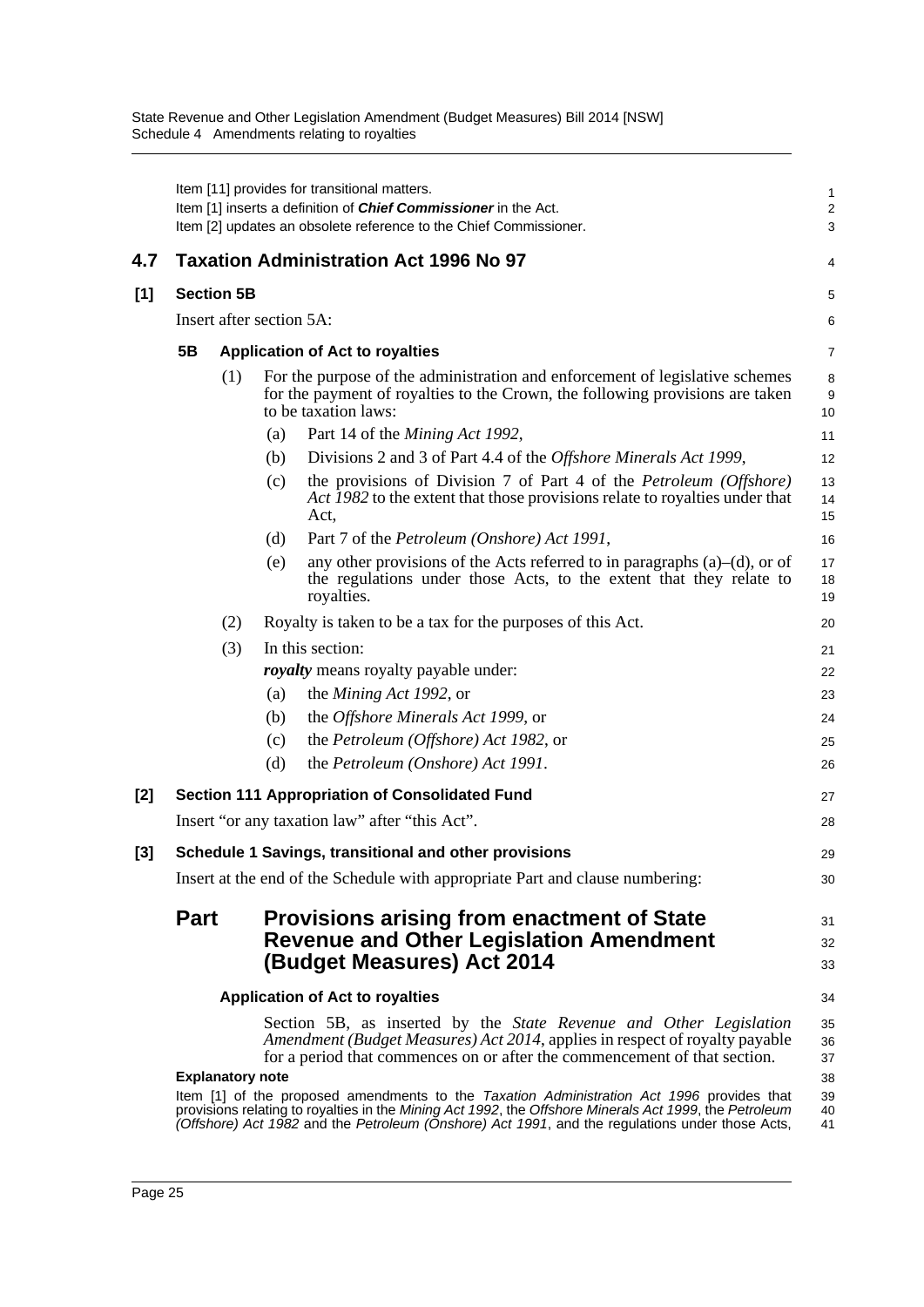are taxation laws for the purposes of the *Taxation Administration Act 1996*. This means the *Taxation Administration Act 1996* will apply to the assessment and recovery of royalties as taxes under that Act. Item [2] is consequential to an amendment to the *Mining Act 1992* which requires the Chief Commissioner to pay part of the royalty collected in respect of privately owned minerals to the Minister administering that Act (for payment to the owner of the privately owned mineral). The amendment requires the Consolidated Fund to be appropriated for the purpose of payments made by the Chief Commissioner under taxation laws.

Item [3] is a transitional provision.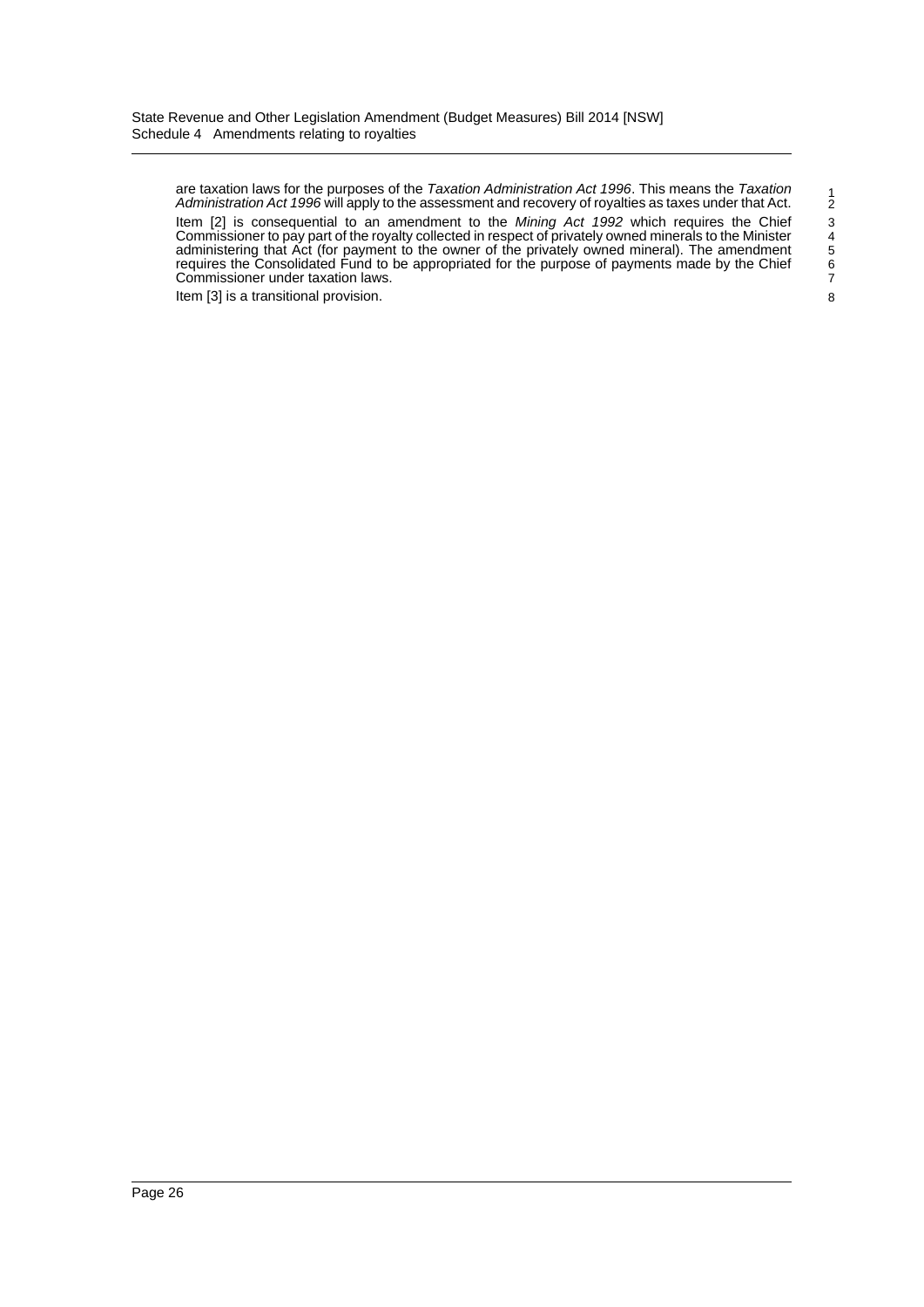<span id="page-29-0"></span>

| <b>Schedule 5</b> |                                                                                                |                                                                                                                                                                                                                       | Amendments relating to public sector employee<br>costs                                                                                                                                                                                                                                                           |                            |  |  |
|-------------------|------------------------------------------------------------------------------------------------|-----------------------------------------------------------------------------------------------------------------------------------------------------------------------------------------------------------------------|------------------------------------------------------------------------------------------------------------------------------------------------------------------------------------------------------------------------------------------------------------------------------------------------------------------|----------------------------|--|--|
| 5.1               | <b>Industrial Relations Act 1996 No 17</b>                                                     |                                                                                                                                                                                                                       |                                                                                                                                                                                                                                                                                                                  |                            |  |  |
|                   | Schedule 4 Savings, transitional and other provisions                                          |                                                                                                                                                                                                                       |                                                                                                                                                                                                                                                                                                                  |                            |  |  |
|                   | Insert at the end of the Schedule with appropriate Part and clause numbering:                  |                                                                                                                                                                                                                       |                                                                                                                                                                                                                                                                                                                  |                            |  |  |
|                   | <b>Part</b>                                                                                    |                                                                                                                                                                                                                       | <b>Provisions relating to Industrial Relations (Public</b><br><b>Sector Conditions of Employment) Regulation 2014</b>                                                                                                                                                                                            | 6<br>7                     |  |  |
|                   | <b>Re-making of regulation</b>                                                                 |                                                                                                                                                                                                                       |                                                                                                                                                                                                                                                                                                                  |                            |  |  |
|                   |                                                                                                | Subschedule 5.2 to the State Revenue and Other Legislation Amendment<br>(1)<br>(Budget Measures) Act 2014 sets out the terms of the Industrial Relations<br>(Public Sector Conditions of Employment) Regulation 2014. |                                                                                                                                                                                                                                                                                                                  | 9<br>10<br>11              |  |  |
|                   | (2)                                                                                            |                                                                                                                                                                                                                       | On and from the commencement of Subschedule 5.2 to that Act:                                                                                                                                                                                                                                                     | 12                         |  |  |
|                   |                                                                                                | (a)                                                                                                                                                                                                                   | the regulation set out in the subschedule is taken to be and has effect as<br>a regulation validly made under section 146C of the <i>Industrial Relations</i><br>Act 1996,                                                                                                                                       | 13<br>14<br>15             |  |  |
|                   |                                                                                                | (b)                                                                                                                                                                                                                   | Part 2 of the Subordinate Legislation Act 1989 does not apply to the<br>regulation set out in the subschedule (but applies to any amendment or<br>repeal of the regulation),                                                                                                                                     | 16<br>17<br>18             |  |  |
|                   |                                                                                                | (c)                                                                                                                                                                                                                   | the regulation set out in the subschedule is taken, for the purposes of<br>section 10 of the Subordinate Legislation Act 1989, to have been<br>published on the commencement of the subschedule,                                                                                                                 | 19<br>20<br>21             |  |  |
|                   |                                                                                                | (d)                                                                                                                                                                                                                   | sections 39, 40 and 41 of the <i>Interpretation Act 1987</i> do not apply to the<br>regulation set out in the subschedule (but apply to any amendment or<br>repeal of the regulation),                                                                                                                           | 22<br>23<br>24             |  |  |
|                   |                                                                                                | (e)                                                                                                                                                                                                                   | section 146C (6) of the <i>Industrial Relations Act 1996</i> applies to the<br>regulation set out in the subschedule, and accordingly the regulation<br>applies to proceedings that are pending in the Commission on the<br>commencement of the subschedule (except as otherwise provided in the<br>regulation). | 25<br>26<br>27<br>28<br>29 |  |  |
| 5.2               | <b>Industrial Relations (Public Sector Conditions of Employment)</b><br><b>Regulation 2014</b> |                                                                                                                                                                                                                       |                                                                                                                                                                                                                                                                                                                  |                            |  |  |
|                   | <b>Name of Regulation</b><br>1                                                                 |                                                                                                                                                                                                                       |                                                                                                                                                                                                                                                                                                                  |                            |  |  |
|                   |                                                                                                |                                                                                                                                                                                                                       | This Regulation is the Industrial Relations (Public Sector Conditions of<br><b>Employment</b> ) Regulation 2014.                                                                                                                                                                                                 | 33<br>34                   |  |  |
|                   | $\mathbf{2}$<br><b>Commencement</b>                                                            |                                                                                                                                                                                                                       |                                                                                                                                                                                                                                                                                                                  |                            |  |  |
|                   |                                                                                                | This Regulation commences on the day on which Schedule 5.2 to the State<br>Revenue and Other Legislation Amendment (Budget Measures) Act 2014<br>commences.                                                           |                                                                                                                                                                                                                                                                                                                  |                            |  |  |
|                   | 3                                                                                              | <b>Definition</b>                                                                                                                                                                                                     |                                                                                                                                                                                                                                                                                                                  |                            |  |  |
|                   |                                                                                                |                                                                                                                                                                                                                       | In this Regulation:<br>the Act means the Industrial Relations Act 1996.                                                                                                                                                                                                                                          | 40<br>41                   |  |  |
|                   |                                                                                                |                                                                                                                                                                                                                       |                                                                                                                                                                                                                                                                                                                  |                            |  |  |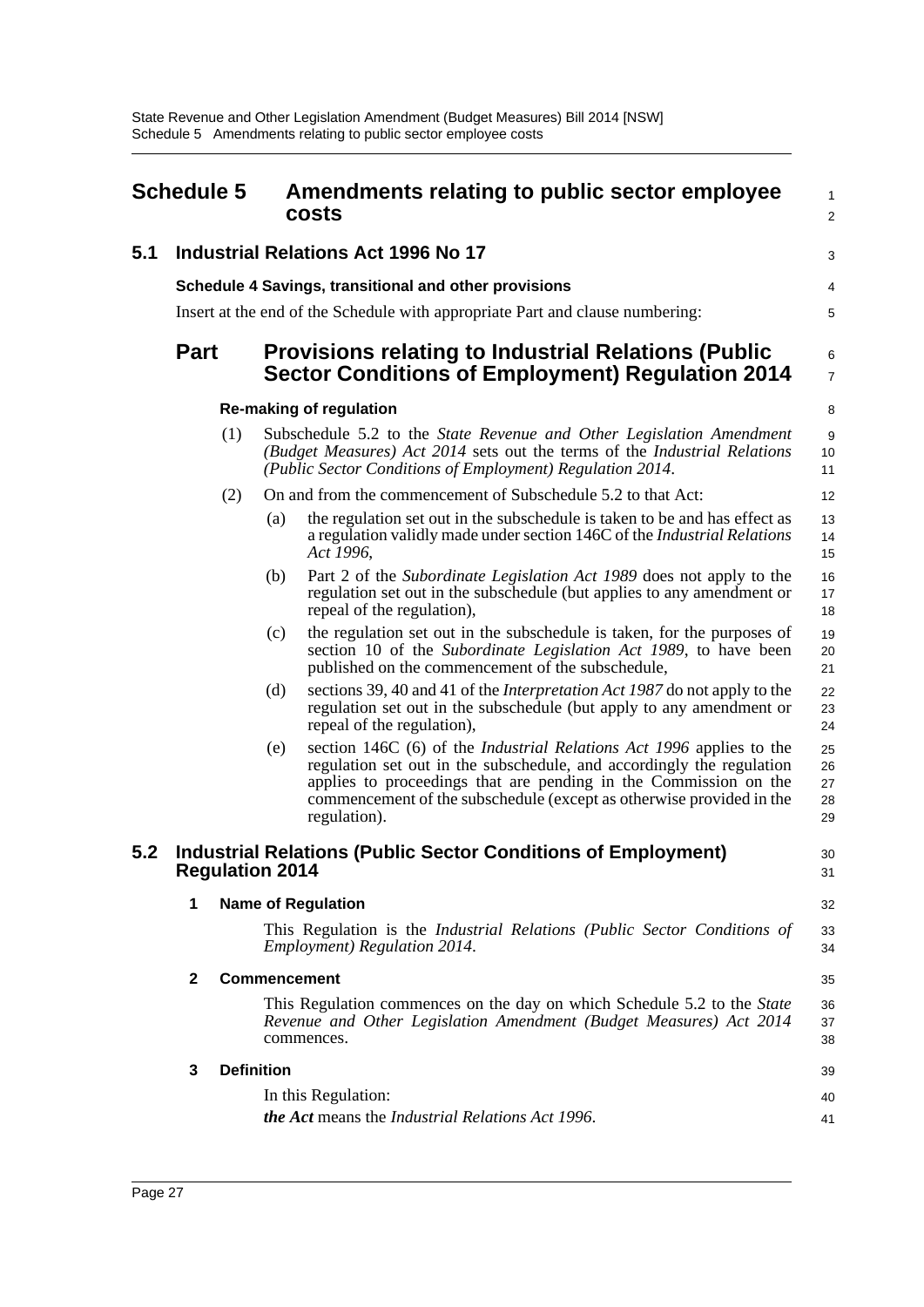### **4 Declarations under section 146C**

The matters set out in this Regulation are declared, for the purposes of section 146C of the Act, to be aspects of government policy that are to be given effect to by the Industrial Relations Commission when making or varying awards or orders.

### **5 Paramount policies**

The following paramount policies are declared:

- (a) Public sector employees are entitled to the guaranteed minimum conditions of employment (being the conditions set out in clause 7).
- (b) Equal remuneration for men and women doing work of equal or comparable value.

**Note.** Clause 6 (1) (c) provides that existing conditions of employment in excess of the guaranteed minimum conditions may only be reduced for the purposes of achieving employee-related cost savings with the agreement of the relevant parties.

Clause 9 (1) (e) provides that conditions of employment cannot be reduced below the guaranteed minimum conditions of employment for the purposes of achieving employee-related cost savings.

### **6 Other policies**

- (1) The following policies are also declared, but are subject to compliance with the declared paramount policies:
	- (a) Public sector employees may be awarded increases in remuneration or other conditions of employment, but only if employee-related costs in respect of those employees are not increased by more than 2.5% per annum as a result of the increases awarded together with any new or increased superannuation employment benefits provided (or to be provided) to or in respect of the employees since their remuneration or other conditions of employment were last determined. 21 22 23 24 25 26 27
	- (b) Increases in remuneration or other conditions of employment can be awarded even if employee-related costs are increased by more than 2.5% per annum, but only if sufficient employee-related cost savings have been achieved to fully offset the increased employee-related costs beyond 2.5% per annum. For this purpose: 28 29 30 31 32
		- (i) whether relevant savings have been achieved is to be determined by agreement of the relevant parties or, in the absence of agreement, by the Commission, and
		- (ii) increases may be awarded before the relevant savings have been achieved, but are not payable until they are achieved, and
		- (iii) the full savings are not required to be awarded as increases in remuneration or other conditions of employment.
	- (c) For the purposes of achieving employee-related cost savings, existing conditions of employment of the kind but in excess of the guaranteed minimum conditions of employment may only be reduced with the agreement of the relevant parties in the proceedings.  $40<sup>1</sup>$ 41 42 43
	- (d) Awards and orders are to resolve all issues the subject of the proceedings (and not reserve leave for a matter to be dealt with at a later time or allow extra claims to be made during the term of the award or order). However, this does not prevent variations made with the agreement of the relevant parties. 44 45 46 47 48
	- (e) Changes to remuneration or other conditions of employment may only operate on or after the date the relevant parties finally agreed to the 49 50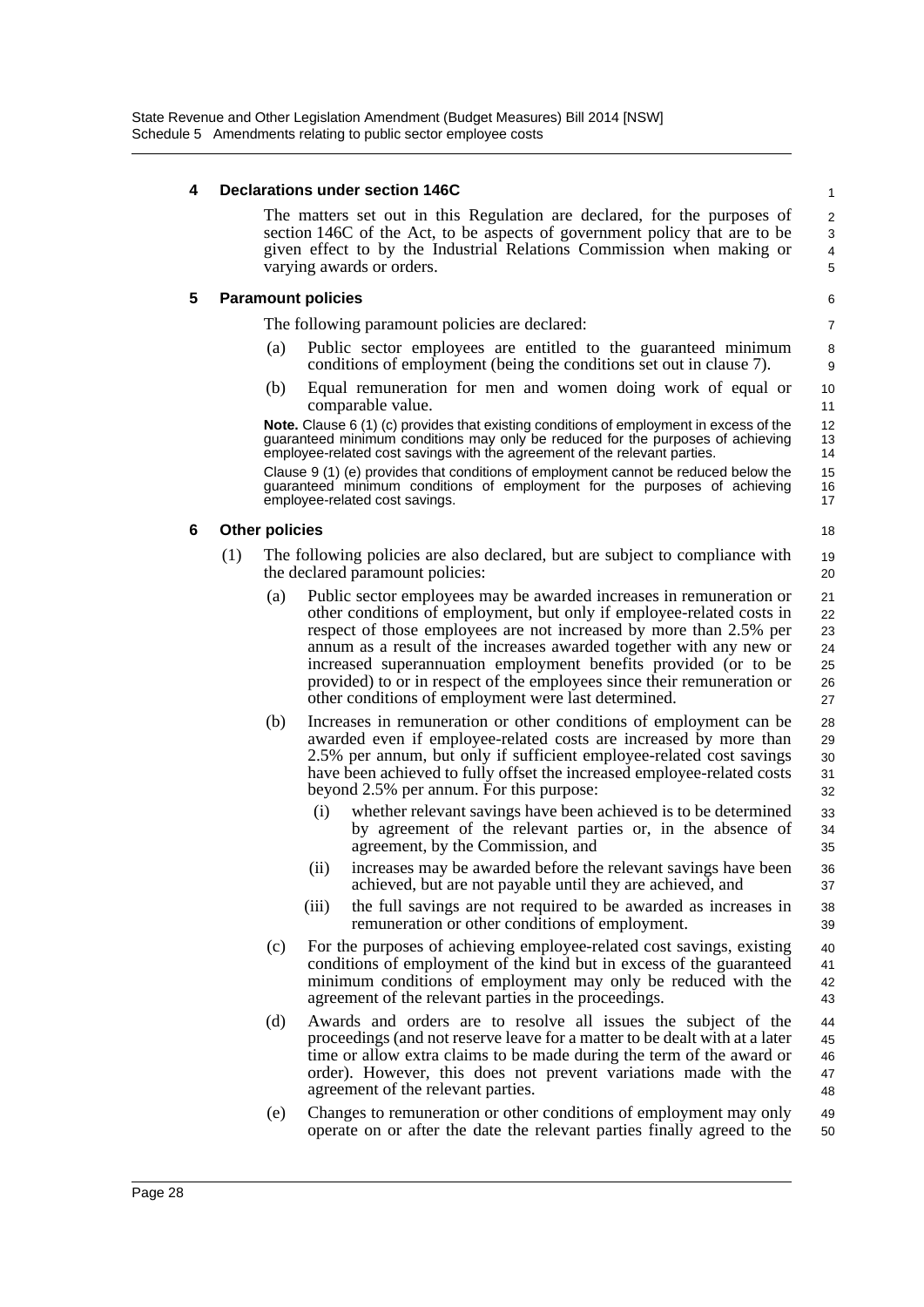|     |                                                |                                                                                                                                                                                                                                                                                                                                                                                 | change (if the award or order is made or varied by consent) or the date<br>of the Commission's decision (if the award or order is made or varied<br>in arbitration proceedings).                                          | $\mathbf{1}$<br>$\overline{2}$<br>3 |  |  |  |
|-----|------------------------------------------------|---------------------------------------------------------------------------------------------------------------------------------------------------------------------------------------------------------------------------------------------------------------------------------------------------------------------------------------------------------------------------------|---------------------------------------------------------------------------------------------------------------------------------------------------------------------------------------------------------------------------|-------------------------------------|--|--|--|
|     |                                                | (f)                                                                                                                                                                                                                                                                                                                                                                             | Policies regarding the management of excess public sector employees<br>are not to be incorporated into industrial instruments.                                                                                            | 4<br>$\mathbf 5$                    |  |  |  |
| (2) |                                                |                                                                                                                                                                                                                                                                                                                                                                                 | Subclause $(1)$ (e) does not apply if the relevant parties otherwise agree or there<br>are exceptional circumstances.                                                                                                     | 6<br>$\overline{7}$                 |  |  |  |
|     | (3)                                            | The <i>relevant parties</i> in relation to a matter requiring agreement under this<br>clause are the employer and any other party to the proceedings that is an<br>industrial organisation of employees with one or more members whose<br>10<br>interests are directly affected by the matter.<br>11                                                                            |                                                                                                                                                                                                                           |                                     |  |  |  |
|     | (4)                                            | In subclause $(1)$ $(a)$ , new or increased superannuation employment benefits<br>means any new or increased payments by an employer to a superannuation<br>scheme or fund of an employee as a consequence of amendments to the<br>Superannuation Guarantee (Administration) Act 1992 of the Commonwealth<br>or the State Authorities Non-contributory Superannuation Act 1987. |                                                                                                                                                                                                                           |                                     |  |  |  |
| 7   |                                                |                                                                                                                                                                                                                                                                                                                                                                                 | The guaranteed minimum conditions of employment                                                                                                                                                                           | 17                                  |  |  |  |
|     | (1)                                            |                                                                                                                                                                                                                                                                                                                                                                                 | For the purposes of this Regulation, the <i>guaranteed minimum conditions of</i><br><i>employment</i> are as follows:                                                                                                     |                                     |  |  |  |
|     |                                                | (a)                                                                                                                                                                                                                                                                                                                                                                             | Unpaid parental leave that is the same as that provided by the National<br>Employment Standards.                                                                                                                          | 20<br>21                            |  |  |  |
|     |                                                | (b)                                                                                                                                                                                                                                                                                                                                                                             | Paid parental leave that applies to the relevant group of public sector<br>employees on the commencement of this clause.                                                                                                  | 22<br>23                            |  |  |  |
|     |                                                | (c)                                                                                                                                                                                                                                                                                                                                                                             | Employer payments to employee superannuation schemes or funds<br>(being the minimum amount prescribed under the relevant law of the<br>Commonwealth).                                                                     | 24<br>25<br>26                      |  |  |  |
|     | (2)                                            | The <i>guaranteed</i> minimum conditions of employment also include the<br>following:                                                                                                                                                                                                                                                                                           |                                                                                                                                                                                                                           |                                     |  |  |  |
|     |                                                | (a)                                                                                                                                                                                                                                                                                                                                                                             | Long service or extended leave (being the minimum leave prescribed<br>under the Government Sector Employment Act 2013 or the Long Service<br>Leave Act 1955, whichever Act is applicable to the employment<br>concerned). | 29<br>30<br>31<br>32                |  |  |  |
|     |                                                | (b)                                                                                                                                                                                                                                                                                                                                                                             | Annual leave (being the minimum leave prescribed under the <i>Annual</i><br>Holidays Act 1944).                                                                                                                           | 33<br>34                            |  |  |  |
|     |                                                | (c)                                                                                                                                                                                                                                                                                                                                                                             | Sick leave entitlements under section 26 of the Act.                                                                                                                                                                      | 35                                  |  |  |  |
|     |                                                | (d)                                                                                                                                                                                                                                                                                                                                                                             | Public holiday entitlements under the <i>Public Holidays Act 2010</i> .                                                                                                                                                   | 36                                  |  |  |  |
|     |                                                | (e)                                                                                                                                                                                                                                                                                                                                                                             | Part-time work entitlements under Part 5 of Chapter 2 of the Act.                                                                                                                                                         | 37                                  |  |  |  |
| 8   | <b>Meaning of employee-related costs</b><br>38 |                                                                                                                                                                                                                                                                                                                                                                                 |                                                                                                                                                                                                                           |                                     |  |  |  |
|     | (1)                                            | For the purposes of this Regulation, <i>employee-related costs</i> are the costs to the<br>employer of the employment of public sector employees, being costs related<br>to the salary, wages, allowances and other remuneration payable to the<br>employees and the superannuation and other personal employment benefits<br>payable to or in respect of the employees.        |                                                                                                                                                                                                                           |                                     |  |  |  |
|     | (2)                                            |                                                                                                                                                                                                                                                                                                                                                                                 | In subclause $(1)$ , superannuation benefits include any payments by the<br>employer to a superannuation scheme or fund of an employee as a                                                                               | 44<br>45                            |  |  |  |

consequence of the enactment of or amendments to the *Superannuation*

46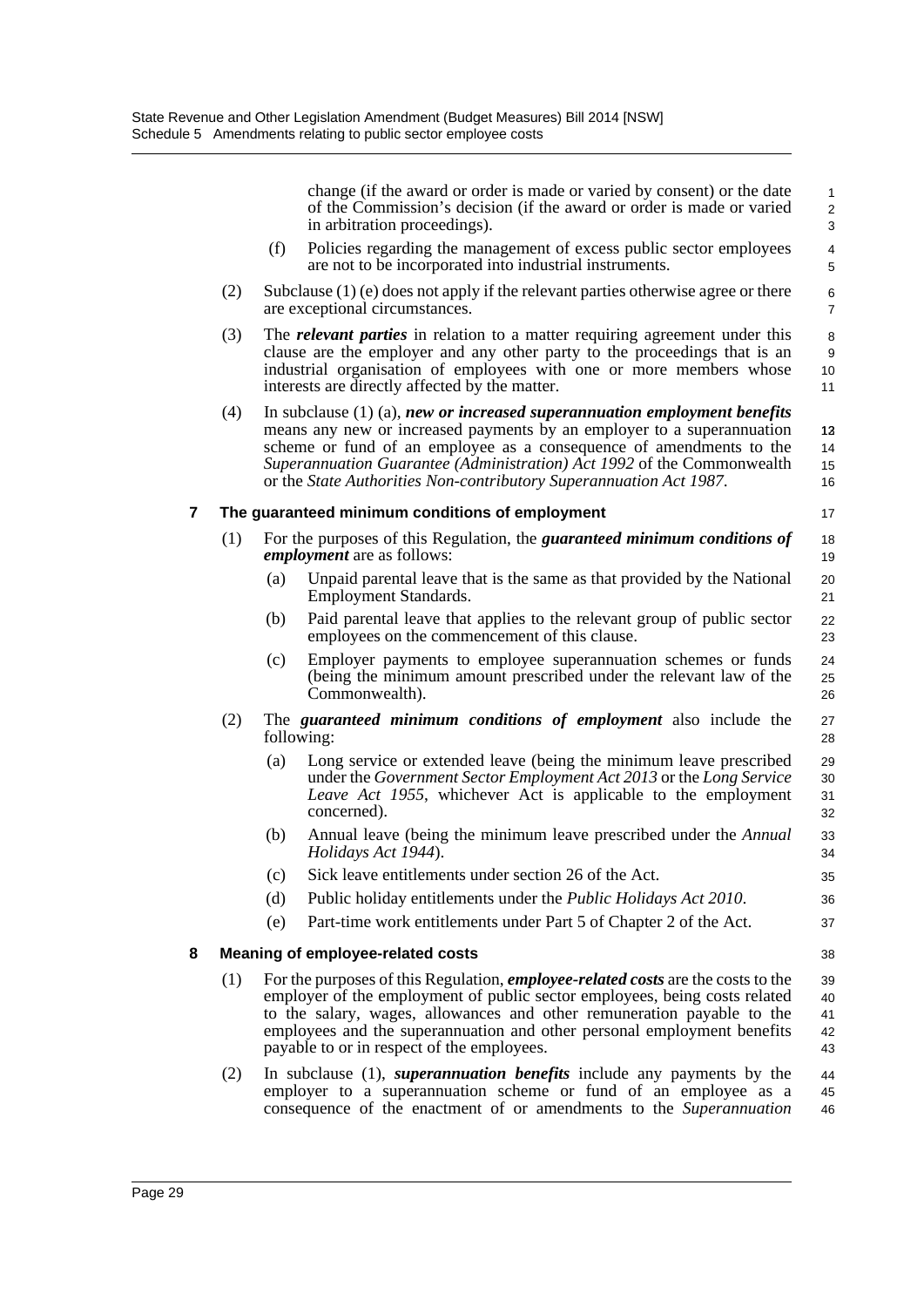*Guarantee (Administration) Act 1992* of the Commonwealth or the *State Authorities Non-contributory Superannuation Act 1987*.

1 2

22 23

27 28

## **9 Meaning of employee-related cost savings**

- (1) For the purposes of this Regulation, *employee-related cost savings* are savings:
	- (a) that are identified in the award or order of the Commission that relies on those savings, and
	- (b) that involve a significant contribution from public sector employees and generally involve direct changes to a relevant industrial instrument, work practices or other conditions of employment, and
	- (c) that are not existing savings (as defined in subclause (2)), and
	- (d) that are additional to whole of Government savings measures (such as efficiency dividends), and
	- (e) that are not achieved by a reduction in guaranteed minimum conditions of employment below the minimum level.
- (2) Savings are *existing savings* if they are identified in a relevant industrial instrument made before the commencement of this Regulation (or in an agreement contemplated by such an industrial instrument) and are relied on by that industrial instrument, whether or not the savings have been achieved and whether or not they were or are achieved during the term of that industrial instrument. 16 17 18 19 20 21

### **10 Exception for pending proceedings concerning police officers**

This Regulation does not apply to the following proceedings:

- (a) proceedings pending before the Commission in respect of police officers and designated IRC 325/2011 (limited to those proceedings as in force on the commencement of this Regulation),  $24$ 25 26
- (b) proceedings on a cross-claim or counter application made in connection with those pending proceedings.

## **5.3 Industrial Relations (Public Sector Conditions of Employment) Regulation 2011**

The *Industrial Relations (Public Sector Conditions of Employment) Regulation 2011* is repealed.

### **Explanatory note**

Schedule 5.1 amends the *Industrial Relations Act 1996* to give effect to the *Industrial Relations (Public Sector Conditions of Employment) Regulation 2014* as a regulation validly made under that Act.

Schedule 5.2 sets out the *Industrial Relations (Public Sector Conditions of Employment) Regulation 2014*. The Regulation remakes, with some changes for clarification, the *Industrial Relations (Public Sector Conditions of Employment) Regulation 2011*.The remaking of the Regulation confirms the validity of the Government policies that are required to be given effect to by the Industrial Relations Commission. In particular, it confirms the Government's policies regarding the management of excess public sector employees and the 2.5% cap on increases in remuneration or other conditions of employment (including superannuation). 36 37 38 39 40 41 42